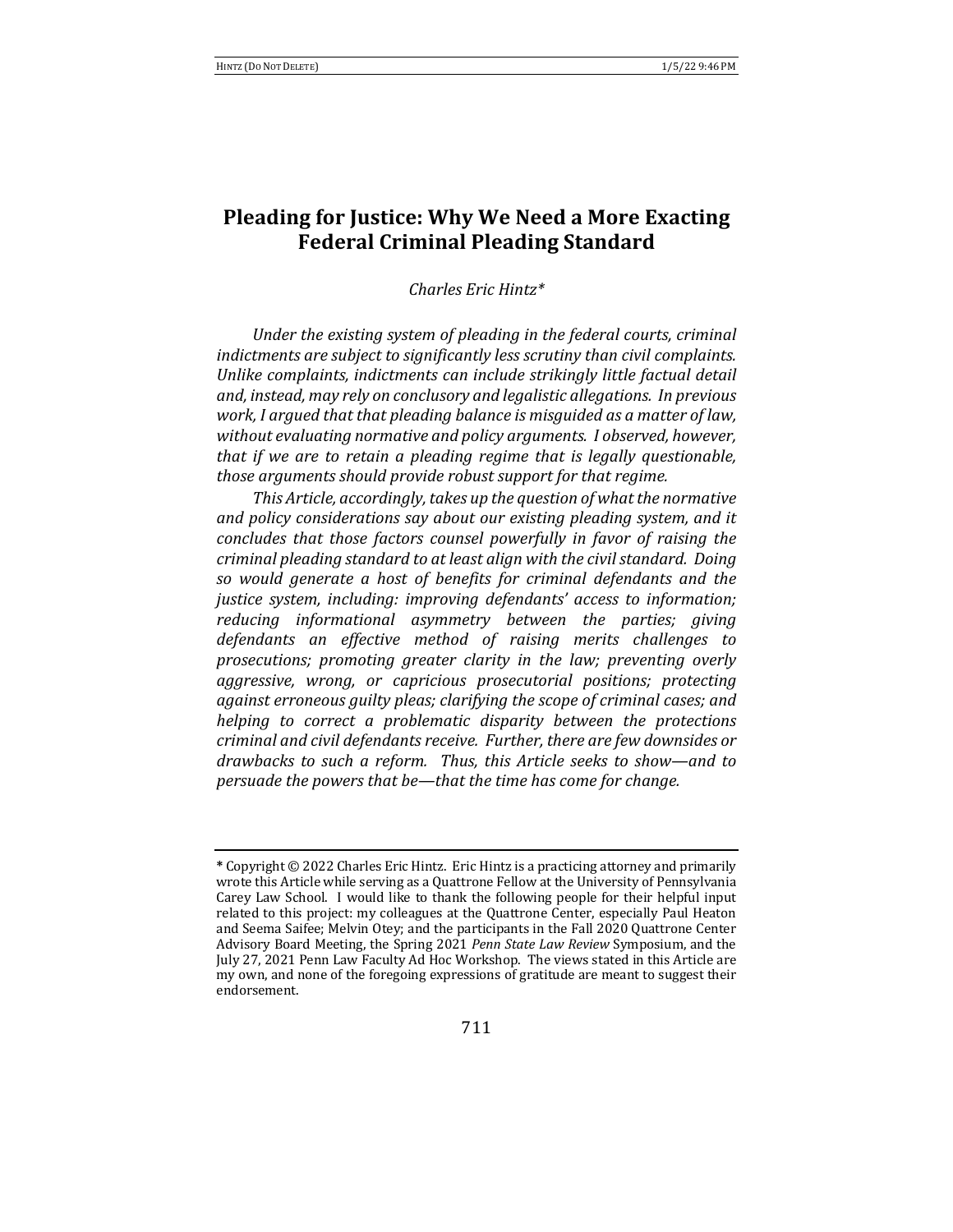712 *SETON HALL LAW REVIEW* [Vol. 52:711

| III. THE BENEFITS OF STRENGTHENING THE CRIMINAL PLEADING   |
|------------------------------------------------------------|
| STANDARD TO AT LEAST ALIGN WITH THE CIVIL STANDARD  718    |
| A. Alignment Would Improve Defendants' Access to           |
|                                                            |
| B. Alignment Would Reduce Informational Asymmetry  729     |
| C. Alignment Would Allow Challenges to the Case on         |
|                                                            |
| D. Alignment Would Promote Greater Clarity in the          |
|                                                            |
| E. Alignment Would Prevent Overly Aggressive, Wrong,       |
|                                                            |
| F. Alignment Would Protect Against False Guilty Pleas 740  |
| G. Alignment Would Clarify the Scope of Criminal Cases 744 |
| H. Alignment Would Help to Correct the Imbalance Between   |
| the Protections Civil & Criminal Defendants Receive  745   |
|                                                            |
| A. Alignment Would Increase the Burdens of Criminal        |
|                                                            |
| B. Alignment Is Inappropriate Because Amending Criminal    |
|                                                            |
| C. Alignment Would Require the Revelation of Sensitive     |
|                                                            |
|                                                            |
|                                                            |
|                                                            |
|                                                            |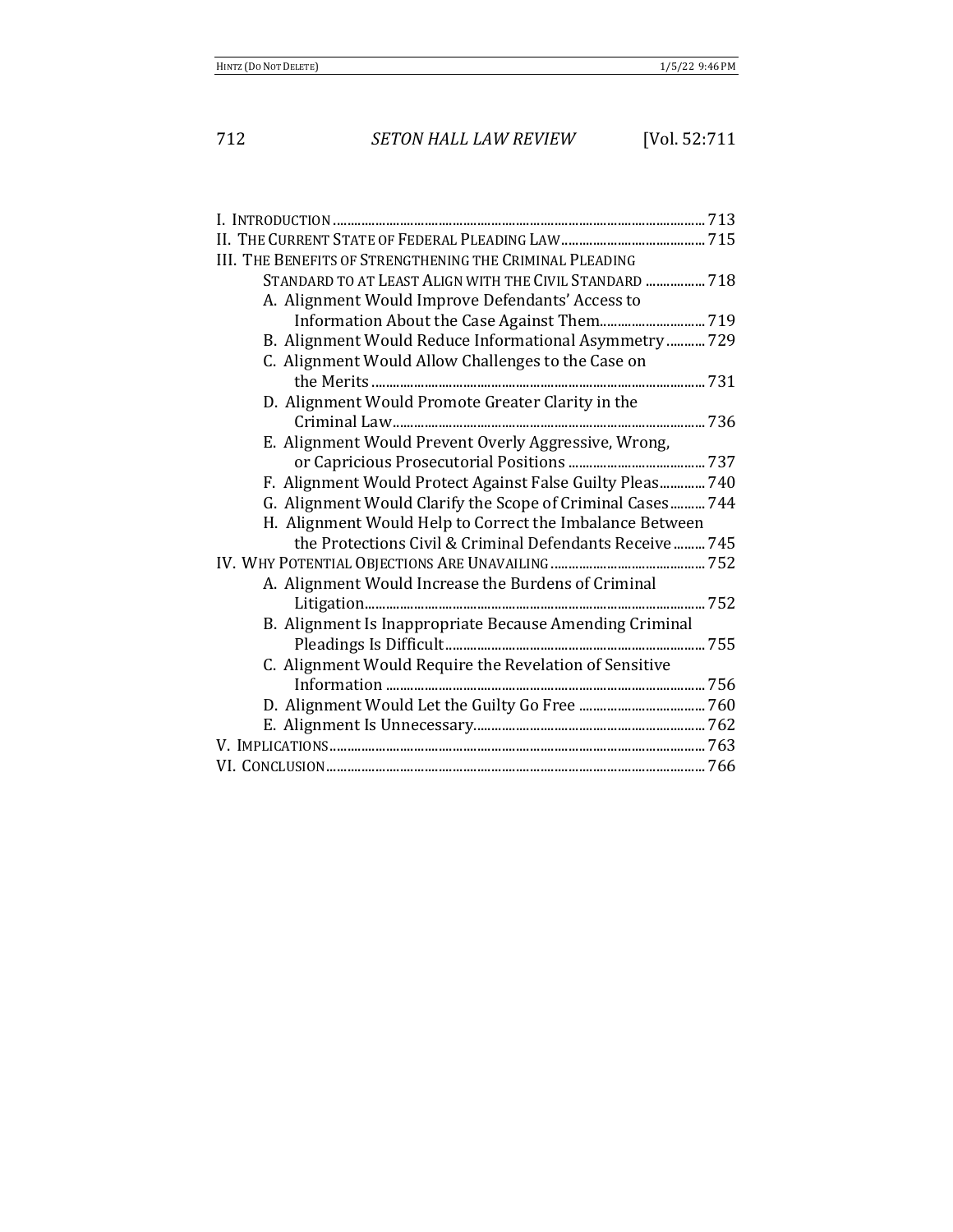### I. INTRODUCTION

Our current federal pleading system, most counterintuitively, subjects criminal indictments to significantly less scrutiny than civil complaints.<sup>1</sup> Under the prevailing interpretation of the Federal Rule of Criminal Procedure governing criminal pleading, Rule  $7(c)$ , conclusory indictments that merely parrot the language of a statute are often entirely sufficient. Yet the civil pleading Rule, Federal Rule of Civil Procedure 8(a), has been construed to require particularized factual allegations and to prohibit "[t]hreadbare recitals of the elements of a cause of action, supported by mere conclusory statements."<sup>2</sup>

In recent work, I argued that this balance between our civil and criminal pleading standards is misguided as a matter of law.<sup>3</sup> Based on an examination of legal, historical, and archival sources, I concluded that the drafters of Rule  $7(c)$  designed the Rule to be at least as stringent as Rule  $8(a)$  and that the original design should control today.<sup>4</sup>

One of the implications of that, I observed, was that it made policy arguments critical.<sup>5</sup> If we are to retain a legally questionable pleading regime, then that regime should at least be strongly supported by normative and policy considerations. $6$  But I suggested that those considerations might well favor *changing* the criminal pleading standard in line with my legal argument.<sup>7</sup>

Nevertheless, to permit a complete analysis of the legal issues, my previous research specifically put aside the question of whether strengthening the criminal pleading standard to at least align with the civil pleading standard is warranted as a normative matter.<sup>8</sup> This Article, therefore, begins where my previous research ended. Considering that unanswered question, however, leads to precisely the same conclusion I suggested in my earlier work: we should raise the criminal pleading standard.<sup>9</sup>

To begin, doing so would generate a host of benefits. First, raising the criminal pleading standard would significantly improve defendants' access to information about the case against them before trial. Second,

<sup>&</sup>lt;sup>1</sup> *See* Charles Eric Hintz, *A Formulaic Recitation Will Not Do: Why the Federal Rules Demand More Detail in Criminal Pleading*, 125 PENN ST. L. REV. 631, 633-43 (2021).

<sup>&</sup>lt;sup>2</sup> *Id.* at 633 (alteration in original) (citation omitted).

<sup>&</sup>lt;sup>3</sup> *See id.* at 635-36, 692-93.

<sup>4</sup> *See id.* at 635–36, 643–80, 692–93.

<sup>&</sup>lt;sup>5</sup> *See id.* at 636, 693.

<sup>6</sup> *See id.*

<sup>7</sup> *See* Hintz, *supra* note 1, at 636, 693.

<sup>&</sup>lt;sup>8</sup> *See id.* at 636 n.18.

<sup>&</sup>lt;sup>9</sup> *See id.* at 635-36, 692-93.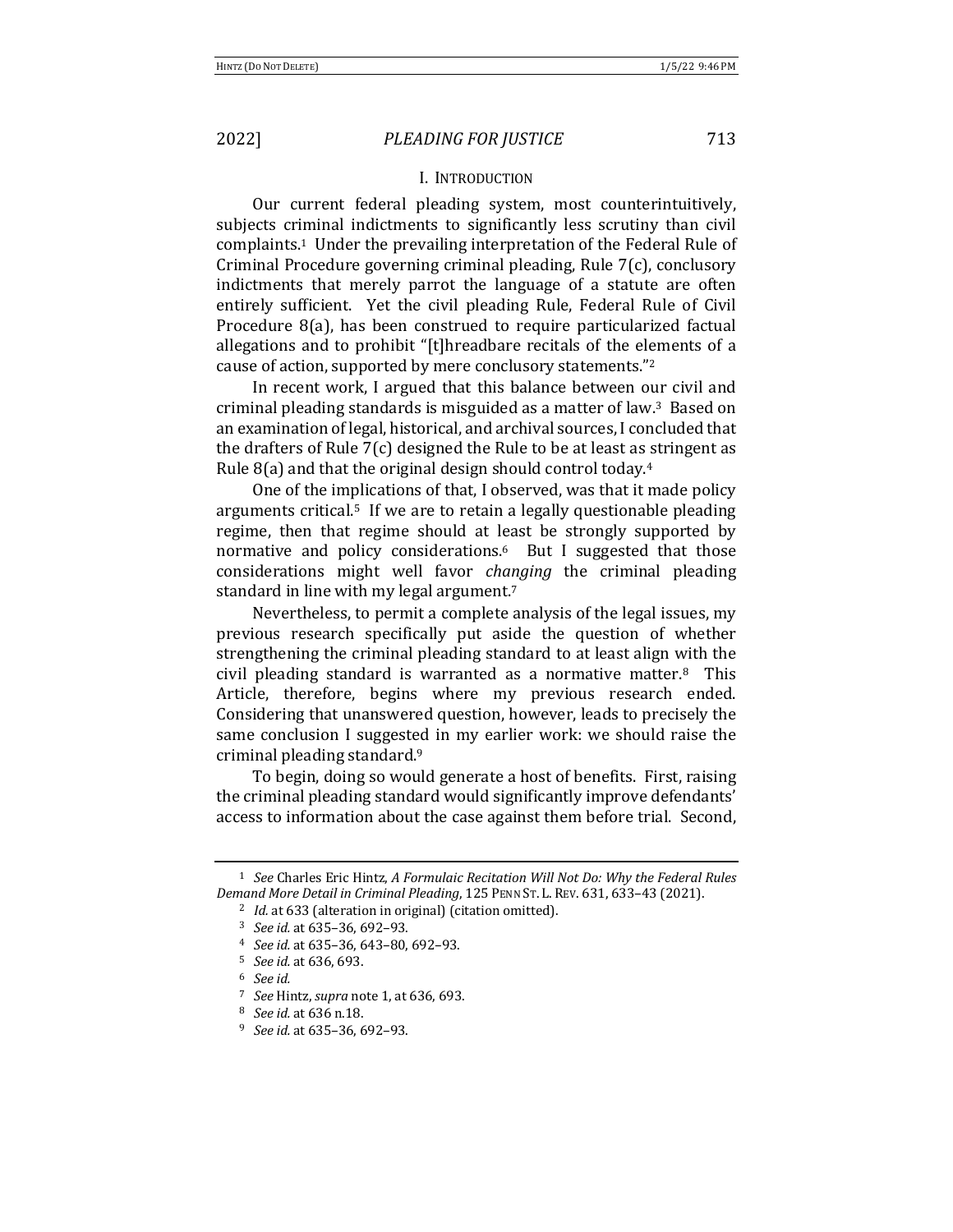it would begin to correct the government's substantial informational advantage over criminal defendants. Third, it would create a robust mechanism for defendants to challenge the merits of the prosecution's case. Fourth, it would lead to greater clarity in the criminal law. Fifth, it would prevent prosecutors from adopting overly aggressive, wrong, or capricious positions. Sixth, it would reduce the chance that innocent defendants would plead guilty. Seventh, it would define the scope of the charges and proceedings, thereby guarding against double jeopardy violations. And finally, it would help to eliminate a problematic imbalance between the protections that civil and criminal defendants receive.

In addition, there are few valid concerns or drawbacks to augmenting the criminal pleading standard. Objections could or have been raised, such as that amplifying the criminal pleading standard would: increase the burdens of criminal litigation; be improper because of the difficulty of amending criminal pleadings; require the government to reveal sensitive information; let guilty defendants go free; or be unnecessary to protect criminal defendants. But as explained below, those objections are overblown or otherwise unsound.

As I indicated in my previous work, other commentators have raised or suggested policy-oriented arguments—and good ones—in favor of amplifying the criminal pleading standard.<sup>10</sup> But present scholarship generally discusses the criminal pleading issue in service of broader objectives and/or does not comprehensively examine it. This Article, therefore, is designed to offer a more focused and complete analysis of why the criminal pleading standard should be raised to, at minimum, align with the civil standard as a policy and normative matter. And in performing that analysis, it draws on, synthesizes, and builds upon arguments from the existing literature.

This Article's analysis proceeds in the following way. Part II provides a brief overview of our federal pleading jurisprudence. Part III then describes the benefits of raising the criminal pleading standard. Part IV discusses potential objections to my argument and explains why

<sup>&</sup>lt;sup>10</sup> *See id.* at 635-36, 693; *see, e.g.*, James M. Burnham, *Why Don't Courts Dismiss Indictments?*, 18 GREEN BAG 2D 347, 348-54, 357-62 (2015); Russell M. Gold, Carissa Byrne Hessick & F. Andrew Hessick, *Civilizing Criminal Settlements*, 97 B.U. L. REV. 1607, 1612-13, 1632-33, 1640-44 (2017); Ion Meyn, *The Unbearable Lightness of Criminal Procedure*, 42 AM. J. CRIM. L. 39, 40–41, 55–57, 87–88 (2014); Robert L. Weinberg, Applying the Rationale of Twombly to Provide Safeguards for the Accused in Federal *Criminal Cases*, 7 ADVANCE 45, 49–52 (2013) [hereinafter Weinberg, *Applying* Twombly]; Robert L. Weinberg, Iqbal for the Accused?, CHAMPION, July 2010, at 29-32 [hereinafter Weinberg, Iqbal].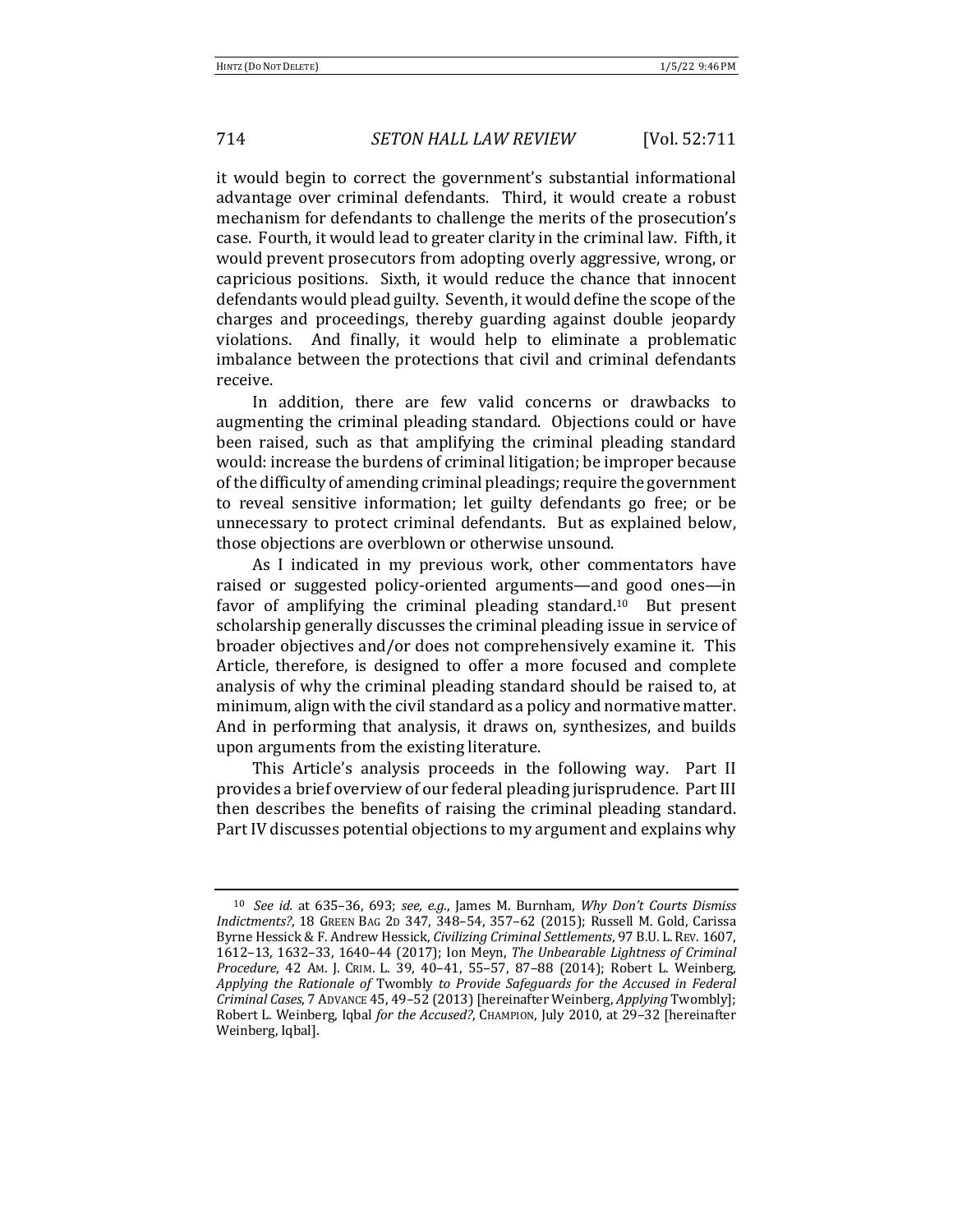they are unavailing. Finally, Part V explores some of the implications of this Article's conclusion.

### II. THE CURRENT STATE OF FEDERAL PLEADING LAW

To permit a fully informed discussion of the criminal pleading standard, it is important to begin by reviewing the current state of federal pleading law. Accordingly, this Part offers a brief overview of criminal and civil pleading under the Federal Rules of Criminal and Civil Procedure.11

Federal criminal pleading typically consists of a pleading document called an indictment or information.<sup>12</sup> That document generally sets out the allegations that the prosecution will seek to prove at trial, and under Federal Rule of Criminal Procedure  $7(c)$ , it "must be a plain, concise, and definite written statement of the essential facts constituting the offense charged."<sup>13</sup> If the indictment fails to meet the strictures of Rule  $7(c)$ , the defendant can seek its dismissal "for 'lack of specificity' under Rule  $12(b)(3)(B)(iii)$  or 'failure to state an offense' under Rule  $12(b)(3)(B)(v)$ ," thereby bringing an early end to the case or, at minimum, requiring the prosecution to seek a new indictment that complies with Rule  $7(c)$ .<sup>14</sup>

As interpreted, however, Rule  $7(c)$  is not much of a limitation. The Supreme Court has concluded that "[w]hile detailed allegations might well have been required under common-law pleading rules, they surely are not contemplated by Rule  $7(c)(1)$ ."<sup>15</sup> And it has repeatedly

 $11$  I describe the current state of federal pleading law at some length in my previous work. See Hintz, *supra* note 1, at 636-43. Given the topical similarity of this Article, some repetition in setting the stage here is inevitable. But I have endeavored to minimize that and tailor the following discussion as much as possible.

 $12$  *See id.* at 639–40. "'An indictment is a criminal charge returned to the court by a grand jury,' whereas '[a]n information is a criminal charge prepared by the prosecutor." Id. at 640 n.43 (alteration in original) (quoting 1 ANDREW D. LEIPOLD, FEDERAL PRACTICE AND PROCEDURE  $\S$  121 (4th ed. 2021)). Much of the discussion in this Article relating to indictments is applicable to informations. My focus, however, will primarily be on indictments because indictments are the default charging document, see, e.g., FED. R. CRIM. P. 7(b), they are used in the overwhelming majority of cases, *see infra* note 248 and accompanying text, and informations are only filed if the defendant has agreed to that method of charging (often as part of a guilty plea), *see, e.g.*, FED. R. CRIM. P. 7(b); 1 IAN M. COMISKY, LAWRENCE S. FELD & STEVEN M. HARRIS, TAX FRAUD & EVASION  $\P$  5.01[2] & n.17 (2021).

<sup>13</sup> Hintz, *supra* note 1, at 640 (quoting FED. R. CRIM. P. 7(c)(1)).

<sup>14</sup> *Id.* (quoting FED. R. CRIM. P. 12(b)(3)).

<sup>&</sup>lt;sup>15</sup> *Id.* at 641 (quoting United States v. Resendiz-Ponce, 549 U.S. 102, 110 (2007)).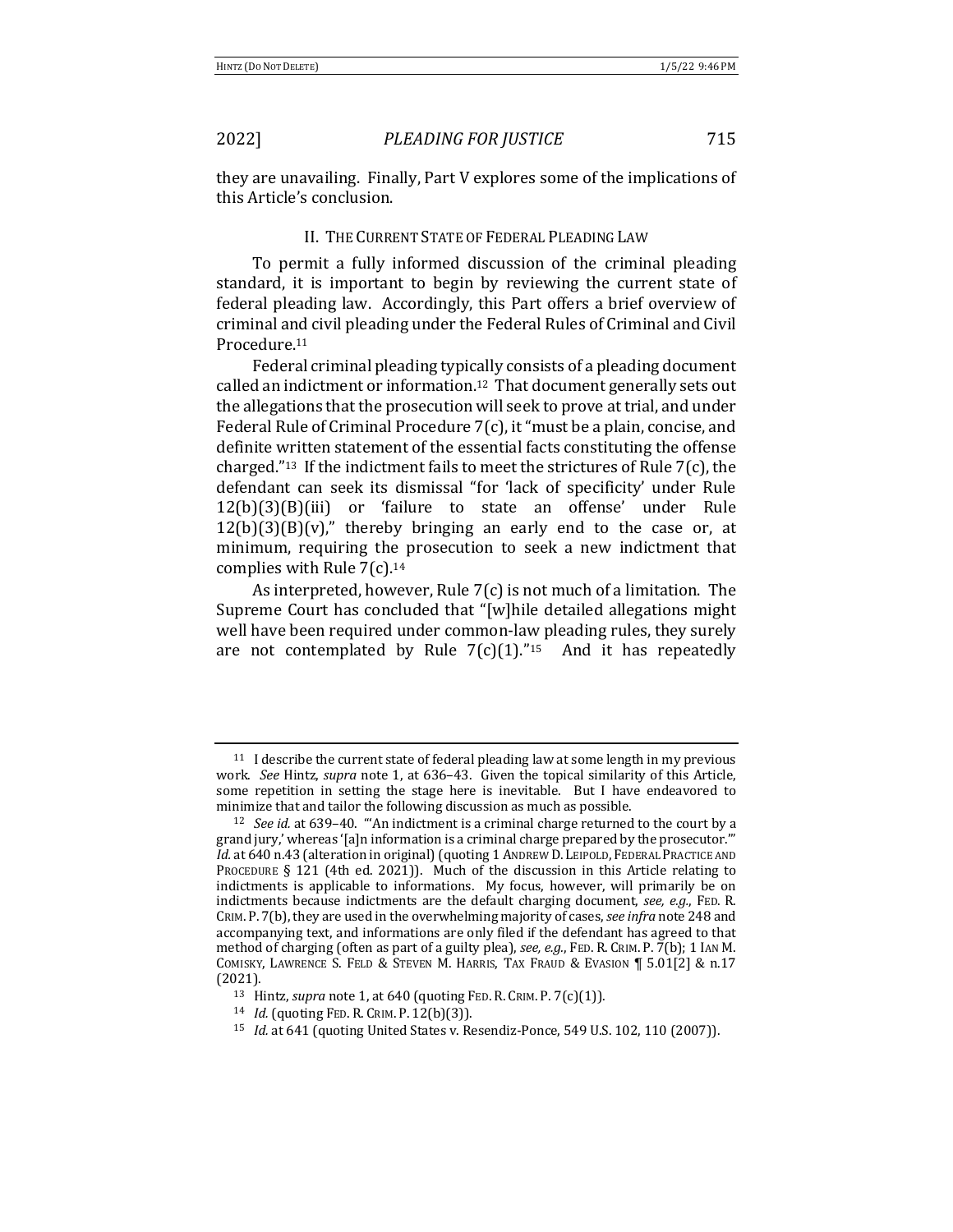emphasized that "an indictment parroting the language of a federal criminal statute is often sufficient."<sup>16</sup>

In practice, what that means is that exceedingly vague and legalistic criminal pleadings can withstand Rule  $7(c)$ 's scrutiny and allow prosecutors to bring a case to trial.<sup>17</sup> Take, for example, the following indictment:

On or about the 13th day of July, 2007, in Shannon County, within the Eastern District of Missouri, the defendant,

### **KARRIE L. GULER,**

knowingly did forcibly assault, resist, oppose, impede, intimidate, and interfere with Teresa McKinney, a Ranger with the National Park Service, while she was engaged in her official duties, in violation of Title 18, United States Code, Section 111.18

That indictment essentially just regurgitates the relevant language of 18 U.S.C.  $\S$  111, which subjects to criminal liability anyone who "forcibly assaults, resists, opposes, impedes, intimidates, or interferes with any [statutorily designated] person ... while engaged in ... official duties."<sup>19</sup> And it includes effectively no detail about the wrongful conduct at issue. It does not, for instance, reveal that the defendant was charged for kicking a park ranger in the chest while being placed in a patrol car after rangers were called to her campsite about a domestic disturbance.<sup>20</sup> Yet this indictment fully satisfies Rule  $7(c)$  anyway.<sup>21</sup> "It is difficult," as one commentator put it, "to imagine a lower standard."<sup>22</sup>

On the civil side, the pleading process is nominally similar to that in criminal cases.<sup>23</sup> It involves an initial pleading document, called a complaint, in which the plaintiff sets out the substance of his claim(s) against the defendant.<sup>24</sup> That document must satisfy Federal Rule of Civil Procedure  $8(a)$ , which requires that pleadings contain "a short and

<sup>22</sup> Burnham, *supra* note 10, at 356.

<sup>&</sup>lt;sup>16</sup> *Resendiz-Ponce*, 549 U.S. at 109; *see* Hamling v. United States, 418 U.S. 87, 117 (1974); United States v. Debrow, 346 U.S. 374, 377–78 (1953).

<sup>17</sup> *See* Hintz, *supra* note 1, at 634 & n.6.

<sup>18</sup> United States v. Guler, No. 1:07CV130 HEA, 2007 WL 4593504, at \*3 (E.D. Mo. Dec. 21, 2007); *see also* Hintz, *supra* note 1, at 634 n.6.

<sup>19</sup> 18 U.S.C. § 111(a); *see also* Hintz, *supra* note 1, at 634 n.6.

<sup>&</sup>lt;sup>20</sup> *See* United States v. Guler, 295 F. App'x 861, 862 (8th Cir. 2008) (per curiam); *Guler*, 2007 WL 4593504, at \*2-4.

<sup>&</sup>lt;sup>21</sup> *See Guler*, 2007 WL 4593504, at \*5.

<sup>&</sup>lt;sup>23</sup> *See* Hintz, *supra* note 1, at 637, 639-40.

<sup>24</sup> *See id.* at 637.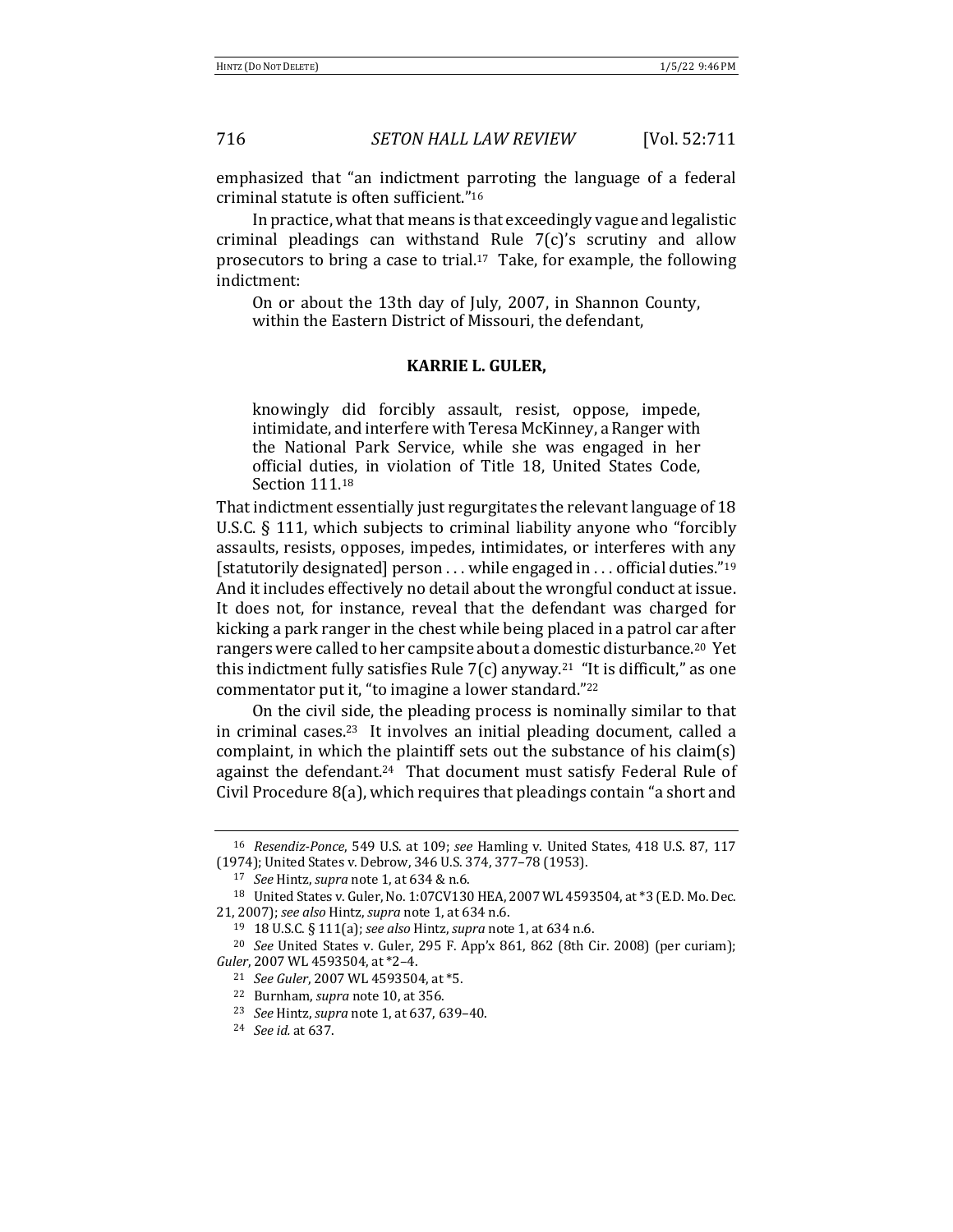plain statement of the claim showing that the pleader is entitled to relief," or else it is subject to dismissal under Rule  $12(b)(6)$  for "failure to state a claim upon which relief can be granted."<sup>25</sup>

But the prevailing interpretation of Rule  $8(a)$  differs substantially from that of Rule  $7(c)$ .<sup>26</sup> Although the Supreme Court originally interpreted Rule  $8(a)$  to be quite lenient, it ultimately replaced that interpretation, in the 2007 and 2009 decisions of *Bell Atlantic Corp. v. Twombly* and *Ashcroft v. Iqbal*, with a much more exacting one.<sup>27</sup> Those opinions made clear that, under Rule  $8(a)$ , a complaint must contain "enough facts to state a claim to relief that is plausible on its face" rather than "labels and conclusions," "'naked assertion[s]' devoid of 'further factual enhancement," or "[t]hreadbare recitals of the elements of a cause of action, supported by mere conclusory statements."<sup>28</sup> Indeed, the Supreme Court emphasized that conclusory allegations are to be essentially disregarded in evaluating the sufficiency of a complaint.<sup>29</sup> And in marked contrast to the criminal pleading standard, courts regularly proclaim that a civil "complaint must do more than merely parrot the contours of a cause of action."30

In practice, moreover, courts have applied Rule  $8(a)$  much more strictly than Rule  $7(c)$ , requiring a fair amount of factual detail. For example, they have discounted as "conclusory" allegations such as: that the defendants knew about a teacher's sexual assault and harassment of a student before a specified date;<sup>31</sup> that the defendants transferred the plaintiff, who was a prisoner, to another state that did not provide stamps to indigent prisoners to prevent him from communicating;<sup>32</sup> that

<sup>30</sup> Hintz, *supra* note 1, at 634 & n.6 (quoting Parker v. Landry, 935 F.3d 9, 13-14 (1st Cir. 2019)); *accord, e.g.*, Perry Cap. LLC v. Mnuchin, 864 F.3d 591, 610 n.9 (D.C. Cir. 2017)  $("[W]e$  are not required to credit a bald legal conclusion that is devoid of factual allegations and that simply parrots the terms of the statute."); Brooks v. Ross, 578 F.3d 574, 581 (7th Cir. 2009) ("We understand the Court in *Iqbal* to be admonishing those plaintiffs who merely parrot the statutory language of the claims that they are pleading (something that anyone could do, regardless of what may be prompting the lawsuit), rather than providing some specific facts to ground those legal claims, that they must do more.").

<sup>&</sup>lt;sup>25</sup> *Id.* (quoting FED. R. CIV. P. 8(a), 12(b)).

<sup>26</sup> *See id.* at 641.

<sup>&</sup>lt;sup>27</sup> *See id.* at 637-39.

<sup>&</sup>lt;sup>28</sup> *Id.* at 638-39 (alterations in original) (quoting Ashcroft v. Iqbal, 556 U.S. 662, 678 (2009); Bell Atl. Corp. v. Twombly, 550 U.S. 544, 555, 570 (2007)).

<sup>&</sup>lt;sup>29</sup> See Hintz, *supra* note 1, at 639; *see, e.g.*, Capax Discovery, Inc. v. AEP RSD Invs., LLC, 285 F. Supp. 3d 579, 585-86 (W.D.N.Y. 2018) ("[T]he court discounts legal conclusions or '[t]hreadbare recitals of the elements of a cause of action, supported by mere conclusory statements[.]"' (alterations in original) (citation omitted)).

<sup>&</sup>lt;sup>31</sup> *See* S.W. v. Clayton Cnty. Pub. Schs., 185 F. Supp. 3d 1366, 1375 (N.D. Ga. 2016).

<sup>32</sup> *See* Gee v. Pacheco, 627 F.3d 1178, 1190-91 (10th Cir. 2010).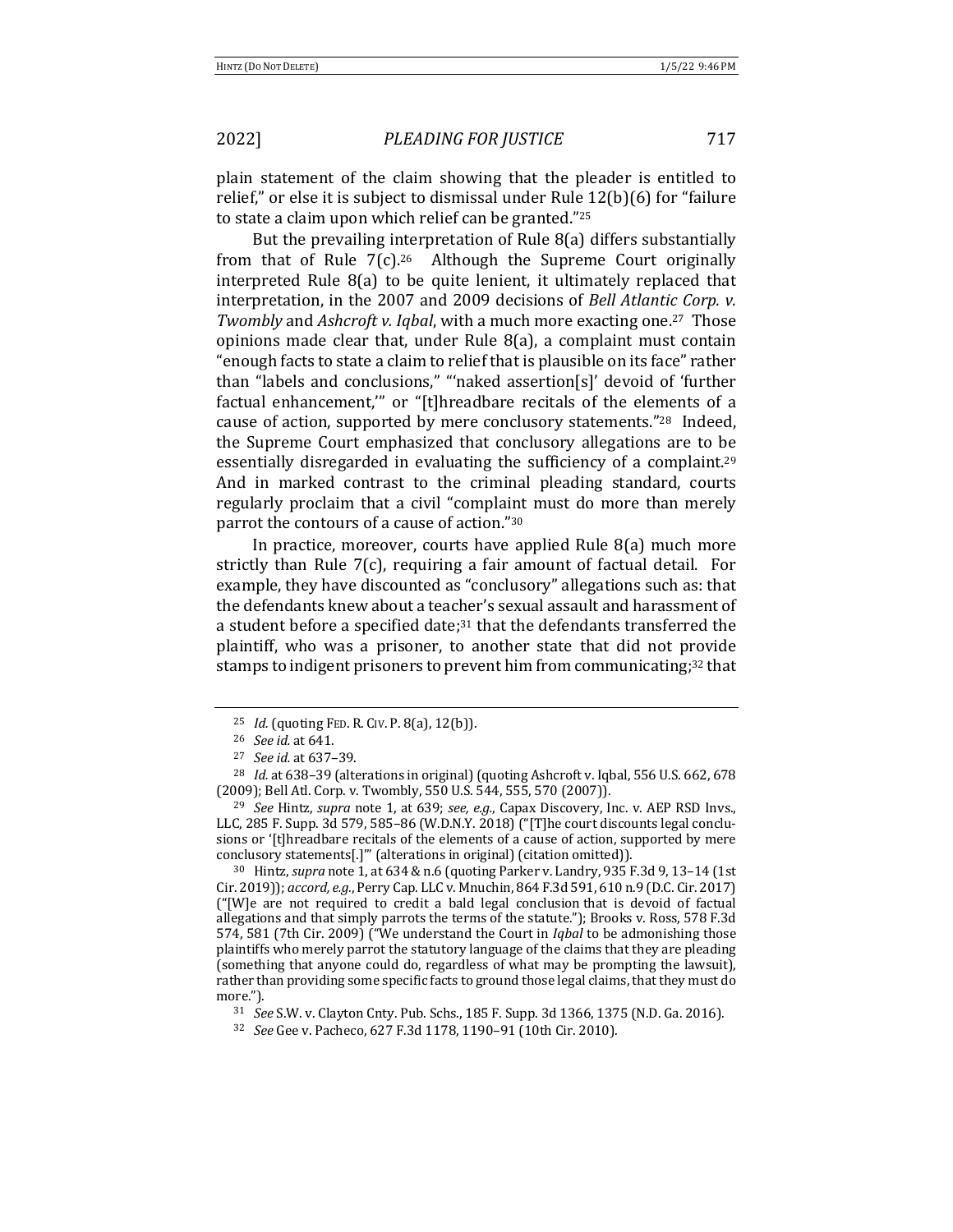the plaintiff, also a prisoner, "was transferred to segregation for filing grievances"; $33$  that the defendant "bore ill will and spite toward [the plaintiff, and personally communicated that to  $[\text{him}]$ ";<sup>34</sup> that the defendant hired a person "substantially younger" than the plaintiff;<sup>35</sup> and that the defendants released "hazardous chemicals" that caused the plaintiff "to have illnesses" and "interference of thoughts."<sup>36</sup>

In short, the criminal pleading standard under the governing interpretation of Rule  $7(c)$  is quite lax, allowing the parroting of broadly worded statutory language. Yet the civil pleading standard, under the prevailing reading of Rule  $8(a)$ , requires much more and is not satisfied unless descriptive factual allegations are provided.

Finally, it is worth noting that this balance in pleading standards is well-established.<sup>37</sup> As this Part indicates, it is supported by decisions of the Supreme Court.<sup>38</sup> Furthermore, lower courts have repeatedly rejected arguments to strengthen the criminal pleading standard.<sup>39</sup> And the Advisory Committee on Criminal Rules—the main rulemaking body for the Federal Rules of Criminal Procedure—rejected a 2016 proposal to align the criminal and civil pleading requirements.<sup>40</sup> Thus, our existing pleading system has received the imprimatur of the primary legal authorities in command of that regime.

# III. THE BENEFITS OF STRENGTHENING THE CRIMINAL PLEADING STANDARD TO AT LEAST ALIGN WITH THE CIVIL STANDARD

Our current pleading system requires essentially nothing of criminal pleadings, and much more of civil ones. Yet despite being wellestablished, that system cannot be justified on normative or policy grounds. Rather, those considerations suggest powerfully that Rule  $7(c)$ should be altered to demand at least as much factual detail as Rule  $8(a)$ .

The primary reason for that conclusion, and the reason I address in this Part, is that doing so would offer significant benefits to defendants and the federal criminal justice system more generally. Specifically, alignment would: (A) significantly improve criminal defendants' access

<sup>33</sup> Evans v. Guilford Cnty. Det. Ctr., No. 1:13CV499, 2014 WL 4641150, at \*4 (M.D.N.C. Sept. 16, 2014).

<sup>&</sup>lt;sup>34</sup> Hamann v. Carpenter, 937 F.3d 86, 90 (1st Cir. 2019) (second alteration in original).

 $35$  Cauler v. Lehigh Valley Hosp., Inc.,  $654$  F. App'x  $69$ , 72 (3d Cir. 2016).

<sup>36</sup> Marenco v. Mercy Hous., Case No. 18-cv-03599-LB, 2018 WL 4008405, at \*3 (N.D. Cal. Jul. 27, 2018), *adopted*, 2018 WL 4005385, at \*1 (Aug. 20, 2018).

<sup>37</sup> *See* Hintz, *supra* note 1, at 634–35, 641–43.

<sup>&</sup>lt;sup>38</sup> *See id.* at 634, 638-41.

<sup>&</sup>lt;sup>39</sup> *See id.* at 634, 641-42.

<sup>40</sup> *See id.* at 634-35, 642-43, 642 n.63.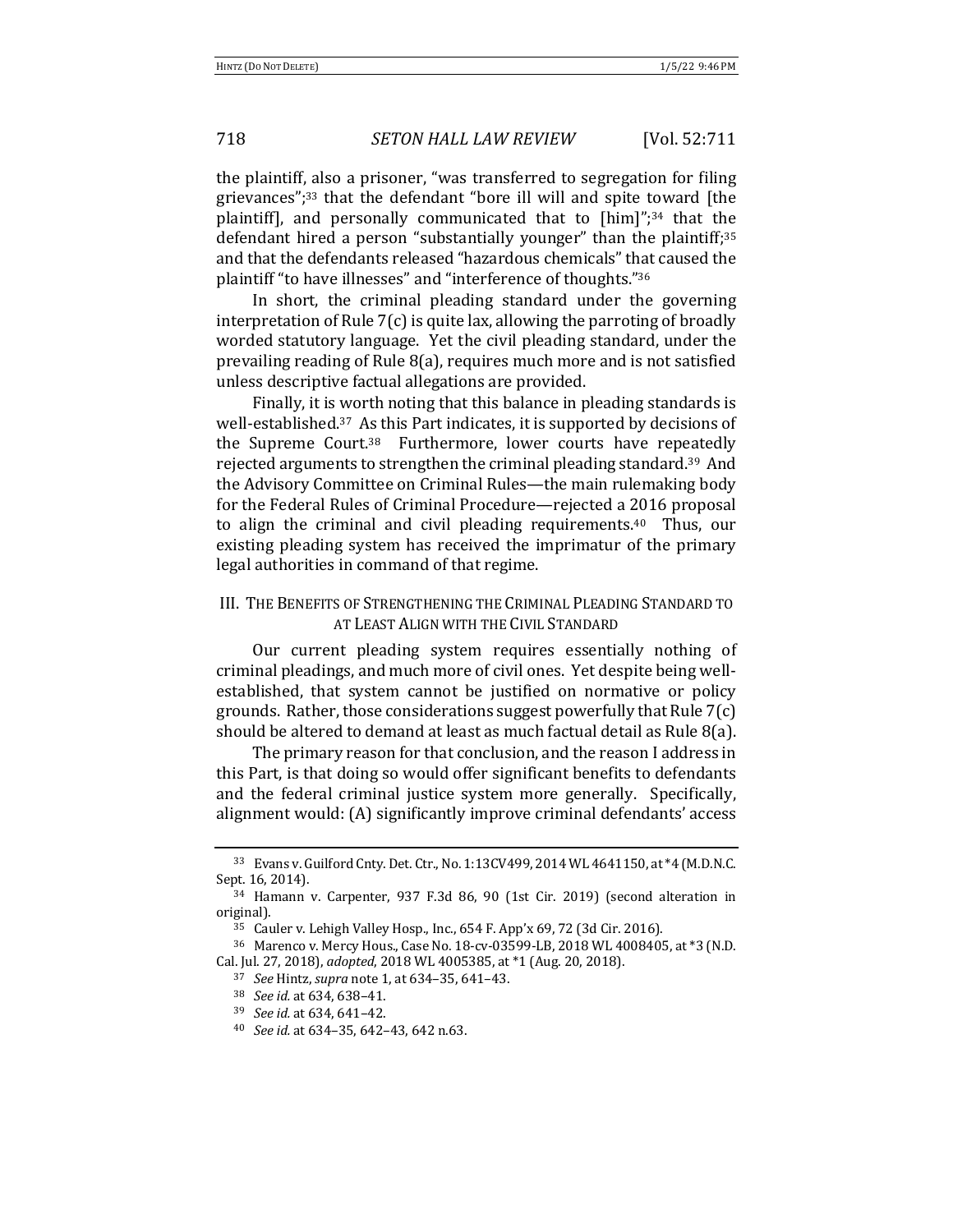to information about the case against them;  $(B)$  help to correct the government's substantial informational advantage; (C) offer defendants a meaningful opportunity to challenge the merits of their case;  $(D)$ promote greater clarity in the criminal law;  $(E)$  prevent prosecutors from adopting overly aggressive, erroneous, or capricious positions;  $(F)$ limit false guilty pleas;  $(G)$  define the scope of criminal cases for double jeopardy purposes; and (H) help to eliminate a problematic imbalance between the protections civil and criminal defendants receive. I will discuss each of these benefits in turn.

# A. Alignment Would Improve Defendants' Access to Information About the Case Against Them

The first reason why aligning the criminal and civil pleading standards would be normatively beneficial is that criminal defendants presently have limited opportunities to obtain information about the case against them, and strengthening the criminal pleading standard would significantly improve their access to such information.

To start, there is currently no single document that defendants can rely on to provide effective guidance about the substance of the government's claims. The main documents that might serve that purpose are the indictment, the bill of particulars, and the criminal complaint. But none of those actually does so.

Beginning with the indictment, it has little informational value for all the reasons set forth above. In particular, Rule  $7(c)$  permits the government to plead using the language of the statute, meaning that the indictment may consist of only opaque and generalized descriptions of the charges. $41$  In other words, the defendant can only rely on a criminal pleading to provide minimal information, such as that the government alleges she violated the terms of a particular statute at some "time and place (in approximate terms)."42

Bills of particulars are comparably problematic. Their role is to offer "details of the charges" if the indictment, though legally sufficient, does not provide enough information "to enable a defendant to prepare

<sup>&</sup>lt;sup>41</sup> *See supra* Part II.

<sup>&</sup>lt;sup>42</sup> Burnham, *supra* note 10, at 356 (citation omitted); *cf.* Michelle Kallen, *Plausible Screening: A Defense of* Twombly *and* Iqbal*'s Plausibility Pleading*, 14 RICH. J.L.&PUB. INT.  $257, 285$  ( $2010$ ) ("While skeletal pleadings give notice to the defendant as to the existence of the suit, they may not provide sufficient detail to allow the defendant to prepare an appropriate response or defense strategy. Without more details in the complaint, the defendant has no way of knowing what is important in the suit and what  $is not."$ ).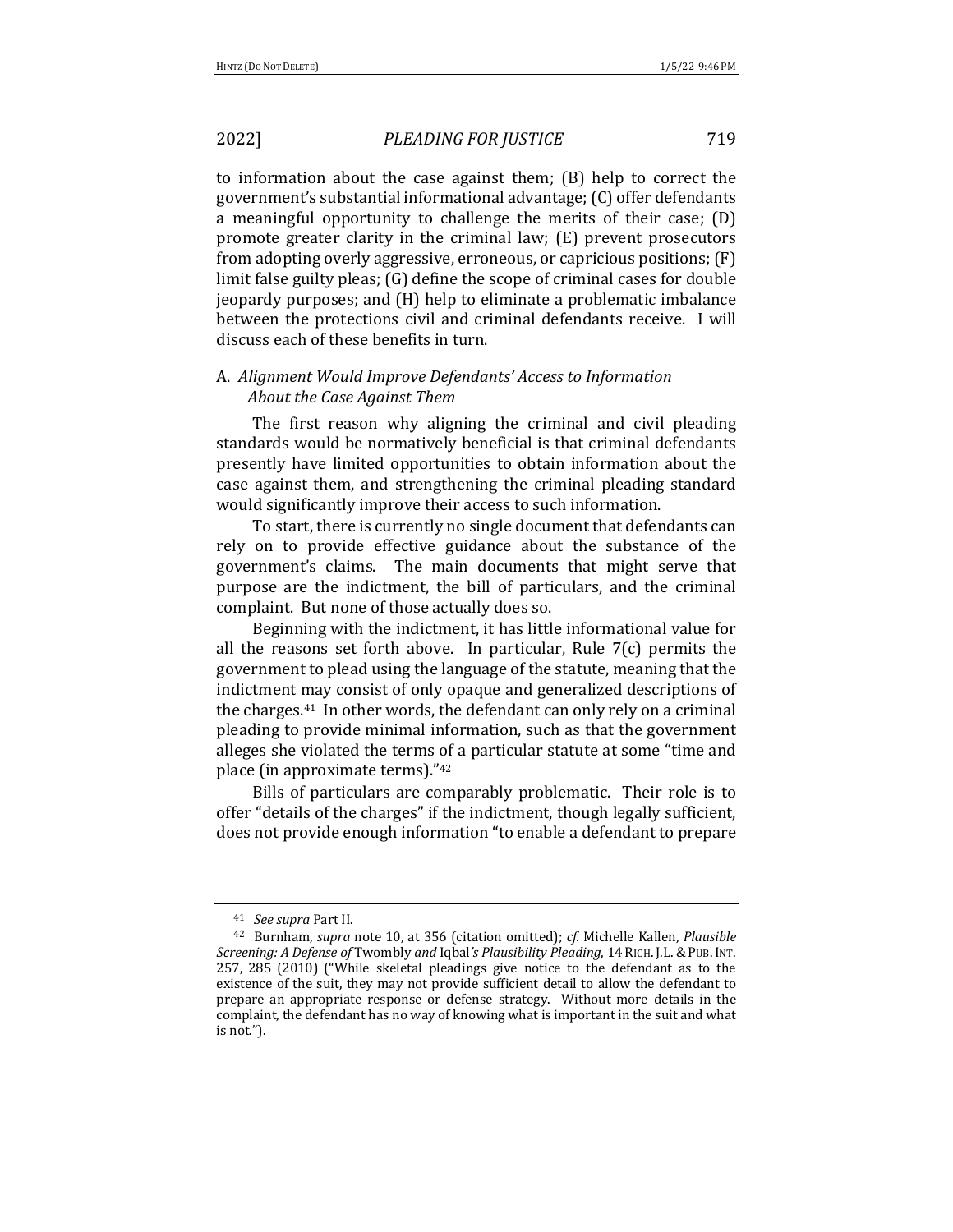adequately for trial." $43$  But as I noted in my previous work on this subject:

[B]ills of particulars do little in practice. First of all, several decisions have indicated that the test for whether a bill should be granted is quite similar to the test for whether an indictment is sufficient, and others have found bare-bones or nonspecific indictments adequate to render a bill unnecessary. Additionally, a bill of particulars will generally be denied if the defendant had access to information about his case through other means (for example, court filings and hearings, discovery, personal observations), even if those means do not specify the government's allegations or only present information about them indirectly, haphazardly, close to trial, or in a burdensome manner. Moreover, whether to grant a bill is left to the trial court's broad discretion, and a denial will not be overturned unless the defendant can show prejudice and/or surprise as a result.<sup>44</sup>

Even beyond that, courts often indicate that a bill of particulars need not reveal the government's evidence or its theory of criminal liability.<sup>45</sup> So, in short, bills of particulars are an insufficient source of information about the government's claims because they are not obtainable as a matter of right, are subject to standards that are unfavorable to defendants, and even when ordered, may not provide broad insights into the government's case.

The criminal complaint is likewise of limited utility. Although in theory it could be informative, given that it is used to persuade a magistrate of the existence of probable cause to detain the defendant,<sup>46</sup>

<sup>46</sup> *See* LEIPOLD, *supra* note 12, §§ 41–42; *see also* Jaben v. United States, 381 U.S. 214, 224 (1965); *cf.* Giordenello v. United States, 357 U.S. 480, 487 (1958) ("It does not avail

<sup>&</sup>lt;sup>43</sup> LEIPOLD, *supra* note 12, § 130.

<sup>&</sup>lt;sup>44</sup> Hintz, *supra* note 1, at 686 (footnotes omitted); *see also* Robert G. Morvillo, Barry A. Bohrer & Barbara L. Balter, *Motion Denied: Systematic Impediments to White Collar Criminal Defendants' Trial Preparation*, 42 AM. CRIM. L. REV. 157, 173–76 (2005) (describing myriad limitations on and the infrequency with which courts grant bills of particulars).

<sup>45</sup> *See, e.g.*, United States v. Gabriel, 715 F.2d 1447, 1449 (10th Cir. 1983); United States v. Davis, No. 3:20-CR-0575-X, 2021 WL 63345, at \*3 (N.D. Tex. Jan. 7, 2021); United States v. Brown, No. 15-4067-3-CR-C-SRB, 2017 WL 11501176, at \*2 (W.D. Mo. May 15, 2017); United States v. Nelson, No. CR. 11-40037, 2011 WL 2160471, at \*1 (D.S.D. June 1, 2011); United States v. Long, No. 06-CR-2, 2006 WL 689125, at \*3 (E.D. Wis. Mar. 17, 2006); United States v. Chrysler, No. 96-CR-134, 1996 WL 377078, at \*2 (N.D.N.Y. July 5, 1996); LEIPOLD, *supra* note 12, § 130; Morvillo et al., *supra* note 44, at 173, 175. *But cf.* United States v. Vaughn, 722 F.3d 918, 927 (7th Cir. 2013) ("[A] defendant is not entitled to know all the evidence the government intends to produce [by way of a bill of particulars], but only the theory of the government's case." (first alteration in original) (citation omitted)).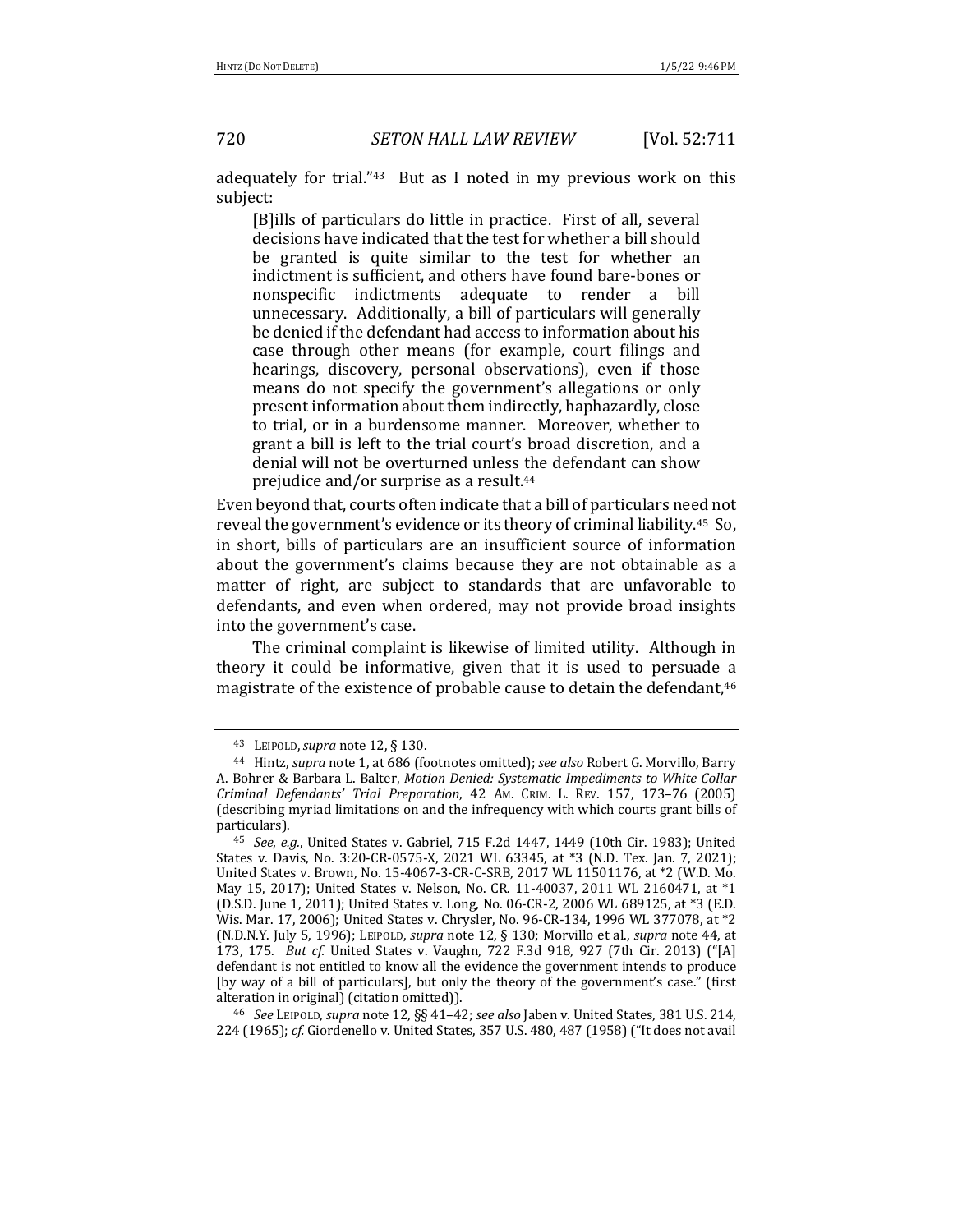it suffers from serious limitations. No complaint is necessary at all if an indictment is returned before arrest (or before a complaint is required), since the indictment itself establishes probable cause.<sup>47</sup> And even in cases in which there is a complaint, there is no requirement that the complaint and the indictment ultimately charge the same offense.<sup>48</sup> In other words, defendants cannot rely upon criminal complaints to provide any guidance in many cases and only uncertain guidance in many others.

Of course, there are potential mechanisms for gleaning information about a case other than formal, streamlined documents. In particular, defendants might attempt to use standard pretrial hearings, pretrial motions practice, discovery, and conversations with the government as information-gathering tools. But those mechanisms, like the documents described above, also come up short.

The standard pretrial hearings consist of the initial appearance, the preliminary hearing, and the arraignment. None, however, can be counted on to fully inform defendants.

The initial appearance and preliminary hearing are similar, earlystage proceedings that generally involve a determination of whether there is probable cause to hold and proceed against the defendant.<sup>49</sup> Because those proceedings are used to assess probable cause, they are theoretically capable of providing defendants with information about the government's allegations, similar to the criminal complaint. Also like the complaint, however, no probable cause determination is necessary if an indictment has been returned first, and indeed, prosecutors—who are well aware that early proceedings could "be a useful method for learning about the prosecution's case"—"may decide to obtain an earlier indictment precisely to avoid revealing certain features of  $[$ their $]$  case too early in the process."<sup>50</sup> Moreover, if the initial appearance and preliminary hearing are held before an indictment has

the Government to argue that because a warrant of arrest may be issued as of course upon an indictment, this complaint was adequate since its allegations would suffice for an indictment under Federal Rule of Criminal Procedure  $7(c)$ ."); United States v. Hill, No. 10-CR-191A, 2012 WL 912948, at \*2 (W.D.N.Y. Mar. 16, 2012) (denying a motion for a bill of particulars because "[t]he charges in the Superseding Indictment, along with the 281 page affidavit filed in support of the Criminal Complaint, and the discovery materials provided by the government, clearly inform the defendant of the essential facts of the crimes charged").

<sup>&</sup>lt;sup>47</sup> *See* LEIPOLD, *supra* note 12, § 41.

<sup>&</sup>lt;sup>48</sup> *See id.* § 71; *cf., e.g.*, United States v. Gaskin, 364 F.3d 438, 451 (2d Cir. 2004) (anticipating that an indictment might "plead[] different charges from those in the complaint").

<sup>49</sup> *See* LEIPOLD, *supra* note 12, §§ 71, 91.

<sup>50</sup> *Id.* § 91; *see also* Meyn, *supra* note 10, at 61 & n.165.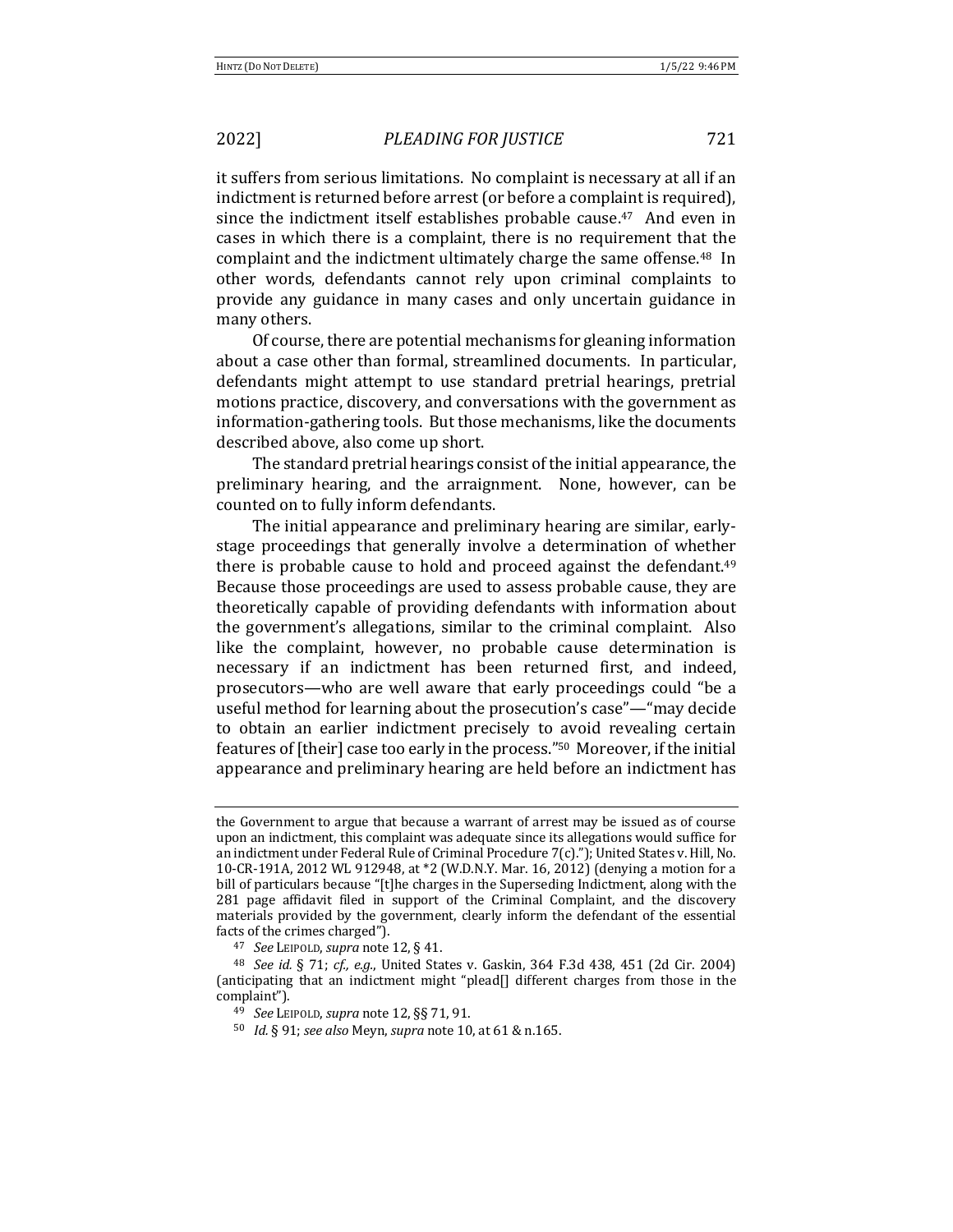been filed, the specific charges might "change once the case is presented to the grand jury." $51$ 

To be sure, unlike the preliminary hearing, the initial appearance: is necessary even if an indictment has been returned beforehand; $52$ demands that the defendant be informed of "the complaint against [them], and any affidavit filed with it";<sup>53</sup> and requires (or leads to) a determination of pretrial release,<sup>54</sup> which is based on, inter alia, "the nature and circumstances of the offense charged" and "the weight of the evidence against the person."<sup>55</sup> But none of that necessarily makes the initial appearance particularly informative. First of all, the initial appearance is viewed as so informal and administrative that defendants may not even need to have an attorney present.<sup>56</sup> Additionally, in many cases—such as those involving an arrest on indictment—there may be no complaint or affidavits to inform the defendant about.<sup>57</sup> Furthermore, although pretrial release litigation might offer some information, a full hearing focused on pretrial release will only be held where detention is a possibility (rather than just conditional release or release on bond), which only happens in limited circumstances.<sup>58</sup> Even full detention hearings, moreover, are often informal, are not supposed to function as a discovery device, and generally involve a limited

<sup>56</sup> *See* United States v. Portillo, 969 F.3d 144, 160–61 (5th Cir. 2020); *see also* LEIPOLD, *supra* note 12, § 91 (describing the initial appearance as "a brief, non-adversarial proceeding that takes place shortly after the arrest").

 $57$  *See LEIPOLD, supra* note 12, § 41; *cf.* United States v. Turner, 365 F. App'x 918, 926 & n.11 (10th Cir. 2010) (indicating, in a case where the defendant was "indicted before his initial appearance," that the district court could use an indictment to satisfy the requirement of informing the defendant of "the complaint against [them], and any affidavit filed with it"); United States v. Houston, Criminal Action No. 3:13-10-DCR, 2013 WL 5595405, at  $*1$  (E.D. Tenn. Oct. 10, 2013) ("[S]ince the defendant was already in federal custody awaiting trial on Count One when the Grand Jury returned the Superseding Indictment which added Count Two, there was no need for a criminal complaint or arrest warrant.").

<sup>58</sup> See 18 U.S.C. § 3142(e)-(f). A detention hearing will not be held unless certain crimes are at issue or there is "a serious risk that [the defendant] will flee" or "will obstruct or attempt to obstruct justice, or threaten, injure, or intimidate, or attempt to threaten, injure, or intimidate, a prospective witness or juror." *Id.* § 3142(f).

<sup>51</sup> LEIPOLD, *supra* note 12, § 71; *see* Roger A. Fairfax, Jr., *Grand Jury Discretion and Constitutional Design*, 93 CORNELL L. REV. 703, 760 n.317 (2008).

<sup>52</sup> *See* FED. R. CRIM. P. 5(a), 9(c)(3); LEIPOLD, *supra* note 12, § 71 n.18.

<sup>53</sup> FED. R. CRIM. P. 5(d)(1)(A).

<sup>54</sup> *See id. R.* 5(d)(3); 18 U.S.C. § 3142; United States v. Cox, Case No. 1:18-cr-00083-HAB-SLC, 2019 WL 6318407, at \*3 & n.1 (N.D. Ind. Nov. 26, 2019); LEIPOLD, *supra* note 12, § 71.

<sup>55</sup> 18 U.S.C. § 3142(g).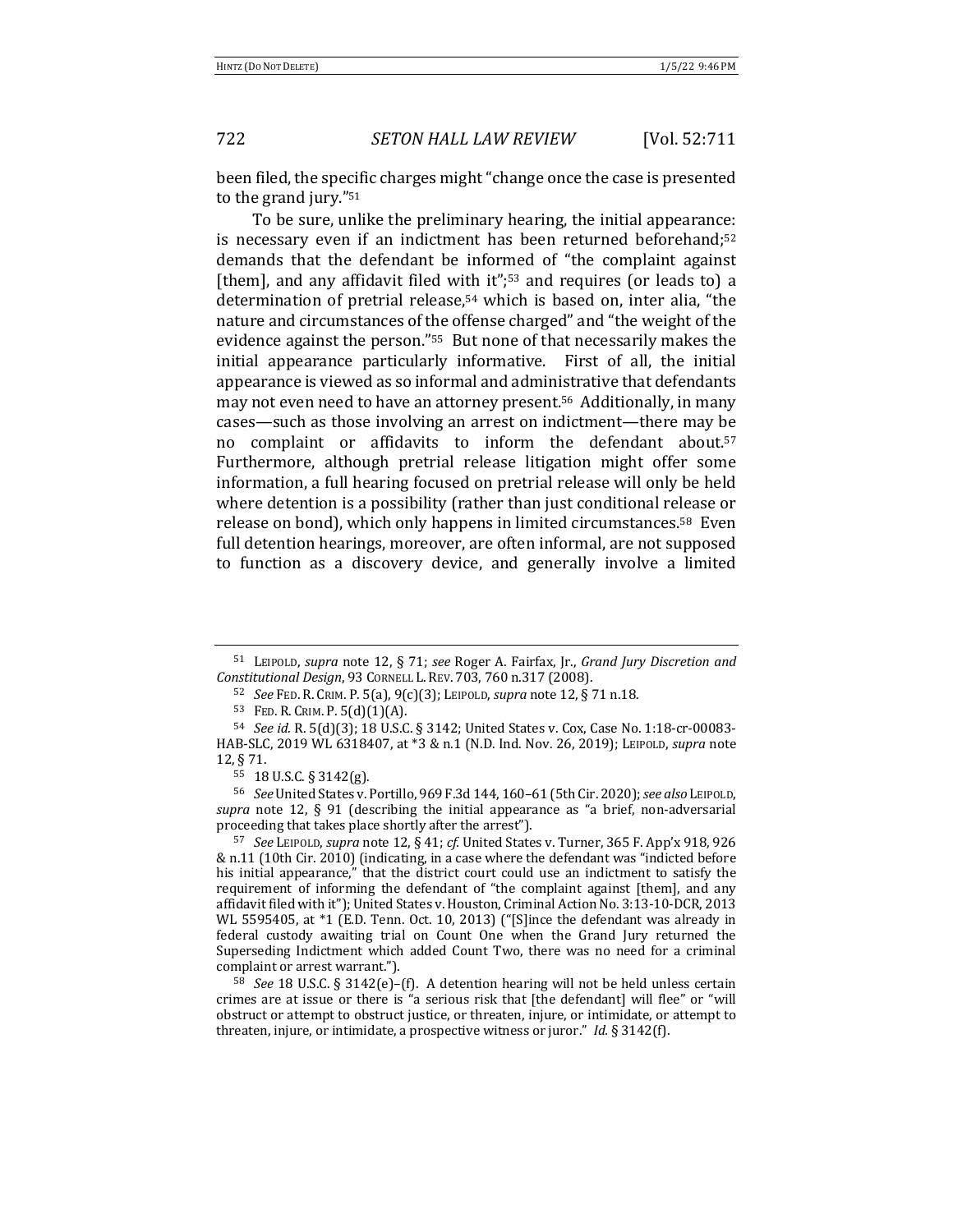presentation and assessment of the case.<sup>59</sup> As one scholar has explained:

[C]ourts tend not to look at the strength of the evidence against a particular defendant in making their detention determinations because of the nature of the detention proceedings: they are usually relatively quick, not governed by the rules of evidence, occur at an early stage in the proceedings when the judge and the parties have incomplete information (it is not uncommon for a defendant to be represented by a "duty" defender or to meet his or her permanent attorney for the first time at or immediately before a detention hearing), and judges are hesitant to turn a detention hearing into a miniature trial on the merits.<sup>60</sup>

Finally, the government does not necessarily need to focus on the strength of its case in pretrial release litigation because other factors are relevant—like the danger posed to the community by release—and for some crimes, the indictment alone creates a presumption that the defendant should be detained. $61$  And as a corollary to that point, the government can always avoid sharing information by simply presenting a weaker pretrial release case.<sup>62</sup>

<sup>62</sup> *See, e.g.*, United States v. Hitselberger, 909 F. Supp. 2d 4, 8 (D.D.C. 2012) ("The weight of the evidence against Mr. Hitselberger is difficult to assess at this point, as much of the evidence is classified and has not been produced to the court. . . . The history and the characteristics of Mr. Hitselberger-especially his past conduct-are what is chiefly at issue here."); *cf., e.g., Boutros*, 2019 WL 6877756, at \*6 ("Neither the Government nor Defendant addressed the weight of the evidence concerning the underlying criminal complaint, and the Court has no basis to conclude whether the weight of the evidence is strong or weak for those alleged offenses."); United States v. Kiff, 377 F. Supp. 2d 586, 594 (E.D. La. 2005) ("The government does not argue that the weight of evidence against Gilbert supports her detention. The government argues that Gilbert is a flight risk

<sup>&</sup>lt;sup>59</sup> *See, e.g.*, United States v. Abuhamra, 389 F.3d 309, 321 n.7 (2d Cir. 2004); United States v. Smith, 79 F.3d 1208, 1210 (D.C. Cir. 1996) (per curiam); United States v. Martir, 782 F.2d 1141, 1145 (2d Cir. 1986); United States v. Acevedo-Ramos, 755 F.2d 203, 206 (1st Cir. 1985); United States v. Flanders, Crim. No. 2010-29, 2010 WL 4054442, at \*6 (D.V.I. Oct. 15, 2010); United States v. Kelly, Case No. 09-6037-RSR, 2009 WL 10698204, at \*1 (S.D. Fla. Feb. 9, 2009).

<sup>&</sup>lt;sup>60</sup> Carrie Leonetti, When the Emperor Has No Clothes: A Proposal for Defensive Summary Judgment in Criminal Cases, 84 S. CAL. L. REV. 661, 664 (2011).

<sup>61</sup> *See* 18 U.S.C. § 3142(e)(3), (g); *see, e.g.*, *Smith*, 79 F.3d at 1210; United States v. Suppa, 799 F.2d 115, 118-20 (3d Cir. 1986); United States v. Boutros, Criminal No. 19mj-00264, 2019 WL 6877756, at \*6 (D.D.C. Dec. 17, 2019); United States v. Scott, Criminal Action No. 18-112-05 (RMC), 2019 WL 2526401, at \*2-3 (D.D.C. June 19, 2019); cf., e.g., United States v. Castaneda, Case No. 18-cr-00047-BLF-1, 2018 WL 888744, at \*3 (N.D. Cal. Feb. 14, 2018) ("'[T]he weight of the evidence [factor] is the least important, and the statute neither requires nor permits a pretrial determination of guilt.' Evidence of guilt is relevant only in terms of the likelihood that the defendant will fail to appear or will pose a danger to the community." (citations omitted)).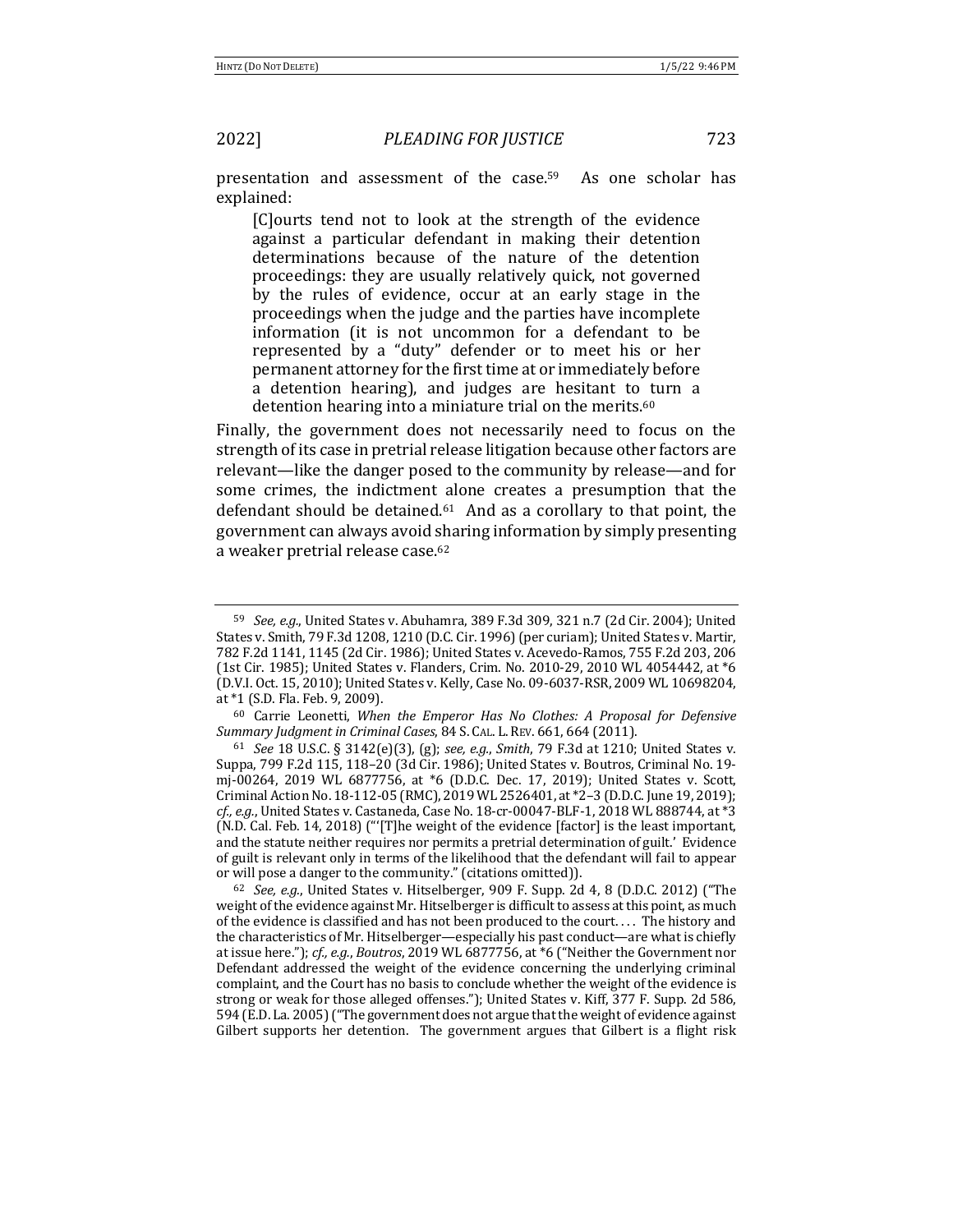As for the arraignment, it provides even less information than the other two hearings. The arraignment entails:  $(1)$  ensuring that the defendant has a copy of the indictment or information;  $(2)$  reading the indictment or information to the defendant or stating to the defendant the substance of the charge; and then  $(3)$  asking the defendant to plead to the indictment or information."<sup>63</sup> In other words, it only necessarily provides the defendant with as much information as the indictment, which need not be much.

Turning to pretrial motions practice, such practice could serve as an effective information-gathering device for defendants by requiring the government to offer comprehensive arguments defending its position and encouraging robust judicial scrutiny and discussion of those arguments.<sup>64</sup> Yet it too fails to reliably offer insights into the merits and substance of the case.

To start, a pretrial motion to dismiss the indictment based on a failure to satisfy the pleading standard need not generate an informative prosecutorial or judicial response, given the low bar for indictment sufficiency. That point is illustrated well by the following account provided in a defendant's unsuccessful argument in the D.C. Circuit challenging his indictment:

On July 14, 2016, the grand jury returned a one count indictment charging Appellant with Threats against a Federal Law Enforcement Officer, in violation of 18 U. S. C.  $§115(a)(1)(B)$ . The indictment read:

On or about June 19, 2014, within the District of Columbia, defendant **JEFF HENRY WILLIAMSON** did threaten to assault and murder a Federal law enforcement officer, that is, Brian Schmitt, a Special Agent with the Federal Bureau of Investigation, with intent to retaliate against such Federal law enforcement officer on account of the performance of his official duties.

On September 3, 2014, Appellant filed a Motion to Suppress Evidence and/or Motion to Dismiss Indictment in [sic] which, among other claims, contended that the indictment was insufficient. . . .

On September 13, 2014, the United States filed an opposition to this motion to dismiss. With respect to Appellant's claim

because after her alleged crimes she traveled to Mississippi, purportedly because of the FBI's investigation.").

<sup>63</sup> FED. R. CRIM. P. 10(a).

<sup>64</sup> *See, e.g.*, Gold et al., *supra* note 10, at 1632-33, 1641-42.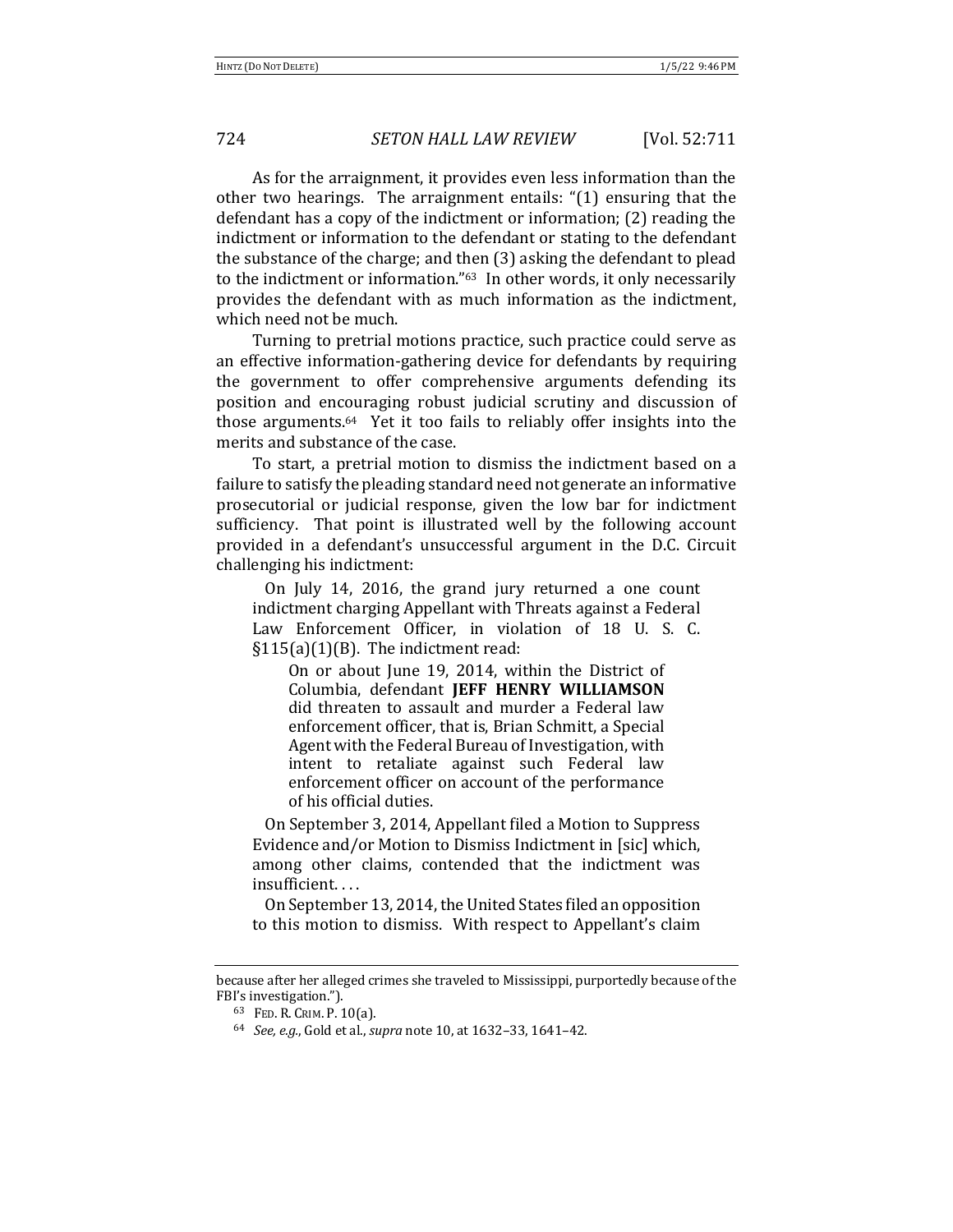that the indictment was insufficient, the government merely replied:

The indictment contained a plain, concise, and definite written statement of the essential facts constituting the offense and complied with Rule  $7(c)(1)$ . An indictment is sufficient when it sets forth each element of the crime that it charges, points to the relevant criminal statute, and alleges that on a specific date, the defendant committed that crime.

. . . .

On October 20, 2014, the District Court issued a lengthy [opinion that mostly addressed other issues]. The District Court did however generally address Appellant's claims concerning the sufficiency of the indictment in a section entitled Motion for Bill of Particulars:

[Stating, after setting out the defendant's arguments:] An indictment is sufficient when it sets forth each element of the crime that it charges, points to the pertinent criminal statute, and alleges that on a specific date the defendant committed the crime.

. . . The Indictment here is sufficient as it sets forth the elements of the crime, points to the pertinent statute, and alleges that on a specific date Mr. Williamson committed the crime. Further, the Government already has provided full discovery to Mr. Williamson. Mr. Williamson's motions to

dismiss the Indictment due to lack of particularity and/or to require the Government to file a bill of particulars are denied.<sup>65</sup>

Other pretrial motions practice likewise can be of little informational value. First of all, as discussed in more detail below, federal criminal procedure does not provide for a summary judgment mechanism, meaning that that source of informative litigation over the merits simply does not exist.<sup>66</sup> Furthermore, although motions for bills of particulars and discovery motions are *about* ensuring that the

 $65$  Brief of Appellant at 16–19, United States v. Williamson, 903 F.3d 124 (D.C. Cir. 2018) (No. 15-3018) (citations omitted); *see also Williamson*, 903 F.3d at 130–32 (concluding that the indictment in this case was sufficient).

<sup>&</sup>lt;sup>66</sup> See infra notes 114–117 and accompanying text; *see, e.g.*, Gold et al., *supra* note 10, at 1610, 1635-37, 1640, 1648-50.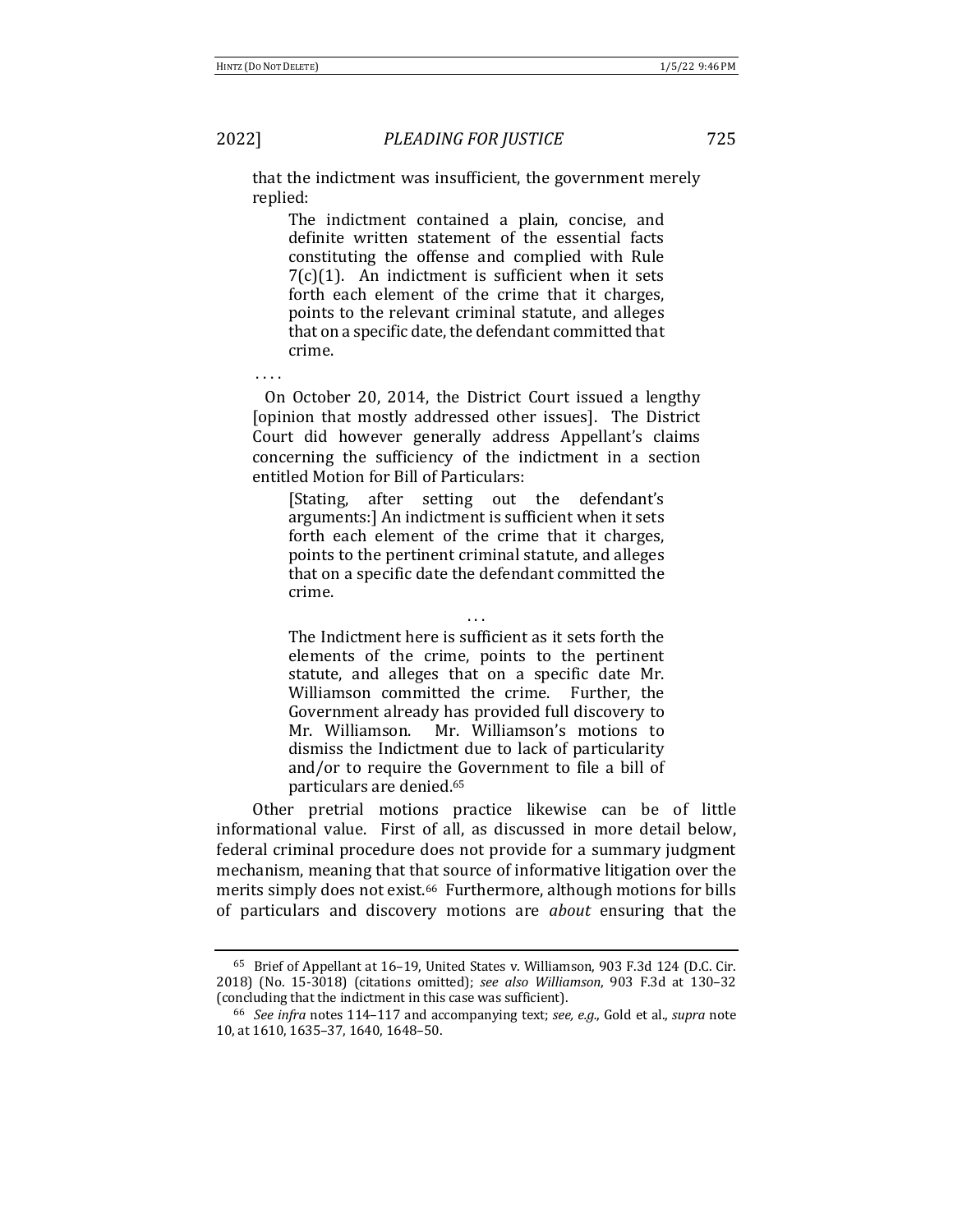defendant possesses certain information, litigation over such motions necessarily focuses on the information that the defendant has or the *propriety of giving the defendant the information she wants, and thus may* not actually provide the defendant with *new* information.<sup>67</sup> Additionally, although evidence suppression or motion in limine litigation can be informative as to the substance of a case where, for instance, the case turns on a key piece of evidence, oftentimes it will not be because the aim of such litigation is to decide cabined questions of the lawfulness of investigative behavior and admissibility, not the merits.<sup>68</sup> And other available pretrial motions simply involve issues that are unlikely to regularly provide useful insights.<sup>69</sup> Finally, regardless of how informative pretrial motions practice *could be*, most pretrial motions will only be filed if the circumstances call for them, and the relevant circumstances will not arise in every case.<sup>70</sup>

Discovery, as with the other sources of information, is similarly not an exceedingly helpful mechanism for learning about the government's claims. As many commentators and even courts have noted, discovery

<sup>67</sup> *See, e.g.*, United States v. Plotka, 438 F. Supp. 3d 1310, 1318-19 (N.D. Ala. 2020); United States v. Johnson, Criminal No. 20-163, 2020 WL 7065833, at  $*1-5$  (W.D. Pa. Dec. 3, 2020); United States v. Jain, 19-cr-59 (PKC), 2019 WL 6888635, at \*1-2 (S.D.N.Y. Dec. 18, 2019); United States v. Sullivan, CRIM. NO. 17-00104 JMS-KJM, 2019 WL 8301178, at  $*1$  (D. Haw. Dec. 2, 2019); United States v. Brooks, 17-CR-171W(Sr), 2018 WL 5722797, at \*2 (W.D.N.Y. Nov. 1, 2018); United States v. Cook, No. 3:16cr312, 2018 WL 1744682, at \*1-2 (M.D. Pa. Apr. 11, 2018); United States v. Farmer, Case No. 2:15-cr-72, 2017 WL 11470829, at \*1-3 (N.D. Ind. Dec. 18, 2017).

<sup>68</sup> *See, e.g.*, United States v. Houk, Case No. 1:18-po-00307-SAB, 2019 WL 4835333, at \*1-4 (E.D. Cal. Oct. 1, 2019); United States v. Renzi, No. CR 08-00212-TUC-DCB (BPV), 2010 WL 1962668, at \*1-3 (D. Ariz. Apr. 16, 2010), *adopted*, 2010 WL 1962644, at \*1 (May 14, 2010); United States v. Fama, No. S1 95 Cr. 840 (RO), 1996 WL 438165, at  $*1$ (S.D.N.Y. Aug. 5, 1996).

<sup>69</sup> *See, e.g.*, FED. R. CRIM. P. 12(b).

<sup>&</sup>lt;sup>70</sup> *Cf., e.g.*, United States v. Rivera, 68 F.3d 5, 8 (1st Cir. 1995) ("Counsel has a duty not to make ... frivolous contentions."); Smith v. United States, Nos. 1:07-cr-146-CLC-SKL-4, 1:11-cv-215-CLC-SKL, 2015 WL 164155, at \*3 (E.D. Tenn. Jan. 13, 2015) ("The failure of defense counsel to pursue frivolous motions and objections cannot constitute ineffective assistance of counsel."); Hanes v. United States, Nos. 04-CR-0604 W, 09-CV-1473 W, 2010 WL 625336, at \*3 (S.D. Cal. Feb. 17, 2010) ("Even assuming that Petitioner asked Mr. Johnson to file the motion to dismiss, it may have been unethical for him to do so. See ABA Model Rules of Professional Conduct, Rule 3.1 (West, 2009) ('A lawyer shall not bring or defend a proceeding, or assert or controvert an issue therein, unless there is a basis in law and fact for doing so that is not frivolous.')."); United States v. Stepney, No. CR 01-0344, 2002 WL 1460258, at \*2 (N.D. Cal. July 1, 2002) ("Well-established rules of ethical conduct require *all* attorneys to exercise their informed professional judgment to refrain from wasting the court's time and prejudicing their clients' interests.... The motion filed in this action is one of those clever pieces of mental gymnastics engaged in late in the evening, perhaps after a night cap.  $\dots$  The court will not reimburse attorneys out of CJA funds for such useless time.").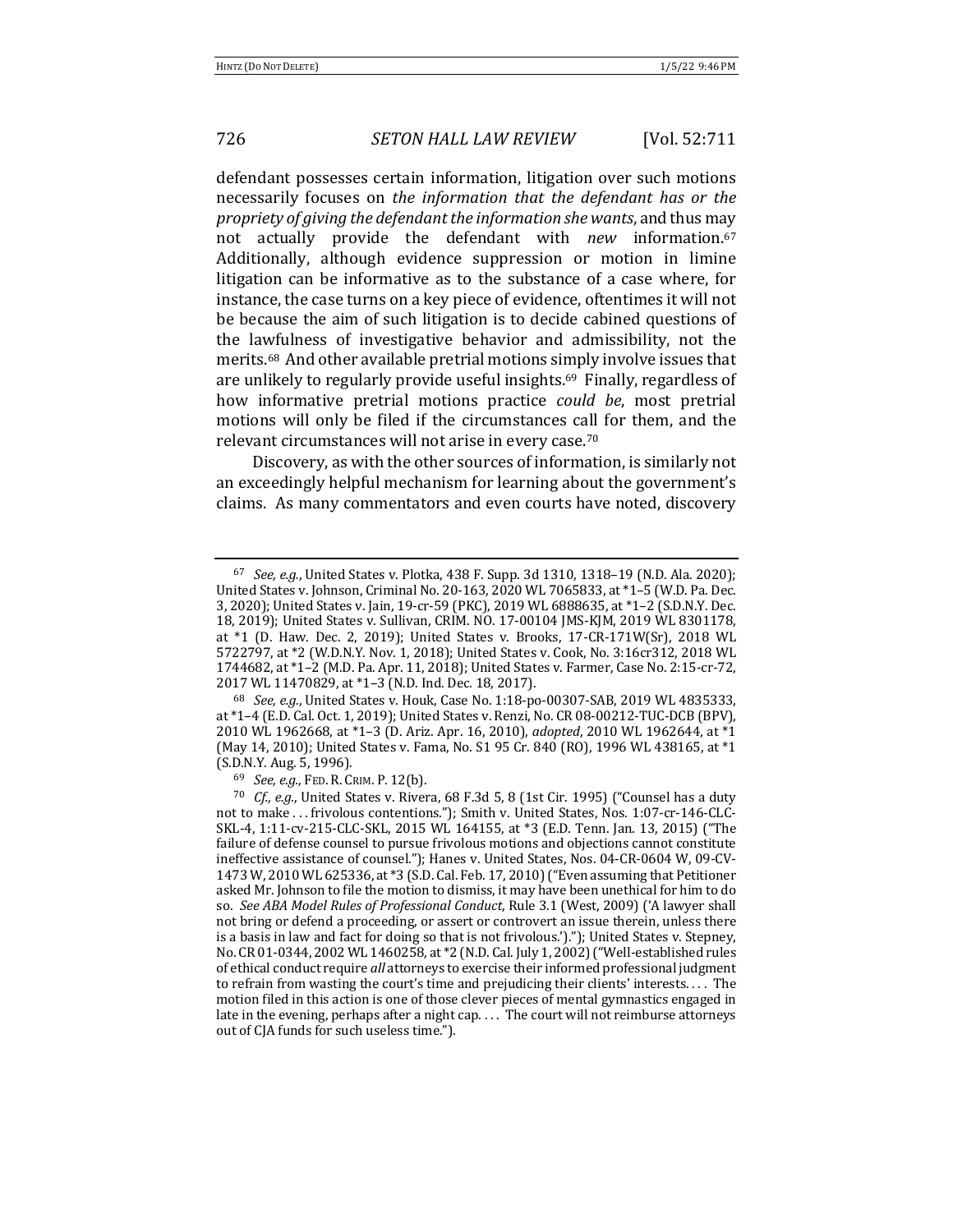in criminal cases is quite limited.<sup>71</sup> For example, criminal "[d]efendants are generally not entitled to depose witnesses before trial," to "require prosecutors to respond to interrogatories or document requests," to "require the [government] to turn over names and contact information of potential witnesses," or to access statements made by prospective government witnesses.<sup>72</sup> The discovery that a defendant does receive, moreover, is largely restricted to: their own statements; their prior record; documents and other items "material to preparing the defense," to be used in the government's case at trial, or belonging to them; and a summary of any expert witness testimony.<sup>73</sup> In addition, criminal discovery simply provides access to evidence, and since any collection of evidence could likely be used to prove any number of theories of liability, discovery only allows a defendant to guess at the substance of the government's allegations. Accordingly, and given that (notwithstanding the limited scope of criminal discovery) the materials obtained in discovery can be quite voluminous and time consuming to examine, defendants may be substantially hindered in using discovery materials to learn about their case.<sup>74</sup>

Finally, although prosecutors and defendants frequently communicate over the course of a case, such as through plea negotiations,<sup>75</sup> those communications too do not reliably and fully

<sup>71</sup> *See, e.g.*, United States v. Sampson, 898 F.3d 270, 280 (2d Cir. 2018); Gold et al., *supra* note 10, at 1624–25, 1633, 1645; Ion Meyn, Discovery and Darkness: The Information Deficit in Criminal Disputes, 79 BROOK. L. REV. 1091, 1103-08 (2014); Weinberg, Iqbal, *supra* note 10, at 31-32.

<sup>72</sup> Gold et al., *supra* note 10, at 1625; Meyn, *supra* note 10, at 80; *see* FED. R. CRIM. P. 15(a)(1), 16(a); see also Weinberg, Iqbal, *supra* note 10, at 31-32.

<sup>&</sup>lt;sup>73</sup> FED. R. CRIM. P. 16(a)(1). Relatedly, defendants have the constitutional right under *Brady* v. Maryland and its progeny to the disclosure of material, exculpatory evidence. But that right is essentially encompassed by the discovery provisions of the Criminal Rules. See, e.g., United States v. Muniz-Jaquez, 718 F.3d 1180, 1183 (9th Cir. 2013) ("Rule 16 is . . . broader than *Brady."*); United States v. Lujan, 530 F. Supp. 2d 1224, 1256 (D.N.M. 2008) ("Because Rule 16 requires disclosure of items material to preparing the defense, the rule encompasses disclosure of *Brady* materials."). And the sharing of *Brady* evidence may not be required until the eve of trial, or even until trial itself. *See, e.g.*, McNeill v. Bagley, 10 F.4th 588, 600 (6th Cir. 2021); United States v. Moreno, 727 F.3d 255, 262 (3d Cir. 2013); Gold et al., *supra* note 10, at 1645-46; Ion Meyn, The Haves of Procedure, 60 WM. & MARY L. REV. 1765, 1798 n.174 (2019).

<sup>74</sup> *See, e.g.*, Drew Findling, Unable to Bear the Weight of the 'Document Dump': A Heavy Burden on Individuals and an Increasing Threat to Due Process, CHAMPION, Sept./Oct. 2018, at 5; Morvillo et al., *supra* note 44, at 175; *see also* United States v. Plotka, 438 F. Supp. 3d 1310, 1319 n.6 (N.D. Ala. 2020) ("Dr. Plotka responds that discovery is so voluminous—including over 28,000 documents and over 90,000 text messages—that it does 'nothing to narrow the issues for trial in this case or to put the defense on notice of the charge."" (citation omitted)).

<sup>75</sup> *See, e.g.*, Gold et al., *supra* note 10, at 1627; Daniel S. McConkie, *Structuring Pre-Plea Criminal Discovery*, 107 J. CRIM. L.&CRIMINOLOGY 1, 8–9, 19 (2017).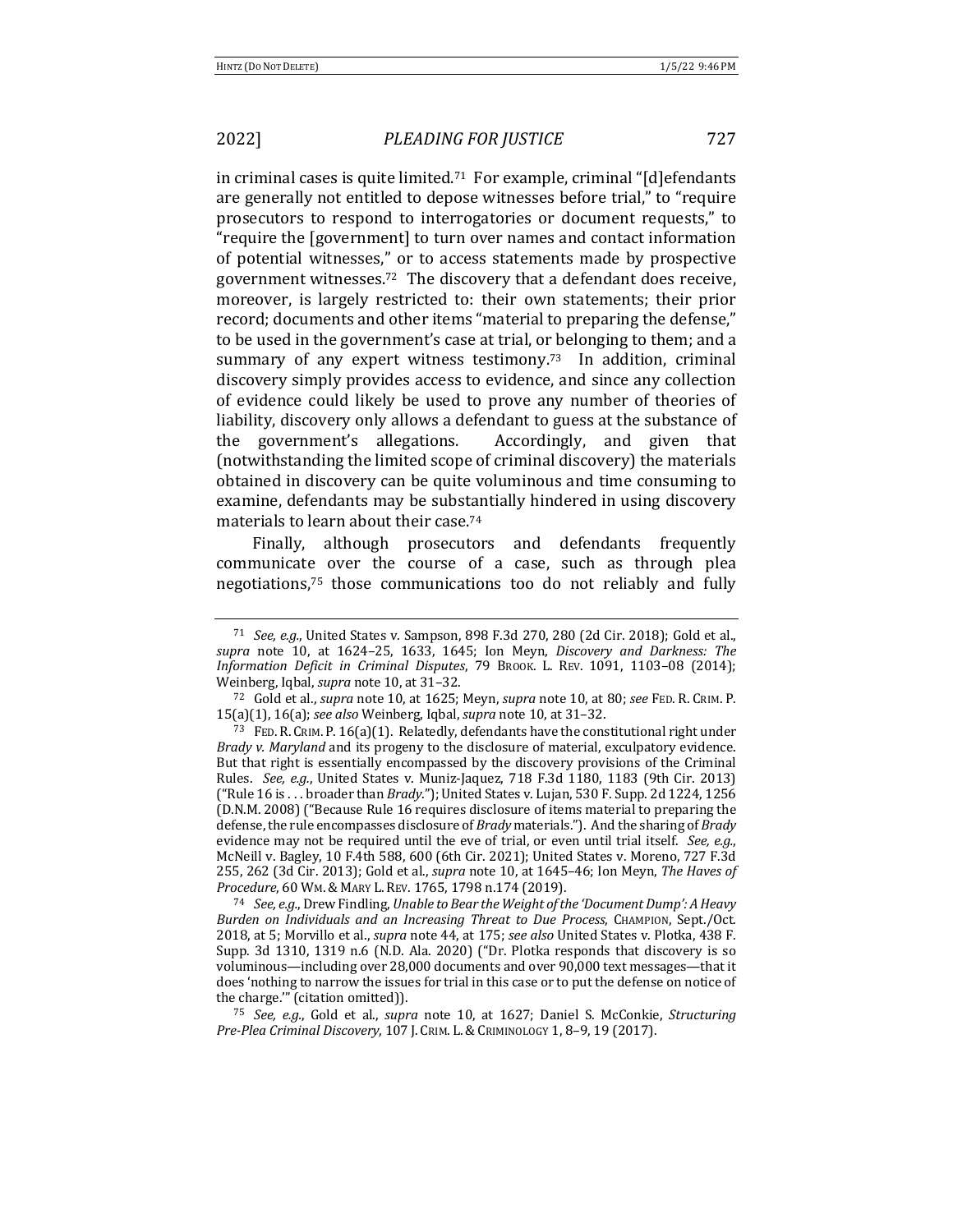inform defendants about the government's allegations. To start, "the prosecutor has an incentive to present information that causes a defendant to overestimate the likelihood of conviction."<sup>76</sup> Thus, the government is likely to share information in a manner that does not paint a wholly accurate picture of its case and provable allegations. The uncertainty is further amplified by the fact that the prosecution can "indict $[]$  a defendant on higher or different charges prior to trial after plea negotiations fail." $77$  And of course, any disclosures that occur through informal communications are necessarily discretionary and hence cannot be counted upon in any given case.<sup>78</sup>

In short, criminal defendants are strikingly limited in their ability to understand the government's claims against them prior to trial.<sup>79</sup> Indeed, the Advisory Committee on Criminal Rules itself has acknowledged this, with a judicial member observing "that with indictments stated in broad general terms and very limited pretrial discovery [there are] occasional cases in which defense counsel at the pretrial conference says that he or she still does not know what the defendant is being accused of." $80$  Aligning the criminal pleading standard with the civil standard, however, would do much to correct that problem. $81$  Doing so would require that criminal pleadings contain at least "sufficient factual matter ... to 'state a claim to relief that is plausible on its face." $82$  That, in turn, would mean that defendants would receive a fact-bound description of what they are accused of detailed enough to provide them with "fair notice of what the  $\dots$  claim is and the grounds upon which it rests." $83$  Additionally, it would mean

<sup>&</sup>lt;sup>76</sup> Gold et al., *supra* note 10, at 1625–27; *accord McConkie, supra* note 75, at 19.

<sup>77</sup> United States v. Solis, CR 13-3895 MCA, 2015 WL 13651227, at \*4-6 (D.N.M. Mar. 26, 2015), adopted, 2015 WL 13651231, at \*3 (Dec. 23, 2015); see also Bordenkircher v. Hayes, 434 U.S. 357, 358, 365 (1978) (concluding that there is no due process violation "when a state prosecutor carries out a threat made during plea negotiations to reindict the accused on more serious charges if he does not plead guilty to the offense with which he was originally charged").

<sup>&</sup>lt;sup>78</sup> *See* McConkie, *supra* note 75, at 4.

<sup>79</sup> *See, e.g.*, Gold et al., *supra* note 10, at 1624-27.

<sup>&</sup>lt;sup>80</sup> Minutes, Advisory Committee on Criminal Rules, U.S. Crs. 20 (Apr. 18, 2016), https://www.uscourts.gov/sites/default/files/2016-04-18-minutes\_-\_criminal\_rules\_ meeting final 0.pdf.

<sup>81</sup> *See, e.g.*, Gold et al., *supra* note 10, at 1641–42; Weinberg, Iqbal, *supra* note 10, at 31-32; *cf.* Kallen, *supra* note 42, at 285 ("Requiring complaints to contain more facts also provides better notice to the defendants as to which claim they may have to defend against.").

<sup>82</sup> Ashcroft v. Iqbal, 556 U.S. 662, 678 (2009) (citation omitted); see supra Part II.

<sup>83</sup> Bell Atl. Corp. v. Twombly, 550 U.S. 544, 555 (2007) (citation omitted); see also GeorgiaCarry.Org, Inc. v. Georgia,  $687$  F.3d  $1244$ ,  $1254$  (11th Cir. 2012) ("To survive a motion to dismiss, a plaintiff must 'plead factual matter that, if taken as true, states a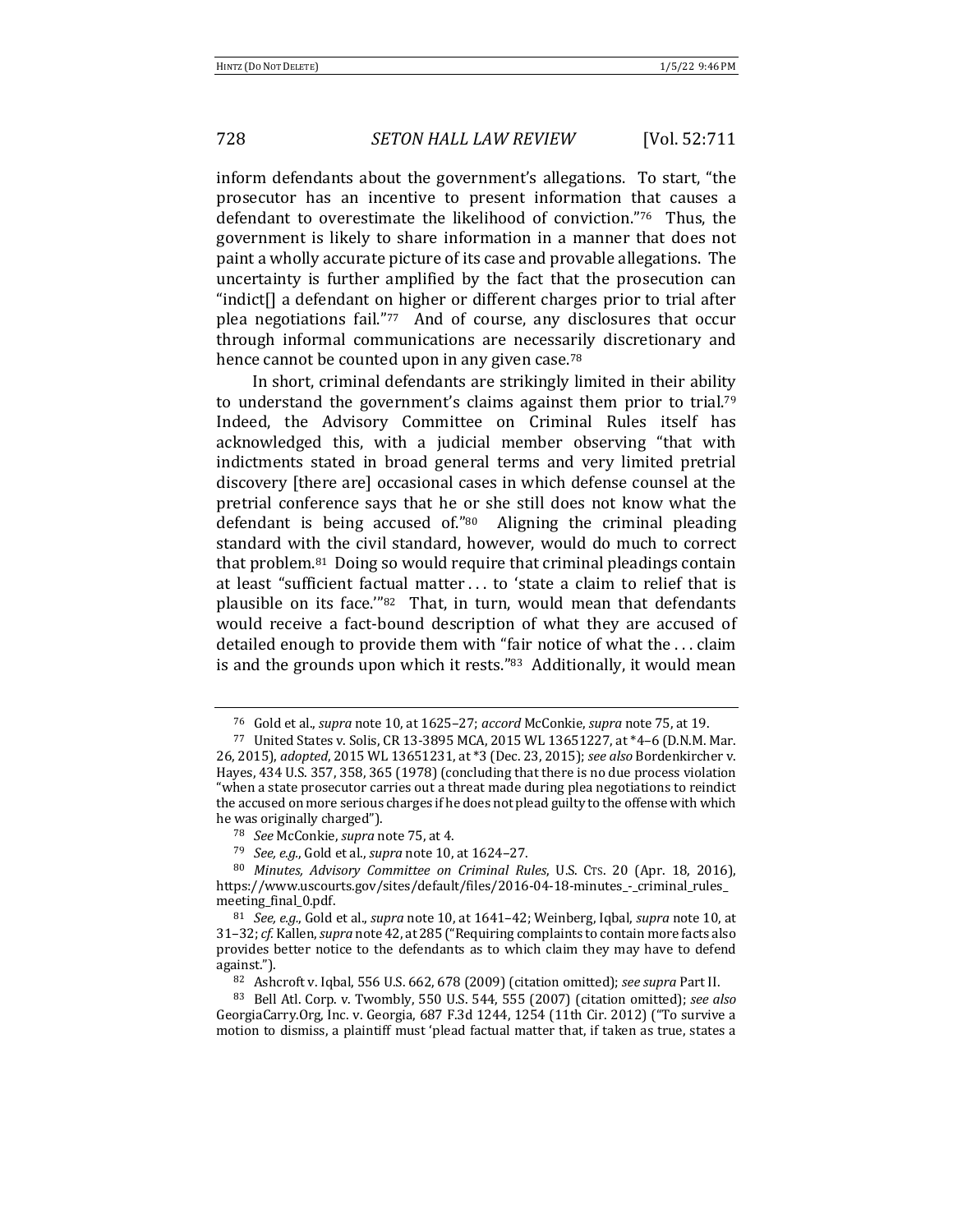that defendants would receive that description in a clear and straightforward format: a single, centralized, synthesized, written  $document<sup>84</sup>$  And they would receive it in every case, since an indictment (or information) must be produced and given to the defendant in all felony prosecutions. $85$  Moreover, under a raised pleading standard, other sources of information would become more illuminating. For instance, pretrial motion to dismiss litigation would become more informative because the government and the court would be more likely to engage meaningfully with the merits of the case. $86$ Likewise, the informational value of discovery would increase because defendants could better organize and understand the evidence they receive.87

### B. *Alignment Would Reduce Informational Asymmetry*

The second reason why aligning the civil and criminal pleading standards would be valuable is that it would reduce the government's extraordinary informational advantage over defendants.

As just explained, criminal defendants have restricted means of learning about the case against them.<sup>88</sup> Accordingly, it may be difficult for them to know precisely what points to disprove, what law to research, what evidence to seek out, what witnesses to interview, and what portions of discovery are important and warrant further investigation. $89$  And even if a defendant can ferret out the substance of the government's claims and determine how to proceed, she will likely

<sup>85</sup> *See* FED. R. CRIM. P. 7(a)–(b), 10(a).

claim' that is plausible on its face. This necessarily requires that a plaintiff include factual allegations for each essential element of his or her claim." (citation omitted)). The description would also accurately reflect the government's case, given that, as discussed more below, indictments are supposed to encompass only charges presented to a grand jury and the government's case at trial cannot deviate substantially from the indictment. See infra notes 92, 180 and accompanying text; infra Section III.E.

<sup>&</sup>lt;sup>84</sup> *Cf.* Burnham, *supra* note 10, at 350 ("Complex trial records do not, of course, present legal issues with the same clarity and concision as criminal charging documents (or civil complaints).").

<sup>86</sup> *See* Gold et al., *supra* note 10, at 1632-33, 1641-42, 1649-50; *cf.* E. Farish Percy, The Fraudulent Joinder Prevention Act of 2016: Moving the Law in the Wrong Direction, 62 VILL. L. REV. 213, 232–33 (2017) (explaining that critics of *Twombly* and *Iqbal* have argued that defendants "would likely benefit [from the new pleading standard] by gleaning helpful information from the plaintiffs' responses to the motions to dismiss").

<sup>&</sup>lt;sup>87</sup> *Cf.* Morvillo et al., *supra* note 44, at 175 ("[E]ven if the information sought is available to the defendant through Rule 16 discovery, often times it is buried deep in a voluminous document production, and the defendant's search for the information is arduous and expensive.").

<sup>88</sup> *See supra* Section III.A.

<sup>89</sup> *Cf., e.g.*, Kallen, *supra* note 42, at 285 ("Without more details in the complaint, the defendant has no way of knowing what is important in the suit and what is not.").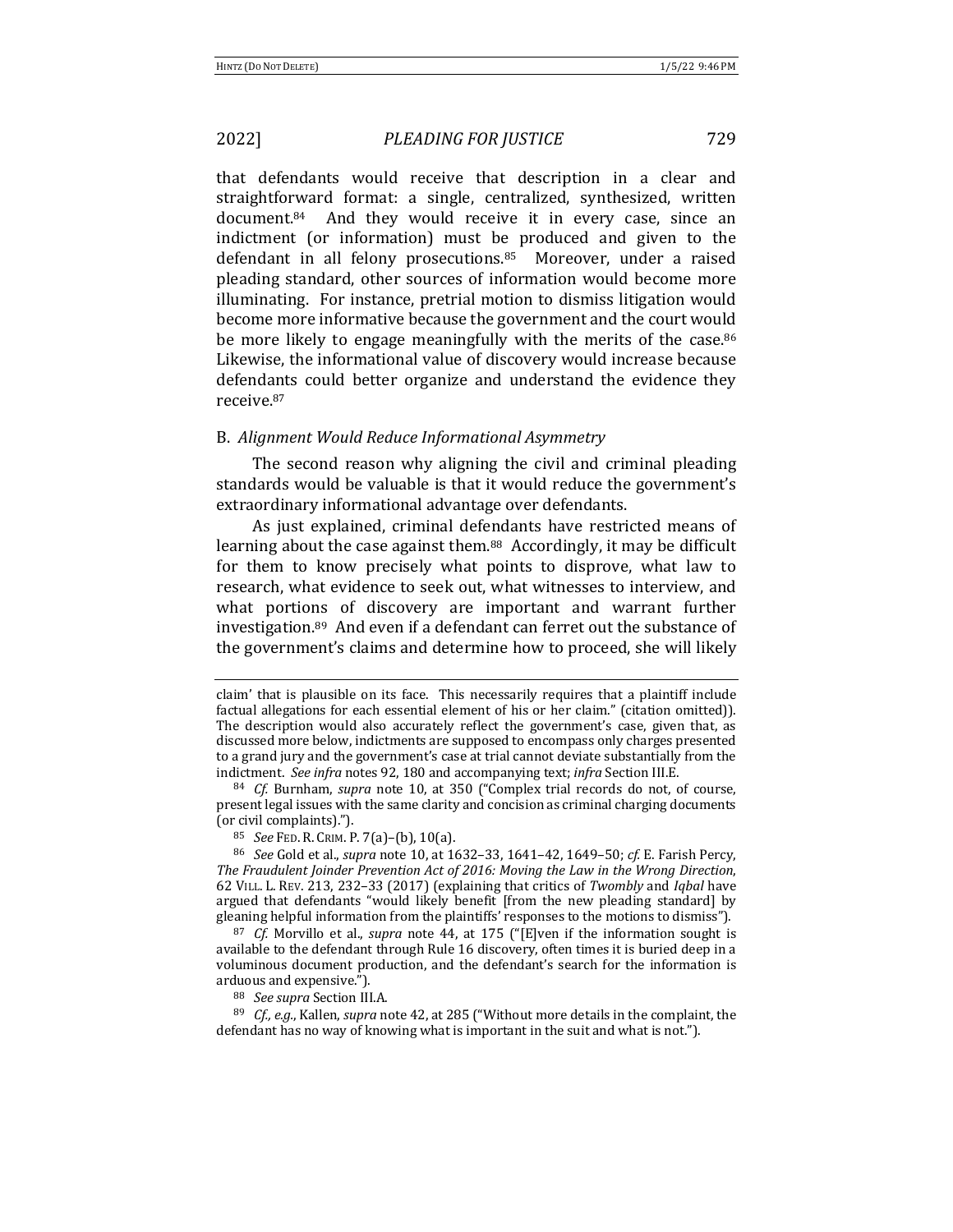still be constrained from an informational perspective, given that: any time and resources expended in learning about the government's case will necessarily limit the time and resources available to investigate and craft a defense; criminal discovery is limited; defendants do not have robust investigatory powers or easy access to investigators; and defendants may well be detained before trial.<sup>90</sup>

The government, however, is in a substantially different position. Even before criminal proceedings begin, it has access to a range of "preindictment tools like search warrants and grand jury subpoenas," as well as a full-time, professional investigatory corps backed by the force of law. $91$  Because of that—and other reasons, such as that a defendant can generally only be convicted based on claims that have been presented to a grand  $jury<sup>92</sup>$ —the government necessarily goes into criminal proceedings with significant knowledge of the case, its allegations, and its proof.<sup>93</sup> Indeed, the government is usually expected and encouraged to be fairly close to trial-ready by the time it files charges. $94$  And of course, the government is never detained. $95$ 

Consequently, the government is at a serious informational advantage over criminal defendants. Moreover, and as a result, it can use its pretrial period to perfect and hone its case against the accused,

<sup>92</sup> *See, e.g.*, United States v. Resendiz-Ponce, 549 U.S. 102, 109-10 (2007); Russell v. United States, 369 U.S. 749, 770 (1962); United States v. Dove, 884 F.3d 138, 149 (2d Cir. 2018); United States v. Vosburgh, 602 F.3d 512, 531-32 (3d Cir. 2010); United States v. Du Bo, 186 F.3d 1177, 1179-80 (9th Cir. 1999); Weinberg, Iqbal, *supra* note 10, at 30.

93 *See, e.g.*, United States v. Hansen, 428 F. Supp. 3d 1200, 1202 (D. Utah 2019); Burnham, *supra* note 10, at 360–61; Meyn, *supra* note 73, at 1778, 1819.

<sup>&</sup>lt;sup>90</sup> *See, e.g.*, Gold et al., *supra* note 10, at 1621, 1625–28; Paul Heaton, Sandra Mayson & Megan Stevenson, *The Downstream Consequences of Misdemeanor Pretrial Detention*, 69 STAN. L. REV. 711, 714 (2017); Meyn, *supra* note 71, at 1105–14; Meyn, *supra* note 10, at 53–54, 80, 86–87; Morvillo et al., *supra* note 44, at 175; *see supra* notes 71–74 and accompanying text.

<sup>&</sup>lt;sup>91</sup> Burnham, *supra* note 10, at 361; *see, e.g.*, Gold et al., *supra* note 10, at 1628; Meyn, *supra* note 71, at 1096 & n.13, 1123-24, 1126; Meyn, *supra* note 10, at 49, 56, 86; Weinberg, Iqbal, *supra* note 10, at 31.

<sup>&</sup>lt;sup>94</sup> *See, e.g.*, United States v. Lovasco, 431 U.S. 783, 791–96 (1977); United States v. Brown, 959 F.2d 63, 65-66 (6th Cir. 1992); Burnham, *supra* note 10, at 360-61 & n.39; Meyn, *supra* note 10, at 79; *cf., e.g.*, United States v. Gouveia, 467 U.S. 180, 192 n.7 (1984) ("We have of course rejected the arguments that prosecutors are constitutionally obligated to file charges against a suspect as soon as they have probable cause but before they believe that they can establish guilt beyond a reasonable doubt, and that prosecutors must file charges as soon as they marshal enough evidence to prove guilt beyond a reasonable doubt but before their investigations are complete." (citation omitted)).

<sup>&</sup>lt;sup>95</sup> *Cf.* Meyn, *supra* note 71, at 1126 (acknowledging "the deep asymmetry between an empowered State and a frequently detained defendant" presently reflected "in the rules of criminal procedure").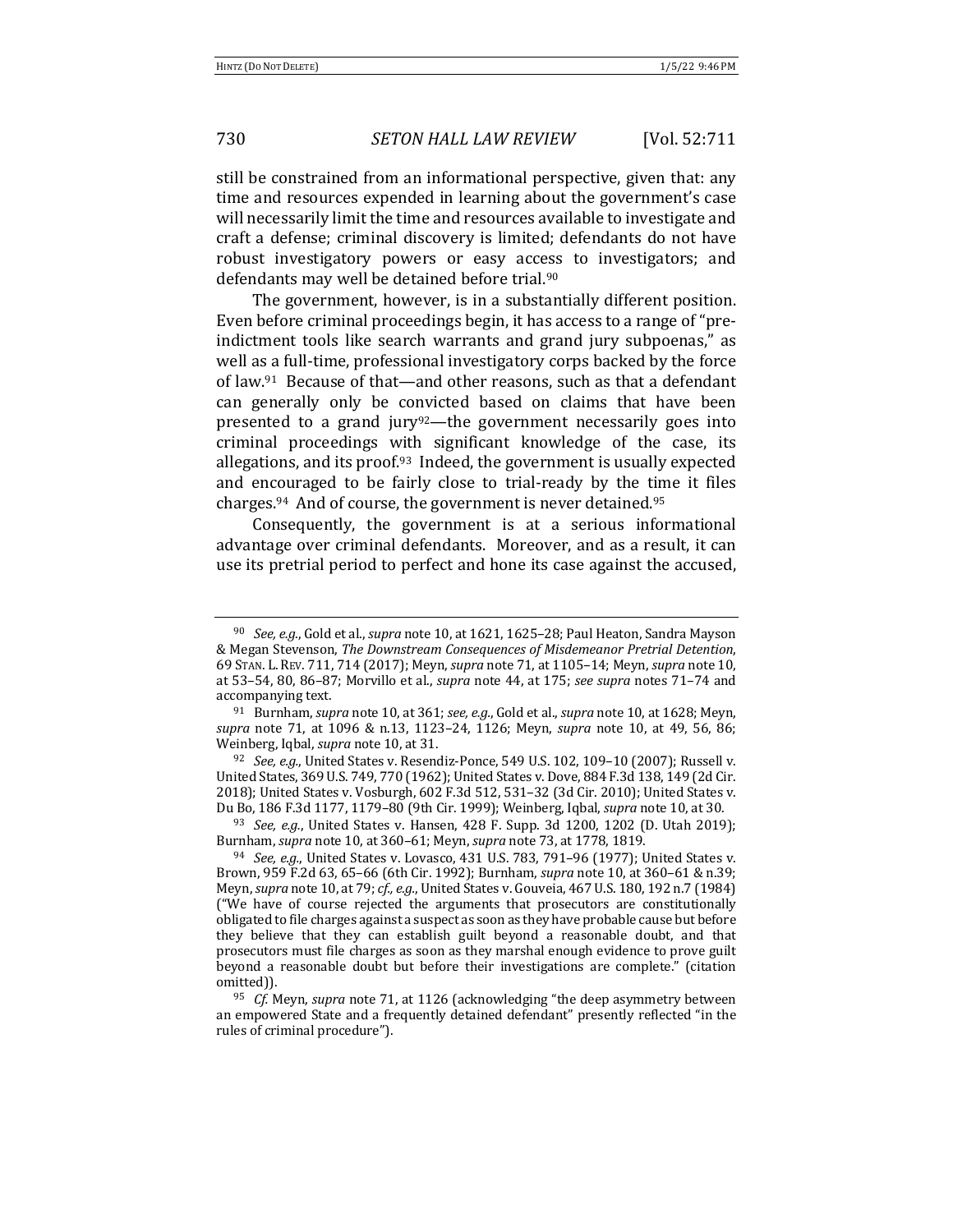whereas "[a] criminal defendant . . . will always have to play 'catch-up' to the prosecutor's pre-complaint head start."96

Aligning the civil and criminal pleading standards, however, would begin to resolve that asymmetry and its consequences. As explained above, it would provide defendants with substantially better information about the case against them. And because criminal pleadings are necessarily filed early in the proceedings, raising the pleading standard would give defendants access to that information at the outset of the case. Hence, they would be much more informed and would not have to play as much "catch-up."

### C. *Alignment Would Allow Challenges to the Case on the Merits*

The third reason why aligning the criminal and civil pleading standards would be valuable is that it would give defendants an opportunity to challenge the merits of the case against them, which the federal system presently limits markedly.97

Before trial, there is essentially no robust mechanism for challenging the merits of the prosecution's case.<sup>98</sup> There are pretrial proceedings that assess probable cause, such as the initial appearance and preliminary hearing. But "[p]robable cause ... is not a high bar,"<sup>99</sup> and it may even permit mistakes of law and fact.<sup>100</sup> Further, as noted above, the charges can change after the initial appearance and preliminary hearing, and a probable cause determination is not even necessary if an indictment is returned first.<sup>101</sup>

The grand jury, likewise, does not serve as a meaningful check on the prosecution or vehicle for challenging it. To start, the grand jury's standard for returning an indictment is probable cause, which, again, is

<sup>&</sup>lt;sup>96</sup> Meyn, *supra* note 10, at 85.

<sup>&</sup>lt;sup>97</sup> *See, e.g.*, Burnham, *supra* note 10, at 349, 358; Gold et al., *supra* note 10, at 1610– 11, 1613, 1628, 1642; Weinberg, *Applying* Twombly, *supra* note 10, at 50-52.

<sup>&</sup>lt;sup>98</sup> *See, e.g.*, Burnham, *supra* note 10, at 349; Gold et al., *supra* note 10, at 1610–11, 1613, 1628, 1642; Michael P. Kelly & Ruth E. Mandelbaum, *Are the Yates Memorandum* and the Federal Judiciary's Concerns About Over-Criminalization Destined to Collide?, 53 AM. CRIM. L. REV. 899, 933 (2016); Weinberg, Applying Twombly, supra note 10, at 50-52.

<sup>99</sup> Kaley v. United States, 571 U.S. 320, 338 (2014); Meyn, *supra* note 10, at 61-62; *see also, e.g.*, United States v. Baker, 514 F. Supp. 3d 1369, 1375–76 (N.D. Fla. 2021); United States v. Rathbun, Criminal No. 20-mj-3061-KAR, 2020 WL 2104790, at  $*1$  (D. Mass. May 1, 2020); United States v. Bowie, No. 1:14-MJ-0189PAS, 2014 WL 4542974, at \*1 (D.R.I. Sept. 12, 2014); United States v. Perez, 17 F. Supp. 3d 586, 595-96 (S.D. Tex. 2014).

<sup>&</sup>lt;sup>100</sup> *See, e.g.*, Heien v. North Carolina, 574 U.S. 54, 62-63 (2014); United States v. Hanel, 993 F.3d 540, 543 (8th Cir. 2021); United States v. Diaz, 854 F.3d 197, 203 (2d Cir. 2017); Olsen v. City of Henderson, 648 F. App'x 628, 631 (9th Cir. 2016).

<sup>101</sup> *See supra* notes 50–51 and accompanying text.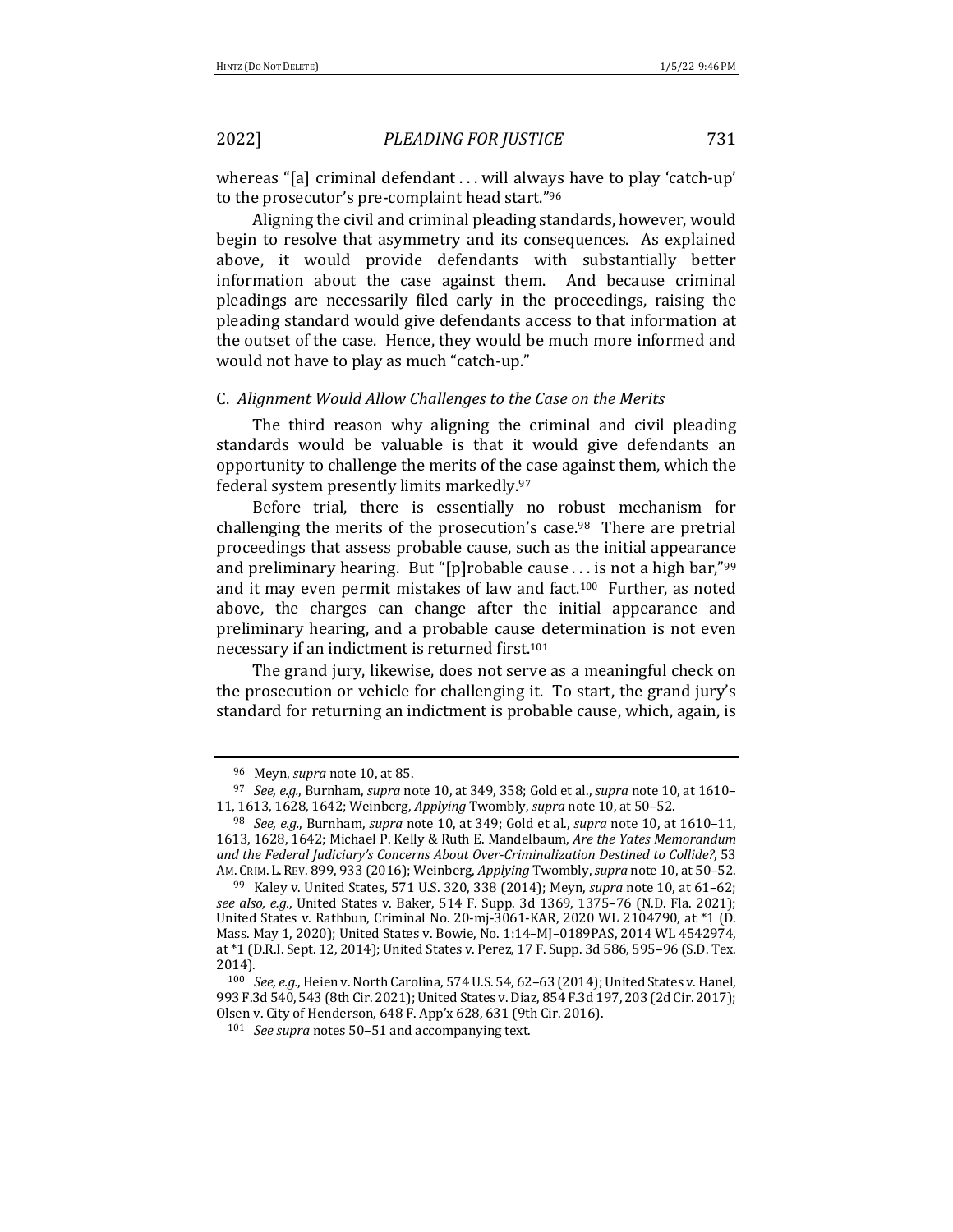quite light.<sup>102</sup> In addition, courts have said that grand juries need not be instructed on the applicable substantive law at all or that it is sufficient to merely read the relevant statute to the grand  $jury^{103}$ —even though grand jurors need not have any legal training<sup>104</sup>—and if instructions on the substantive law are given, it is the prosecutor who gives them.<sup>105</sup> Furthermore, neither the defense nor the judge is permitted to take part in grand jury proceedings, meaning that the government need not face counterarguments, objections, or judicial skepticism and scrutiny.<sup>106</sup> What is more, raising challenges based on the grand jury proceedings is nearly impossible. A grand jury finding that the evidence is sufficient to show probable cause is unreviewable, $107$  and courts commonly hold that challenges to grand jury instructions are improper, cannot prevail if the indictment is facially valid, or must meet a high bar to succeed.<sup>108</sup> And even if the law permitted broader challenges, stringent grand jury secrecy requirements make it exceedingly difficult for defendants to even determine what happened in the grand jury room.<sup>109</sup>

<sup>104</sup> *See* LEIPOLD, *supra* note 12, § 102 ("In general under the Jury Selection and Service Act, any U.S. citizen age 18 or older who has resided in the judicial district for one year is eligible to serve unless they are unable to speak, read, write, or understand English, are infirm, or have been convicted of or currently face a felony charge.").

106 *See* FED. R. CRIM. P. 6(d); Burnham, *supra* note 10, at 349; *see also Kaley*, 571 U.S. at 338-39; Meyn, *supra* note 73, at 1819.

107 *See, e.g., Kaley,* 571 U.S. at 328; United States v. Williams, 504 U.S. 36, 53-55 (1992); Leonetti, *supra* note 60, at 679.

<sup>102</sup> *See Kaley*, 571 U.S. at 338; United States v. R. Enters., Inc., 498 U.S. 292, 297-98 (1991); *supra* note 99 and accompanying text.

<sup>&</sup>lt;sup>103</sup> *See, e.g.*, United States v. Lopez-Lopez, 282 F.3d 1, 9 (1st Cir. 2002); United States v. Zangger, 848 F.2d 923, 925 (8th Cir. 1988); United States v. Kenny, 645 F.2d 1323, 1347 (9th Cir. 1981); United States v. Klein, 16-cr-442 (JMA), 2017 WL 1316999, at \*14 (E.D.N.Y. Feb. 10, 2017); United States v. Smith, 105 F. Supp. 3d 255, 260 (W.D.N.Y. 2015); United States v. Mix, Criminal Action No. 12-171, 2013 WL 2458846, at \*5 (E.D. La. June 6, 2013); United States v. Pavlenko, No. 11-20279-CR, 2012 WL 1060157, at \*1 (S.D. Fla. Mar. 28, 2012); United States v. Schmitz, CRIMINAL NO. 08-P-14-NE, 2008 WL 11340277, at \*4 (N.D. Ala. May 20, 2008).

<sup>105</sup> *See, e.g., Lopez-Lopez,* 282 F.3d at 9; *Smith,* 105 F. Supp. 3d at 260-61; Burnham, *supra* note 10, at 349.

<sup>&</sup>lt;sup>108</sup> *See, e.g.*, United States v. Larrazolo, 869 F.2d 1354, 1359 (9th Cir. 1989); United States v. Acherman, CRIMINAL NO. 15-10046-LTS, 2015 WL 6126811, at \*2 (D. Mass. Oct. 16, 2015); *Mix*, 2013 WL 2458846, at \*5-8; United States v. Stevens, 771 F. Supp. 2d 556, 567-68 (D. Md. 2011); United States v. Nacchio, Criminal Case No. 05-cr-00545-EWN, 2006 WL 8439745, at \*4-7 (D. Colo. Aug. 25, 2006).

<sup>109</sup> *See, e.g.*, FED. R. CRIM. P. 6(e); Smith, 105 F. Supp. 3d at 260-64; LEIPOLD, *supra* note 12, §§ 106, 108, 113; Meyn, *supra* note 73, at 1819 n.312; *see also* United States v. Thomas, Criminal Action No. 17-194 (RDM), 2019 WL 4095569, at \*7 n.4 (D.D.C. Aug. 29, 2019) (concluding that the standard for disclosure "is that of particularized need,' and observing that "[c]riminal defendants ... have only rare[ly] satisfied this test" (second alteration in original) (citations omitted) (internal quotation marks omitted)).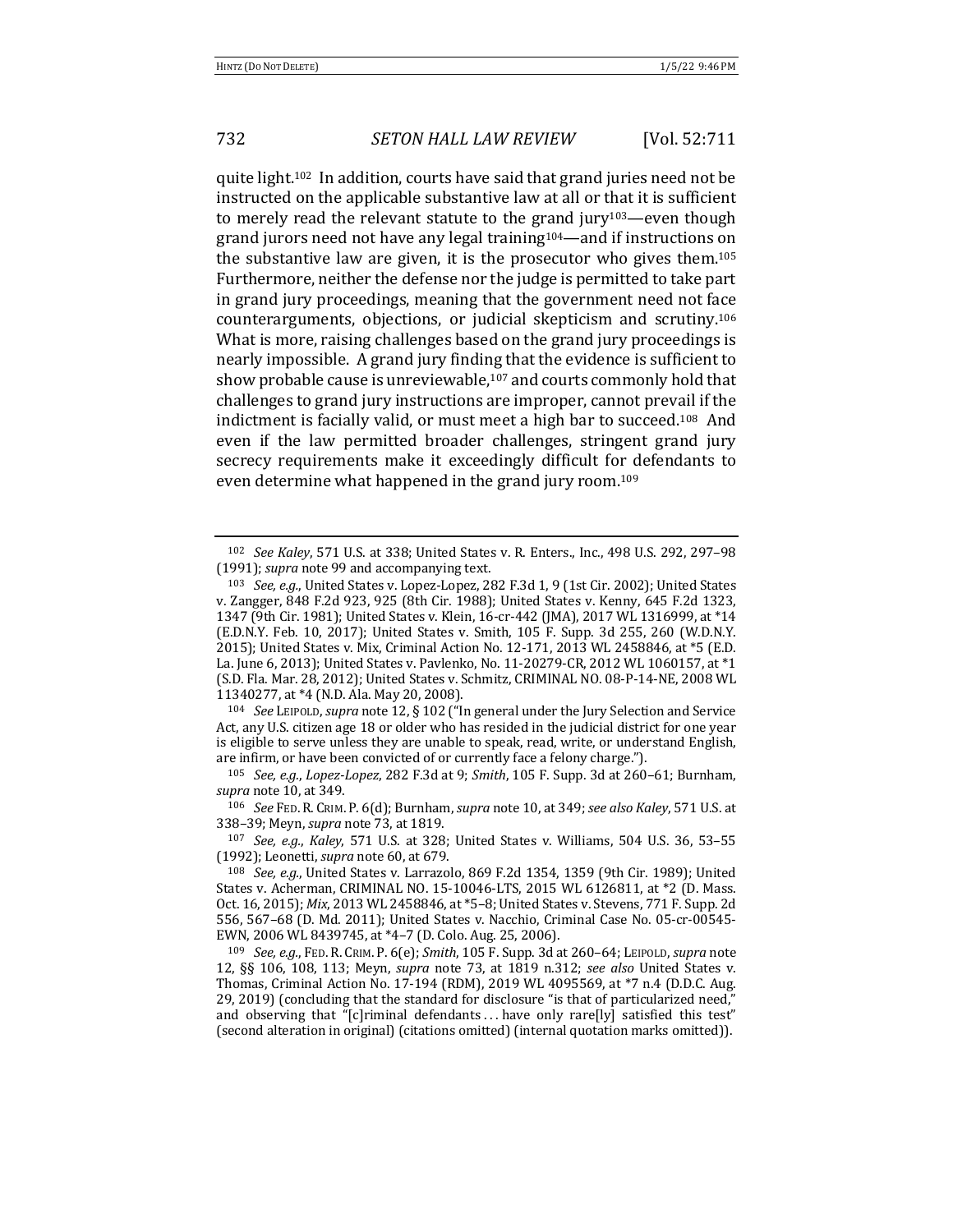Of course, Criminal Rule 12 provides a mechanism for dismissing the indictment based on a merits challenge, but that mechanism is largely toothless. Because a conclusory indictment that contains few details is legally sufficient, a motion to dismiss will rarely capture any defects in the prosecution's case or theory of wrongdoing.<sup>110</sup> To put it more concretely, if an indictment alleging—in broad, statutory language—that the defendant "knowingly did forcibly assault, resist, oppose, impede, intimidate, and interfere with [a specific] Ranger with the National Park Service, while she was engaged in her official duties" is sufficient, a motion to dismiss will never reach the question of whether the government could establish a violation of the statute by proving that the defendant kicked a ranger in the chest while being placed in a patrol car.<sup>111</sup> And the availability of bills of particulars does not solve that issue. Although the law is unsettled, several courts have concluded that a bill of particulars cannot be used to seek dismissal of an otherwise valid indictment, $112$  and in any event, bills of particulars are challenging to obtain. $113$ 

Now, on the civil side, summary judgment allows courts to enter judgment as to all or some of a case if, looking beyond the pleadings to the evidence, there is "no genuine dispute as to any material fact and the movant is entitled to judgment as a matter of law." $114$  But the Federal Rules of Criminal Procedure establish no summary judgment mechanism, and courts routinely hold that criminal defendants cannot use a motion to dismiss in place of that mechanism to terminate charges

<sup>110</sup> *See, e.g.*, Burnham, *supra* note 10, at 349, 358; Gold et al., *supra* note 10, at 1628 & n.98, 1640–43; Kelly & Mandelbaum, *supra* note 98, at 933; Meyn, *supra* note 10, at 55– 57; Weinberg, Iqbal, *supra* note 10, at 32.

<sup>&</sup>lt;sup>111</sup> *See supra* notes 17-22 and accompanying text; *cf., e.g.*, United States v. Critzer, 951 F.2d 306, 307-08 (11th Cir. 1992) (per curiam) (reversing a district court dismissal of an indictment based on facts provided by the government where the indictment itself was sufficient); United States v. Godwin-Painter, Case No. CR415-100, 2015 WL 13735432, at  $*1$ ,  $*4-5$  (S.D. Ga. Aug. 18, 2015) (refusing to address, at the motion to dismiss stage, whether a more specific telling of the defendant's alleged conduct established a violation of the applicable statute because the broadly worded indictment was sufficient), *adopted*, 2015 WL 5838501, at \*2-3 (Oct. 6, 2015); United States v. Autry, CRIMINAL ACTION NO. 1:18-cr-349-MLB-CMS, 2019 WL 8757215, at \*2-3 (N.D. Ga. Dec. 20, 2019) (similar), *adopted*, 2020 WL 1026707, at \*1-3 (Mar. 3, 2020).

<sup>112</sup> *See, e.g.*, United States v. Brantley,  $461$  F. App'x 849, 852 (11th Cir. 2012) (per curiam); United States v. Nagi, 254 F. Supp. 3d 548, 564 (W.D.N.Y. 2017); United States v. Eichman, 756 F. Supp. 143, 146 (S.D.N.Y. 1991); United States v. Rubbish Removal, Inc., 602 F. Supp. 595, 597 (N.D.N.Y 1984); see also United States v. Jones, 542 F.2d 661, 665–66 (6th Cir. 1976); United States v. Gen. Dynamics Corp., 644 F. Supp. 1497, 1499 (C.D. Cal. 1986), *rev'd on other grounds*, 828 F.3d 1356 (9th Cir. 1987); United States v. Mirabile, 369 F. Supp. 1108, 1110 (W.D. Mo. 1974).

<sup>113</sup> *See supra* notes 43-45 and accompanying text.

<sup>&</sup>lt;sup>114</sup> FED. R. CIV. P. 56(a) & advisory committee's note to 1963 amendment.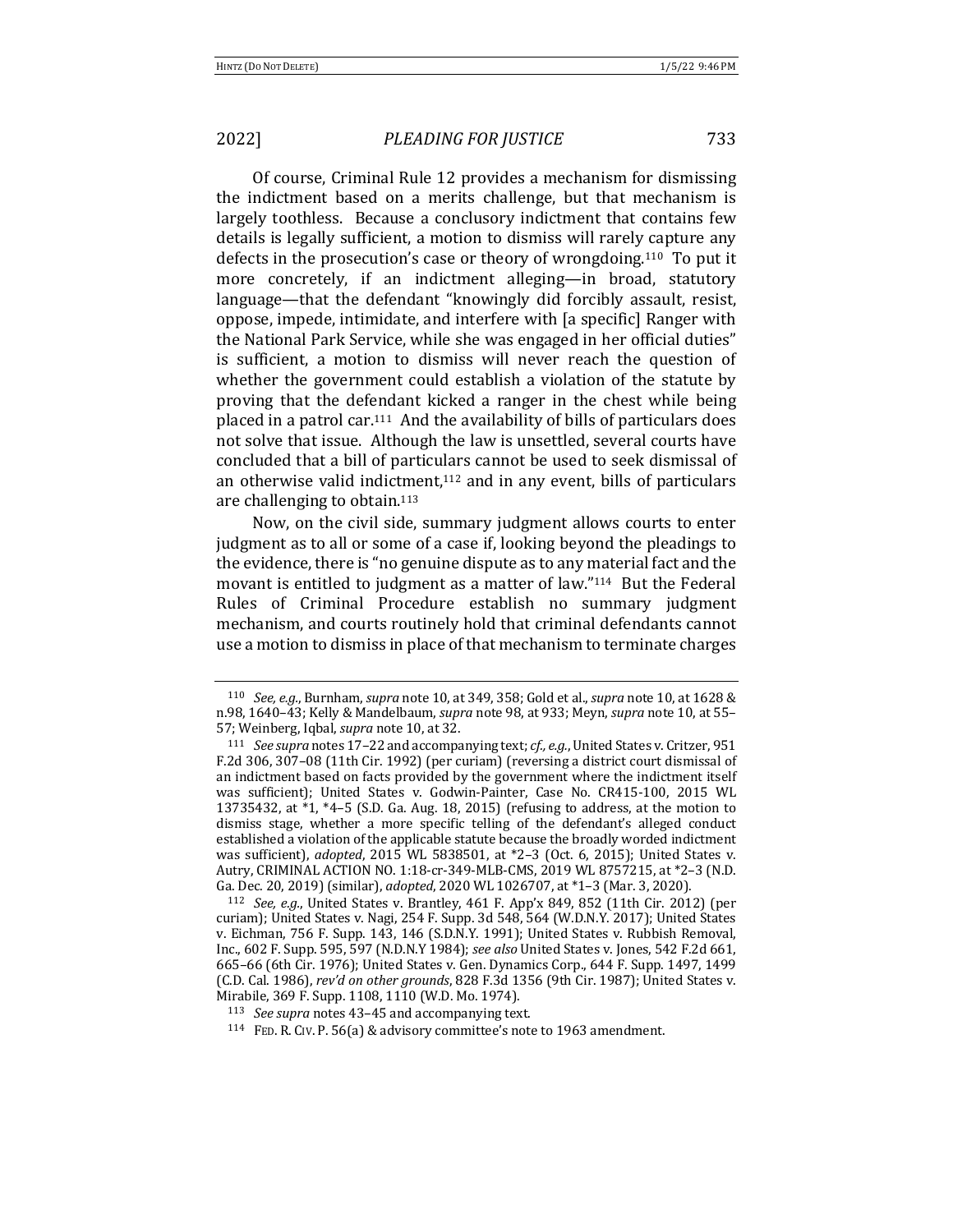on the ground of insufficient evidence—i.e., based on any legal or factual assessment of the government's case that looks to its actual proof.<sup>115</sup> There is an exception to that rule, as courts may permit summary dismissals where the government agrees to proffer all of its evidence, the facts are undisputed, or the parties have stipulated to the relevant facts.<sup>116</sup> That exception, however, is narrow.<sup>117</sup>

To be sure, trial and post-trial procedure offers defendants numerous opportunities to challenge the merits. There is the trial decision itself, litigation over jury instructions, motions for a judgment of acquittal or new trial, and appeal.<sup>118</sup> Yet there are serious risks and costs to going to trial, including enhanced penalties; $119$  prosecutors have a tremendous informational and power advantage that generates additional pressure to forego trial;<sup>120</sup> and nearly all federal criminal defendants plead guilty.<sup>121</sup> Defendants who plead guilty, moreover, are typically prohibited from appealing their convictions because a guilty plea operates as "a waiver of all nonjurisdictional" challenges,<sup>122</sup> and in addition, plea agreements commonly demand the waiver of appellate

<sup>&</sup>lt;sup>115</sup> *See, e.g.*, United States v. Sampson, 898 F.3d 270, 279-80 (2d Cir. 2018); Burnham, supra note 10, at 349; Gold et al., *supra* note 10, at 1610; Leonetti, *supra* note 60, at 668-69; Meyn, *supra* note 10, at 61; Weinberg, *Applying* Twombly, *supra* note 10, at 52; James Fallows Tierney, Comment, *Summary Dismissals*, 77 U. CHI. L. REV. 1841, 1841-42, 1850, 1853 (2010).

<sup>116</sup> *See, e.g., Sampson,* 898 F.3d at 282; United States v. Todd, 446 F.3d 1062, 1068 (10th Cir. 2006); United States v. Yakou, 428 F.3d 241, 247 (D.C. Cir. 2005); Tierney, *supra* note 115, at 1841–42.

<sup>117</sup> *See, e.g., Sampson,* 898 F.3d at 282; United States v. Huet, 665 F.3d 588, 598 n.9 (3d Cir. 2012); *Todd*, 446 F.3d at 1068. In fact, not every court recognizes such an exception. See Huet, 665 F.3d at 598 n.9; *Yakou*, 428 F.3d at 247; United States v. Salman, 378 F.3d 1266, 1267-69, 1268 n.5 (11th Cir. 2004) (per curiam).

<sup>118</sup> *See, e.g.*, FED. R. CRIM. P. 29-30, 33; Burnham, *supra* note 10, at 349; Gold et al., *supra* note 10, at 1628; Kelly & Mandelbaum, *supra* note 98, at 933.

<sup>119</sup> *See infra* Section III.F.

<sup>120</sup> *See supra* Section III.B; infra Section III.F.

 $121$  *See, e.g.*, United States v. Rivas-Estrada, 906 F.3d 346, 347 (5th Cir. 2018); U.S. SENT'G COMM'N, 2019 ANNUAL REPORT AND SOURCEBOOK OF FEDERAL SENTENCING STATISTICS 56 (2020), https://www.ussc.gov/sites/default/files/pdf/research-and-publications/annual-reports-and-sourcebooks/2019/2019-Annual-Report-and-Sourcebook.pdf; Gold et al., *supra* note 10, at 1608; Peter A. Joy & Rodney J. Uphoff, *Sentencing Reform: Fixing Root Problems*, 87UMKC L. REV. 97, 97 (2018).

<sup>122</sup> FED. R. CRIM. P. 11(a) advisory committee's note to 1983 amendment.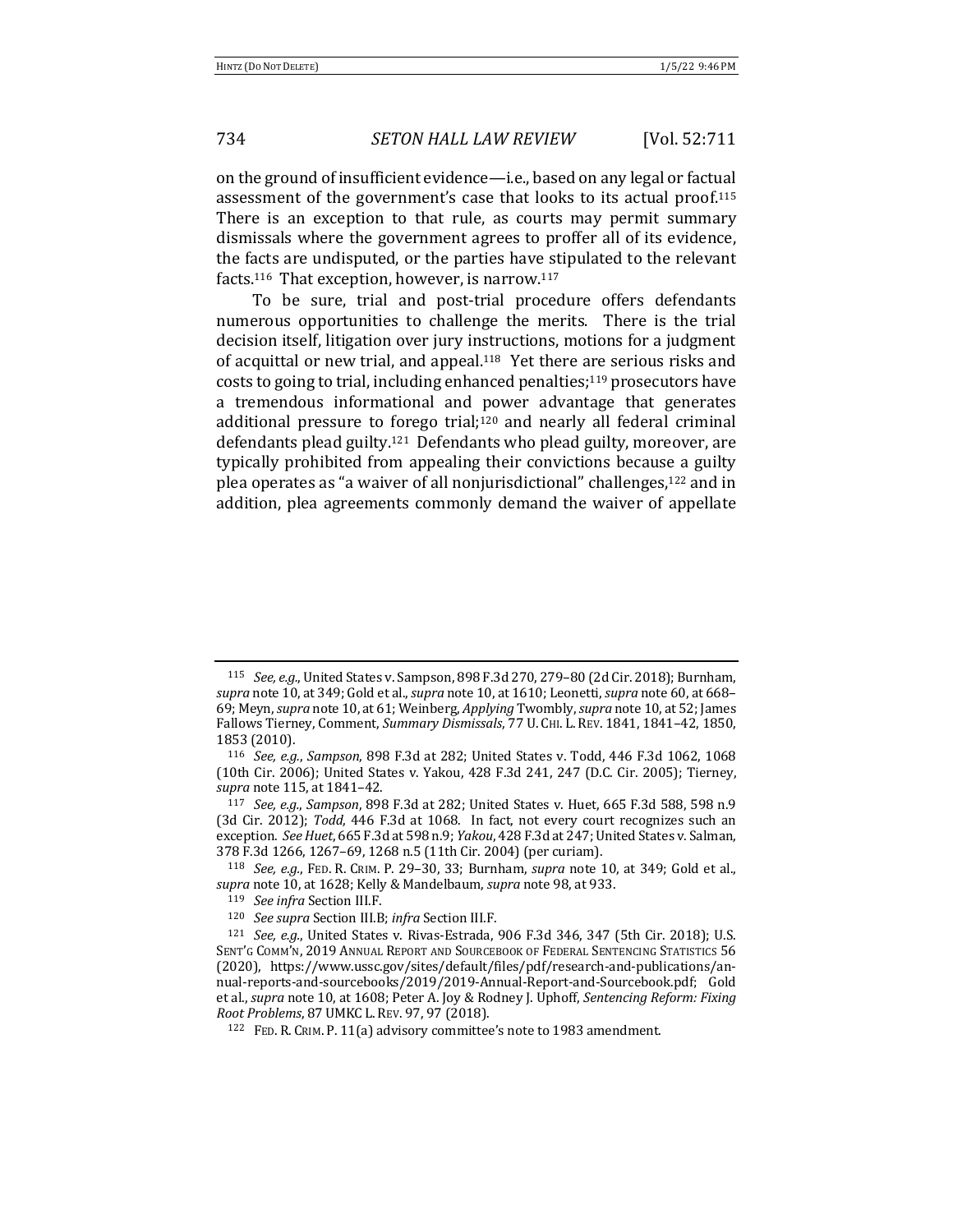rights.<sup>123</sup> That all means that most defendants are effectively barred from challenging the merits entirely.<sup>124</sup>

Aligning the civil and criminal pleading standards, however, would mitigate that problem substantially. As explained previously, doing so would require indictments to be at least factually detailed enough to meet the *Twombly-Iqbal* pleading standard. And if indictments were sufficiently detailed to meet that standard, that would allow courts, on a motion to dismiss, to consider whether the facts as the government believes them to be amount to a federal crime. Thus, defendants could mount a robust challenge to the merits of the prosecution's case before and without having to go to trial.<sup>125</sup>

What is more, bolstering the criminal pleading standard could allow motions to dismiss to perform an analogous role to summary judgment on the civil side, even without the formal creation of such a mechanism for criminal proceedings. As noted above, the government has access to significant pre-indictment investigative resources, should usually be nearly ready for trial by the time it files charges, and can generally only charge a defendant based on allegations actually presented to a grand jury; and as explained in more detail below, the government's proof at trial cannot meaningfully differ from the allegations in the indictment.<sup>126</sup> In other words, indictments can and must be based on actual evidence, meaning that, under a heightened pleading standard, the government's allegations would necessarily reflect the facts in evidence. Consequently, a motion to dismiss, despite nominally only analyzing the government's pleading, could effectively come quite close to assessing its proof, similar to summary judgment.

Finally, by giving defendants the chance to contest their case before trial, raising the criminal pleading standard would also generate greater opportunities to challenge their case on appeal. Although guilty pleas generally waive appellate rights, Criminal Rule  $11(a)(2)$  authorizes *conditional pleas*, through which defendants can reserve "the right to have an appellate court review an adverse determination of a specified pretrial motion."<sup>127</sup> Presently, there is little reason for defendants to use

<sup>123</sup> *See, e.g.*, Kevin Bennardo, *Post-Sentencing Appellate Waivers*, 48 U. MICH. J.L. REFORM 347, 348-49 (2015); Leanna C. Minix, Note, *Examining Rule 11(b)(1)(n) Error:* Guilty Pleas, Appellate Waiver, and Dominguez Benitez, 74 WASH. & LEE L. REV. 551, 553 & n.7 (2017).

<sup>&</sup>lt;sup>124</sup> *Cf., e.g.*, Burnham, *supra* note 10, at 349-50; Gold et al., *supra* note 10, at 1608-13, 1621-24, 1628, 1642; Kelly & Mandelbaum, *supra* note 98, at 933.

<sup>125</sup> *See, e.g.*, Burnham, *supra* note 10, at 356-59; Gold et al., *supra* note 10, at 1612-13, 1641–42.

<sup>126</sup> *See supra* Section III.B; *infra* Section III.E.

<sup>127</sup> FED. R. CRIM. P.  $11(a)(2)$ .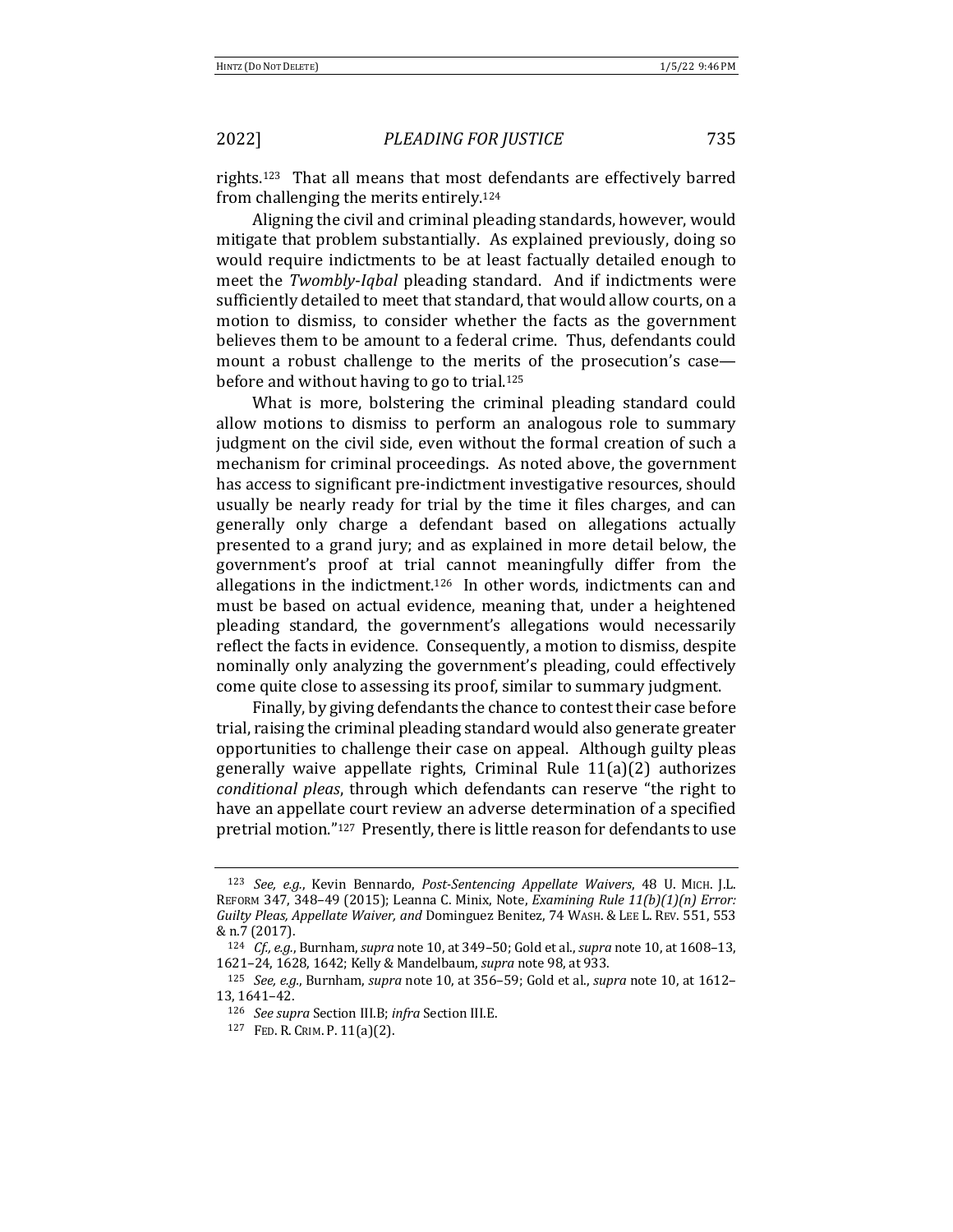that provision to raise appellate merits challenges. But with a more robust dismissal mechanism, defendants who choose not to take their case to trial would have much greater motivation to invoke Rule  $11(a)(2)$  to preserve such challenges.<sup>128</sup>

### D. Alignment Would Promote Greater Clarity in the Criminal Law

The fourth benefit of aligning the civil and criminal pleading standards is that doing so would promote more clarity in the criminal law.

As just explained, defendants' first truly meaningful opportunity to challenge the case against them is at trial, very few defendants ultimately go to trial, and those defendants who do not go to trial are generally unable to appeal.<sup>129</sup> Moreover—and likely relatedly—there are relatively few criminal appeals and nearly half of criminal appeals do not challenge the conviction; according to the U.S. Sentencing Commission, in 2019, approximately 6,793 cases were appealed out of 75,108 convictions, and 47.6 percent of those appeals contested the sentence alone.<sup>130</sup> And as discussed in greater detail below, there are strict limits on re-prosecution or appeal by the government if the defendant prevails—even erroneously—at trial.<sup>131</sup> Accordingly, the federal courts, at both the trial and appellate levels, are quite limited in their ability to opine on, give tangible meaning to, and offer clarifying guidance about the substantive criminal law.<sup>132</sup>

 $128$  Rule  $11(a)(2)$  requires that the government and court consent to a conditional plea. *See id.* But a defendant with an arguably strong case might push forcefully for a conditional plea as part of plea negotiations, and the government and court might well accede to such a plea if the defendant agreed not to go to trial to preserve their challenge. *Cf.* id. R. 11(a) advisory committee's note to 1983 amendment (explaining that Rule  $11(a)(2)$  was added because "a defendant who has lost one or more pretrial motions will often go through an entire trial simply to preserve the pretrial issues for later appellate review," thereby "wast[ing] ... prosecutorial and judicial resources, and caus[ing] delay in the trial of other cases"). Courts, moreover, may be inclined to approve conditional pleas involving motions to dismiss based on the pleading standard because appellate review would not require a trial record. *Cf. id.* ("The requirement of approval by the court is most appropriate, as it ensures, for example, that the defendant is not allowed to take an appeal on a matter which can only be fully developed by proceeding to trial."); Burnham, *supra* note 10, at 351 (explaining that motions to dismiss are based on "a discrete set of assumed or undisputed facts" and do not require appellate courts to "review[] a lengthy trial record").

<sup>129</sup> *See supra* Section III.C.

<sup>130</sup> *See U.S. SENT'G COMM'N, supra note* 121, at 42, 176-77.

<sup>&</sup>lt;sup>131</sup> *See infra* notes 276-278 and accompanying text.

<sup>132</sup> *See, e.g.*, Burnham, *supra* note 10, at 347-51; Gold et al., *supra* note 10, at 1613, 1642-43; *cf.* Alexis v. Barr, 960 F.3d 722, 728-29 (5th Cir. 2020) ("[A] majority of criminal cases are resolved without a written judicial decision or by plea bargain. See *Missouri v. Frye*, 566 U.S. 134, 143, 132 S.Ct. 1399, 182 L.Ed.2d 379 (2012) (noting that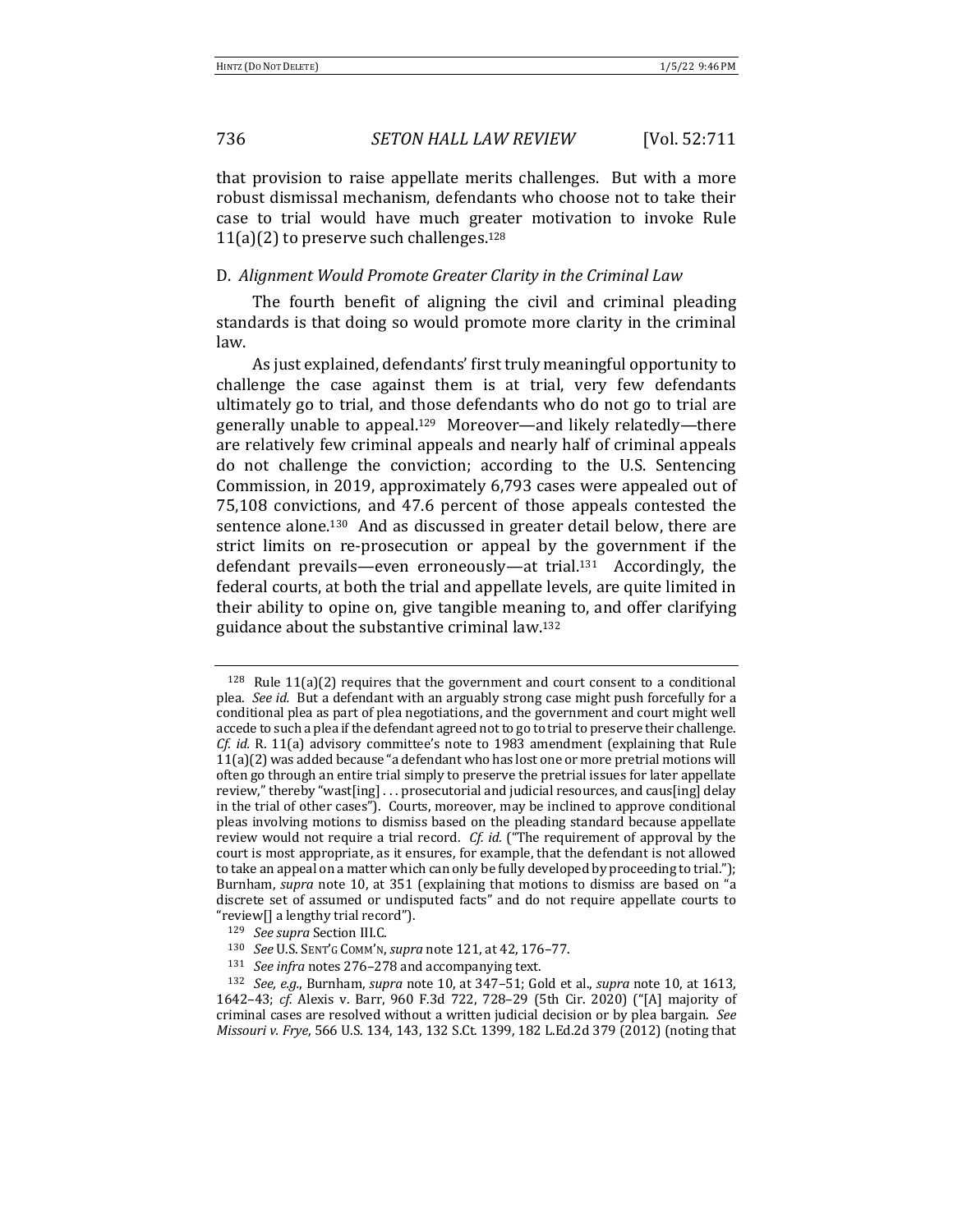Raising the criminal pleading standard would do much to correct that problem and produce greater clarity in the law. As noted above, it would enable criminal defendants to mount challenges before both district and appellate courts that they otherwise would never raise.<sup>133</sup> Furthermore, a heightened pleading standard would likely cause the government to lose cases at the motion to dismiss stage that it otherwise would have lost at trial; that, in turn, would expand the government's ability to appeal and/or proceed with the litigation because the government *can* appeal a pretrial decision that the charging document is defective, and such a decision *does not* bar re-prosecution.<sup>134</sup> Thus, a heightened pleading standard would create more opportunities for litigation, thereby giving district and appellate courts a greater ability to clarify the law by issuing more decisions resolving its difficult questions. 135

# E. *Alignment Would Prevent Overly Aggressive, Wrong, or Capricious Prosecutorial Positions*

A fifth reason why aligning the civil and criminal pleading standards would be a favorable policy decision is that it would limit prosecutors in their ability to advance overly aggressive or wrong arguments or to shift their stances at will.

As noted above, the federal system offers few checks on the merits of the prosecution's case. There are minimal checks prior to trial, and

<sup>&#</sup>x27;97 percent of federal convictions and 94 percent of state convictions are the result of guilty pleas'). Guilty pleas do not result in a reported decision from state court, which means that citable state decisions are only available in a very small percentage of prosecutions that result in both a trial and appeal."); Kallen, *supra* note 42, at 285 ("In a world where most cases end in settlement, there is little opportunity for appellate judges to review cases.").

<sup>133</sup> *See supra* Section III.C.

<sup>&</sup>lt;sup>134</sup> *See, e.g.*, 18 U.S.C. § 3731; Martinez v. Illinois, 572 U.S. 833, 834 (2014) (per curiam); United States v. Sampson, 898 F.3d 270, 283 n.11 (2d Cir. 2018); United States v. Bobo, 419 F.3d 1264, 1267–68 (11th Cir. 2005); United States v. Slough, 679 F. Supp. 2d 55, 58 (D.D.C. 2010); Tierney, *supra* note 115, at 1842, 1850–52, 1862–63.

<sup>135</sup> *See, e.g.*, Gold et al., *supra* note 10, at 1613, 1642–43; *cf.* Kallen, *supra* note 42, at 285 ("A pleading standard that imposes stricter requirements of complaints will most likely result in a greater number of successful motions to dismiss. This approach, in turn, will give appellate judges the opportunity to review dismissed cases that, under the previous system, would likely have resulted in settlement and never afforded judicial review on appeal."). Raising the pleading standard would also benefit legal clarity because motions to dismiss challenging the sufficiency of an indictment generally raise only pure questions of law that present issues clearly and are subject to largely plenary review—in contrast to questions that involve complex factual or evidentiary issues or that may receive greater deference. See, e.g., United States v. Masha, 990 F.3d 436, 442-43 (5th Cir. 2021); Burnham, *supra* note 10, at 350-53, 359; Gold et al., *supra* note 10, at 1643.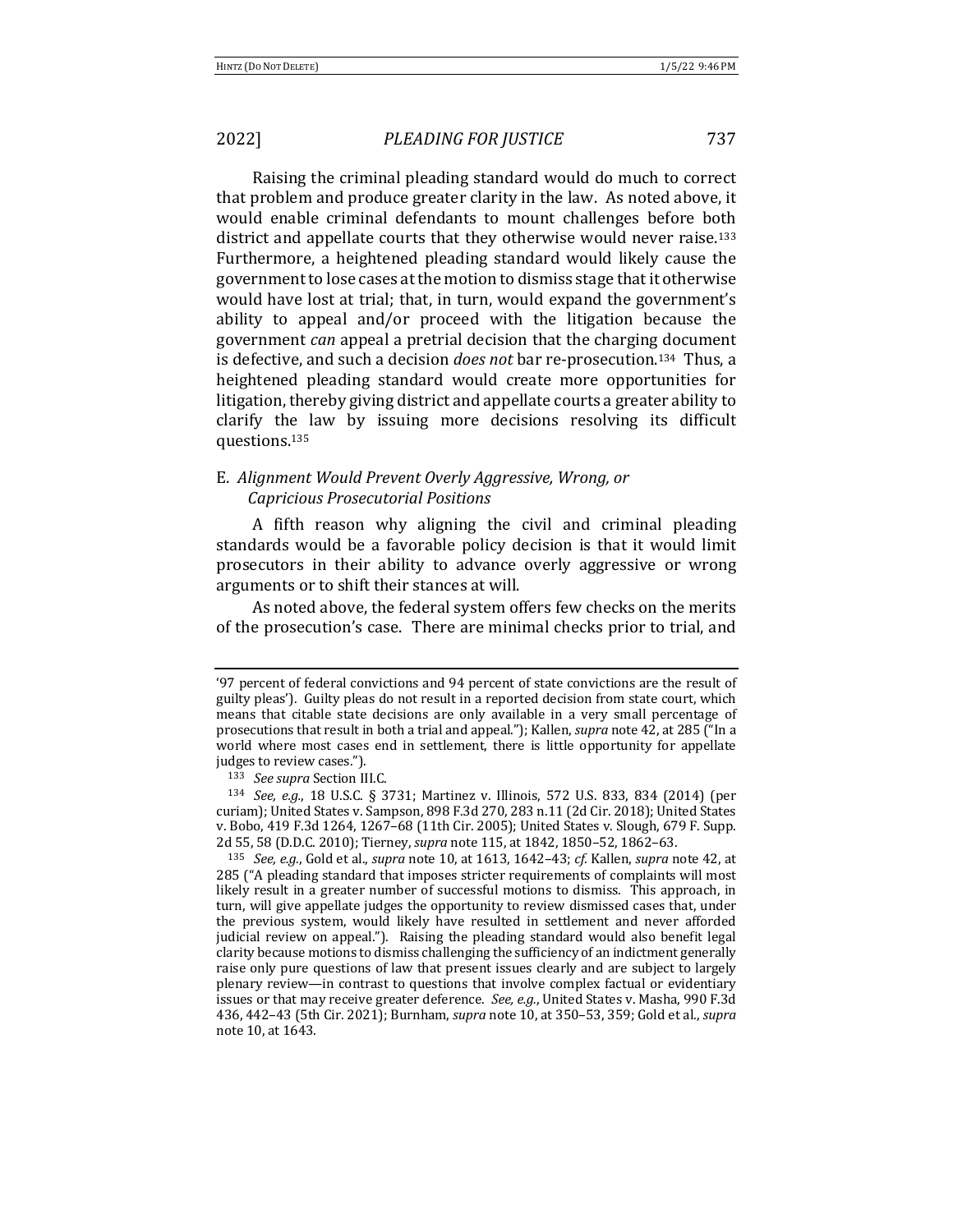738 *SETON HALL LAW REVIEW* [Vol. 52:711

the trial and post-trial checks are only available in the very rare cases in which defendants refuse to yield to the pressures to plead guilty.<sup>136</sup> And there are limited avenues for courts to clearly define the substantive criminal law.<sup>137</sup> Consequently, the government may be permitted to take overbroad or erroneous legal positions with little judicial or defense scrutiny.<sup>138</sup>

Relatedly, federal criminal procedure offers little protection against the prosecution "continually revis[ing]" its claims and thereby surprising or confusing defendants.<sup>139</sup> In theory, that should not be the case. The indictment requirement is supposed to ensure that the defendant is prosecuted on the basis of the allegations and charges actually presented to the grand jury and to prevent the prosecution from being "free to roam at large—to shift its theory of criminality so as to take advantage of each passing vicissitude of the trial and appeal." $140$ Indeed, courts hold that "[o]nce a grand jury indicts a defendant, the 'charges may not be broadened through amendment except by the grand jury itself"—or else an improper "constructive amendment" occurs; and "the evidence offered at trial [cannot] prove[] facts materially different from those alleged in the indictment"—or else an impermissible "variance" occurs.<sup>141</sup>

In practice, however, the government is not cabined by what it presents to the grand jury or by the indictment itself, and that is largely because conclusory indictments are permissible.<sup>142</sup> First of all, many courts reason that they should look to the *indictment* rather than grand

141 United States v. Banki, 685 F.3d 99, 118-19 (2d Cir. 2012) (citations omitted); see also United States v. Farish, 535 F.3d 815, 822 (8th Cir. 2008) ("The basic difference between a constructive amendment and a variance is this: a constructive amendment changes the charge, while the evidence remains the same; a variance changes the evidence, while the charge remains the same." (citation omitted)).

<sup>142</sup> *See, e.g.*, United States v. Hansen, 428 F. Supp. 3d 1200, 1202 (D. Utah 2019); Burnham, *supra* note 10, at 361; *see also* Weinberg, Iqbal, *supra* note 10, at 30 ("Since one can discern what facts the grand jury must have considered and found only from the factual findings pleaded in the indictment, an indictment that pleads 'conclusions of law,' rather than specific factual allegations underlying these legal conclusions, should be subject to dismissal under the *Russell* and *Iqbal-Twombly* line of authority because such an indictment would not 'assure that any conviction [by verdict of the petit jury] would arise out of the theory of guilt presented to the grand jury." (alteration in original) (citation omitted)).

<sup>136</sup> *See supra* Section III.C.

<sup>137</sup> *See supra* Section III.D.

<sup>138</sup> *See, e.g.*, Burnham, *supra* note 10, at 356-59; Gold et al., *supra* note 10, at 1643; Kelly & Mandelbaum, *supra* note 98, at 933; Weinberg, Iqbal, *supra* note 10, at 32; Tierney, *supra* note 115, at 1863.

<sup>139</sup> Burnham, *supra* note 10, at 361.

<sup>140</sup> Russell v. United States, 369 U.S. 749, 767-70 (1962).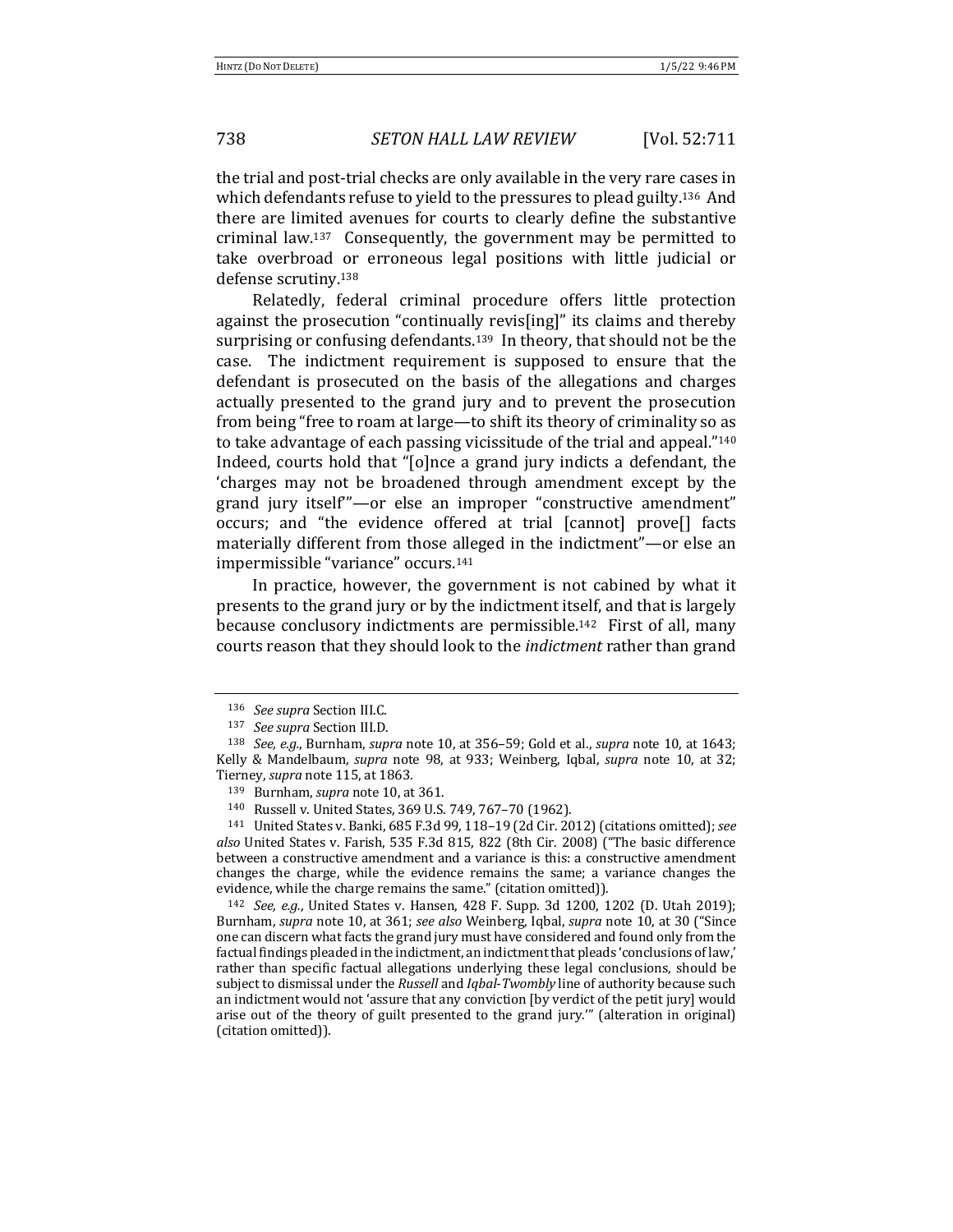jury transcripts—even assuming those could be obtained<sup>143</sup>—to determine whether there has been a constructive amendment or variance.<sup>144</sup> Additionally, numerous courts have stated that "[w]here a generally framed indictment encompasses the specific legal theory or evidence used at trial, there is no constructive amendment";<sup>145</sup> in other words, it is difficult to implicitly broaden an already broadly worded indictment. Furthermore, if an indictment is conclusory, it will not allege any facts that might differ from the trial evidence, even if the trial evidence differs from the evidence presented to the grand jury,<sup>146</sup> and the Supreme Court has held that a "variance between the broad allegations in the indictment and the narrower proof at trial [does not] violate a defendant's] right to have had a grand jury screen any alleged offenses upon which he might be convicted at trial."<sup>147</sup> What is more, courts and the Advisory Committee on Criminal Rules have gone so far as to say that the government could make an indictment *more conclusory* to *avoid* constructive amendment or variance challenges.<sup>148</sup> And on a variance claim, a defendant must demonstrate prejudice to prevail,

<sup>&</sup>lt;sup>143</sup> *See supra* note 109 and accompanying text.

<sup>144</sup> *See, e.g.*, United States v. Mann, 701 F.3d 274, 308 (8th Cir. 2012); United States v. Daly, 125 F.3d 845, at  $*1$  (2d Cir. 1997) (unpublished table decision); United States v. Hilliard, 17 CR 35 (VB), 2018 WL 8996338, at \*2 (S.D.N.Y. May 18, 2018), aff'd sub nom. United States v. Drayton, 796 F. App'x 24, 26–27 (2d Cir. 2019); United States v. Mangano, 16-CR-540 (JMA), 2018 WL 851860, at \*16 (E.D.N.Y. Feb. 9, 2018); United States v. Wynn, Cr. No. 8:10-cr-1026-GRA, 2011 WL 2682124, at \*3 (D.S.C. July 11, 2011); United States v. Harris, Criminal No. 05-0023-WS, 2008 WL 2519868, at \*2 (S.D. Ala. June 20, 2008). *But see* United States v. Teman, 465 F. Supp. 3d 277, 300 (S.D.N.Y. 2020) ("The extent to which a court  $\dots$  may look beyond the language of the indictment to consider the content of the grand jury proceedings [in considering a constructive amendment claim] is unclear." (citation omitted)).

<sup>&</sup>lt;sup>145</sup> *Banki*, 685 F.3d at 118 (alteration in original) (citation omitted) (internal quotation marks omitted); *accord, e.g.*, United States v. Ellis, 121 F.3d 908, 923-24 (4th Cir. 1997); United States v. Weissman, 899 F.2d 1111, 1115 (11th Cir. 1990); *Teman*, 465 F. Supp. 3d at 295; United States v. Narang, 1:16-cr-43 (LMB), 2019 WL 3949308, at \*14 n.25 (E.D. Va. Aug. 21, 2019); United States v. Apodaca, 287 F. Supp. 3d 21, 48 (D.D.C. 2017); United States v. Luong, No. CR. 99-433WBS GGH, 2009 WL 1393406, at \*8 (N.D. Cal. May 15, 2009), aff'd in relevant part, 610 F. App'x 598, 600 (9th Cir. 2015).

<sup>146</sup> *See Hansen*, 428 F. Supp. 3d at 1202.

<sup>&</sup>lt;sup>147</sup> United States v. Miller, 471 U.S. 130, 137-38, 145 (1985); *accord* United States v. Weinstock, 153 F.3d 272, 279 (6th Cir. 1998).

<sup>&</sup>lt;sup>148</sup> *See Weissman*, 899 F.2d at 1115 ("The government in styling the indictment could have used the general language of the statute to refer to the enterprise in which appellants allegedly were involved. Indeed, following this opinion, the government may well summon another grand jury and reindict appellants for conspiring to violate RICO in collusion with a more generally described enterprise."); U.S. Crs., *supra* note 80, at 20-21 ("Prosecutors have an incentive to [employ conclusory indictments] in order to avoid post trial claims of some variance between the allegations in the indictment and the proof.").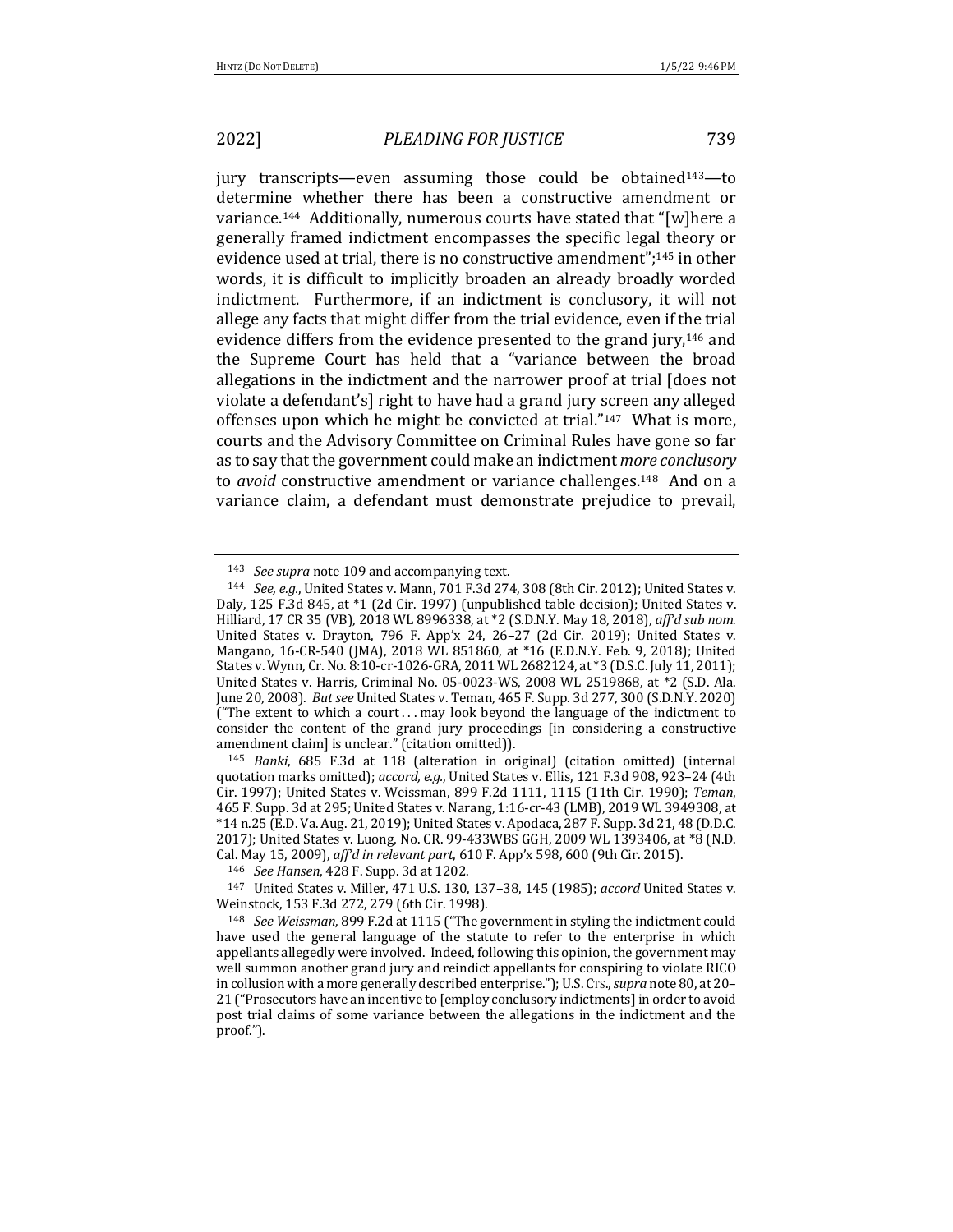740 *SETON HALL LAW REVIEW* [Vol. 52:711

which will likely not be shown so long as they received notice of the variance before trial.<sup>149</sup>

Aligning the civil and criminal pleading standards would plainly address those issues. First of all, it would prevent the government from adopting aggressive or faulty legal theories by expanding opportunities for challenging the government's case and generating greater clarity about what the law means.<sup>150</sup> Additionally, by requiring that the indictment contain factual allegations, alignment would ensure that indictments could no longer be framed generally so as to obscure prosecutors shifting away from what they presented to the grand jury.<sup>151</sup> In other words, the government's position would be nailed down at the indictment stage, and if prosecutors tried to vary from it, they would open the door to successful constructive amendment or variance challenges.<sup>152</sup>

### F. *Alignment Would Protect Against False Guilty Pleas*

The sixth reason why aligning the civil and criminal pleading standards would be beneficial is that it would reduce the likelihood that defendants would plead guilty in cases where they are not actually so.

As a matter of fairness and accuracy, a defendant *should* only plead guilty if she has actually committed the crime for which she is charged. That ideal, however, is tempered significantly by the reality of incentives. It is well-established that defendants typically receive enhanced punishment if they go to trial,<sup>153</sup> and studies have shown that

<sup>149</sup> *See, e.g., Banki*, 685 F.3d at 119.

 $150$  *See, e.g.*, Burnham, *supra* note 10, at 358–59; Gold et al., *supra* note 10, at 1643; Kelly & Mandelbaum, *supra* note 98, at 933; Weinberg, Iqbal, *supra* note 10, at 32; *supra* Sections III.C-III.D.

<sup>151</sup> *See Hansen*, 428 F. Supp. 3d at 1202; Burnham, *supra* note 10, at 361; *cf.* Kyle R. Williams, Note, *Plausible Pleading in Patent Suits: Predicting the Effects of the Abrogation* of Form 18, 22 MICH. TELECOMM. & TECH. L. REV. 317, 339 (2016) ("[T]ougher pleading requirements will force plaintiffs to crystalize their theory of infringement early on in the litigation, reducing expenses for both plaintiffs and defendants.").

 $152$  To be sure, the government would not be completely pigeonholed by the indictment. Again, a successful variance challenge requires the defendant to show prejudice, and courts have often indicated that the rules binding prosecutors to the terms of the indictment are flexible. See, e.g., United States v. Lee, 833 F.3d 56, 70-71 (2d Cir. 2016); United States v. Dubon-Otero, 292 F.3d 1, 5-6 (1st Cir. 2002). But prosecutors would be substantially more limited under a heightened pleading regime.

<sup>153</sup> *See, e.g.*, NAT'L ASS'N OF CRIM. DEF. LAWS., THE TRIAL PENALTY: THE SIXTH AMENDMENT RIGHT TO TRIAL ON THE VERGE OF EXTINCTION AND HOW TO SAVE IT 5 (2018), https:// www.nacdl.org/getattachment/95b7f0f5-90df-4f9f-9115-520b3f58036a/the-trialpenalty-the-sixth-amendment-right-to-trial-on-the-verge-of-extinction-and-how-tosave-it.pdf; Gold et al., *supra* note 10, at 1609, 1620, 1628; Joy & Uphoff, *supra* note 121, at 101; Weinberg, Iqbal, *supra* note 10, at 31; Ronald F. Wright, *Trial Distortion and the End of Innocence in Federal Criminal Justice,* 154 U. PA. L. REV. 79, 85-86 (2005).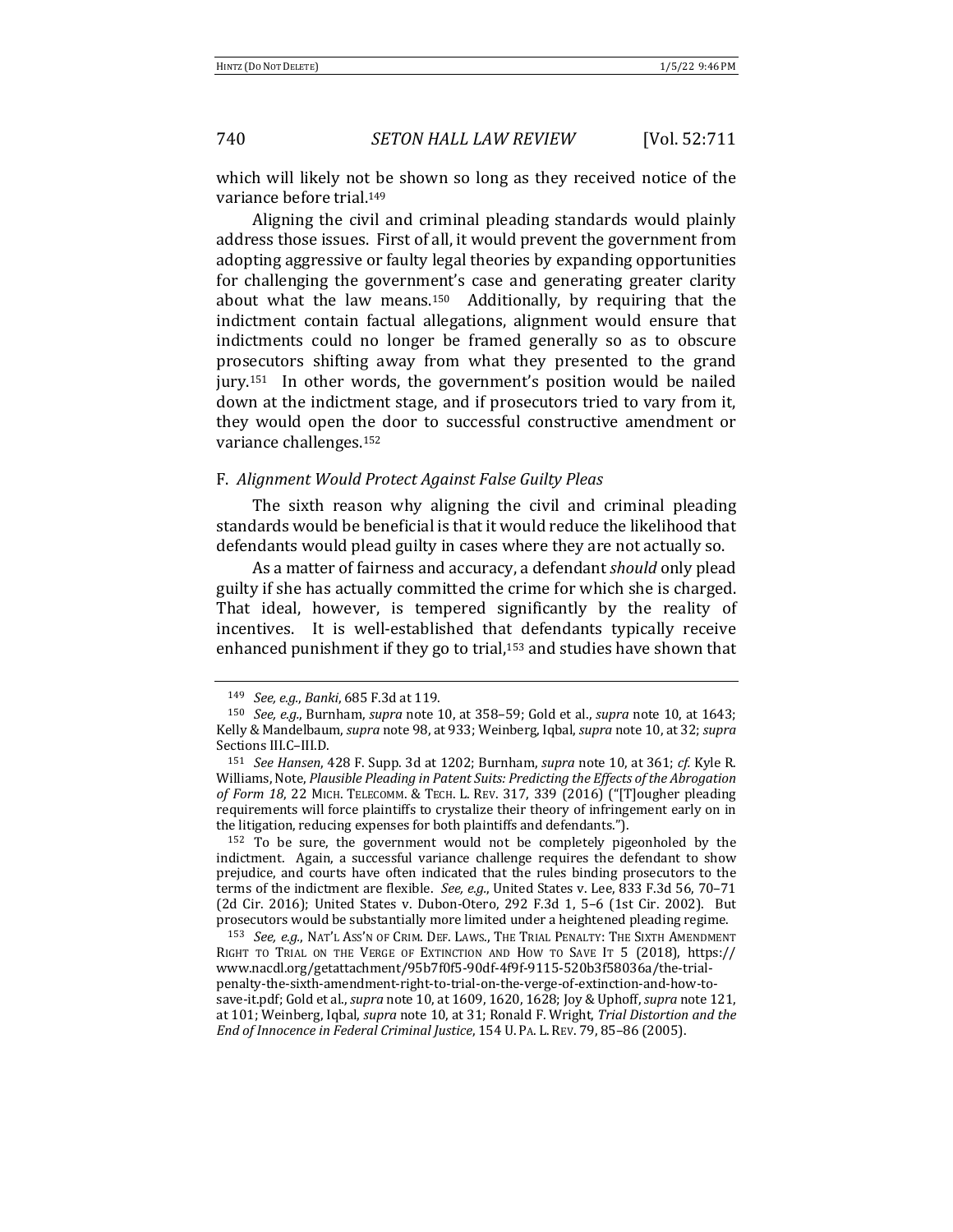defendants—regardless of guilt—may be willing to plead guilty to avoid such a consequence.<sup>154</sup>

Even still, a defendant should only "plead guilty if the [plea] deal requires her to serve no more than her expected punishment—that is, the punishment she would receive at trial, discounted by the chance of acquittal."<sup>155</sup> And one would think that the chance of an innocent defendant being acquitted would be high. As we have seen, however, "a defendant has limited ability to learn the contours of the prosecutor's case," and that is especially so prior to deciding on a plea offer.<sup>156</sup> Compounding that, as discussed above, the criminal law may be unclear and prosecutors may be able to shift their theories as proceedings unfold.<sup>157</sup> Thus, defendants are left unable to fully evaluate their "chance of acquittal"—which may even be artificially deflated by the foregoing circumstances—when deciding whether to plead guilty.<sup>158</sup> Moreover, prosecutors have broad authority to influence the ultimate punishment a defendant will receive by way of plea versus by way of trial.<sup>159</sup> Consequently, because one half of the plea bargaining analysis is in the hands of prosecutors—who often successfully impose more stringent penalties for going to trial—and the other half cannot be rationally evaluated and may even be actively depressed, "[r]isk averse defendants"—even innocent ones—"who wish to minimize harsh penalties or collateral consequences may be eager to plead guilty to a lesser offense or for a reduced sentence."160

That penalty-incentive problem, furthermore, is actually worse for innocent defendants than for guilty ones. Guilty defendants may not know the strength of the government's case or precisely what the government is alleging, but at least they "often know what crime they have committed, and they accordingly may be able to guess what evidence the prosecutor has to prove their guilt." $161$  "But innocent defendants have not committed a crime, and they likely have no

<sup>154</sup> *See, e.g.*, NAT'L Ass'n OF CRIM. DEF. LAWS., *supra* note 153, at 6; John H. Blume & Rebecca K. Helm, *The Unexonerated: Factually Innocent Defendants Who Plead Guilty*, 100 CORNELL L. REV. 157, 170 (2014); Lucian E. Dervan & Vanessa A. Edkins, *The Innocent* Defendant's Dilemma: An Innovative Empirical Study of Plea Bargaining's Innocence *Problem*, 103 J. CRIM. L. & CRIMINOLOGY 1, 48 (2013); Wright, *supra* note 153, at 85-86.

<sup>155</sup> Gold et al., *supra* note 10, at 1624.

<sup>156</sup> *Id.* at 1624-28; see also supra Section III.A.

<sup>157</sup> *See supra* Sections III.D-III.E.

<sup>158</sup> Gold et al., *supra* note 10, at 1624-28; *accord* Tierney, *supra* note 115, at 1864; *see also supra* Sections III.A–III.B, III.E.

<sup>159</sup> *See, e.g.*, Blume & Helm, *supra* note 154, at 170; Gold et al., *supra* note 10, at 1609, 1616–24; Joy & Uphoff, *supra* note 121, at 101–05.

<sup>160</sup> Gold et al., *supra* note 10, at 1616-28.

<sup>161</sup> *Id.* at 1627.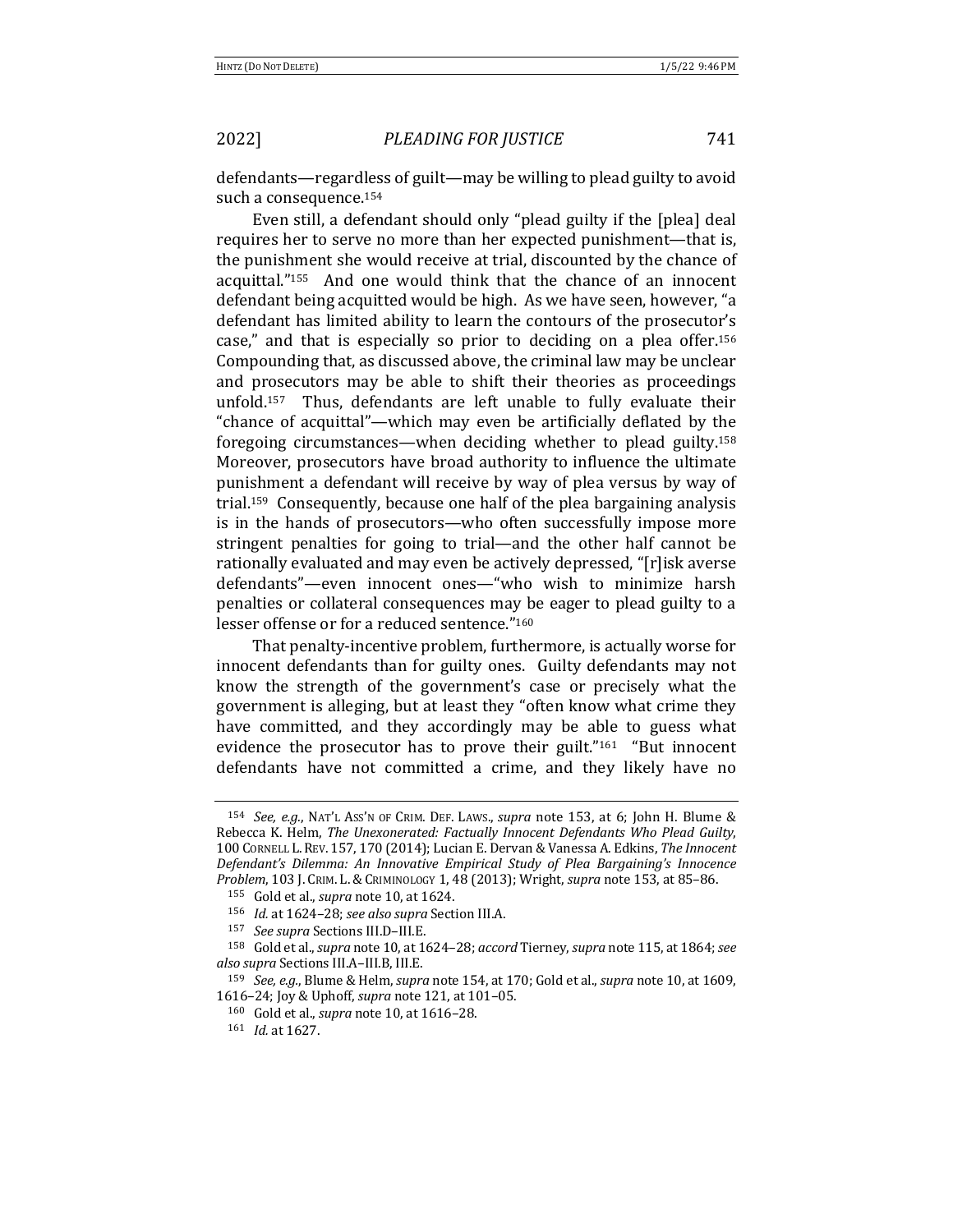independent knowledge about the evidence the prosecutor has against them or the prosecutor's theory." $162$  Hence, they are less able than guilty defendants to determine whether it is worth it to risk going to trial, and more likely to have an artificially dampened probability of acquittal.<sup>163</sup> What is more, innocent defendants "are on average more risk averse than guilty defendants," $164$  meaning that they may be even more likely to plead guilty in the face of heavy pressure to do so.

In addition, going to trial could lead to other substantial costs. As one article has explained:

Prosecutors may also use the threat of other, non-criminal consequences to obtain a plea. For example, a prosecutor may offer a plea bargain that avoids immigration consequences for non-citizens. Or a prosecutor may threaten to pursue forfeiture or asset seizure if a defendant refuses to plead. A prosecutor might also threaten to bring charges against a friend or family member to induce a plea. Moreover, prosecutors may further disadvantage defendants by successfully requesting that they be denied bail, thus leaving the defendants with little ability to prepare their cases, more likely to be convicted, and less willing to demand trials than those who are free before trial.<sup>165</sup>

Beyond that, even apart from prosecutorial pressure, criminal trials can "impose<sup>[]</sup> significant legal expenses, incalculable emotional hardship, and severe reputational injury."<sup>166</sup> And those costs can extend beyond the trial, regardless of outcome. The defendant generally must pay his own legal expenses, even if he wins;<sup>167</sup> hearing government witnesses who may be friends, family, or colleagues—testify and (potentially) experiencing cross-examination may be psychologically damaging regardless of the result; and defendants who prevail at trial may suffer reputation-eviscerating allegations that "they did it but there wasn't quite enough evidence to convince the jury beyond a reasonable

<sup>162</sup> *Id.*

<sup>163</sup> *See id.*

<sup>&</sup>lt;sup>164</sup> Stephanos Bibas, *Plea Bargaining Outside the Shadow of Trial*, 117 HARV. L. REV. 2463, 2495 (2004).

<sup>165</sup> Gold et al., *supra* note 10, at 1620-21 (footnotes omitted).

<sup>166</sup> Burnham, *supra* note 10, at 354; *accord, e.g.*, Fairfax, *supra* note 51, at 728; Laurie L. Levenson, Peeking Behind the Plea Bargaining Process: Missouri v. Frye & Lafler v. Cooper, 46 Loy. L.A. L. REV. 457, 464 (2013); Kelly & Mandelbaum, *supra* note 98, at 932-33.

<sup>167</sup> *See, e.g.*, United States v. Wade, 255 F.3d 833, 835-36 (D.C. Cir. 2001).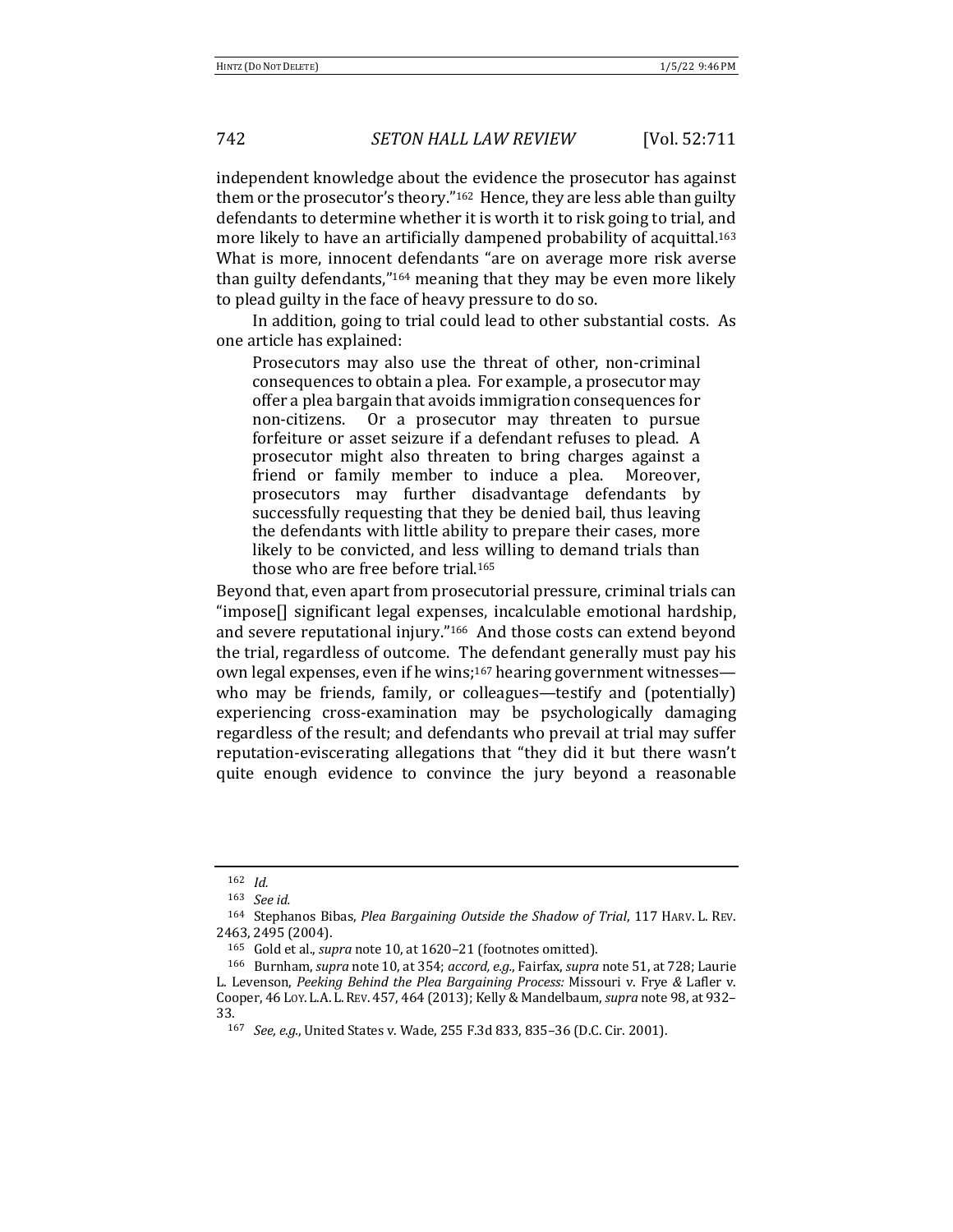doubt."<sup>168</sup> Those costs are yet another thumb on the scale in favor of pleading guilty.

All of that is amplified by the fact that, as explained above, defendants have little opportunity to challenge the merits of the case against them before trial.<sup>169</sup> Accordingly, many defendants who might have a valid challenge to raise will never do so out of fear of what might happen at trial.<sup>170</sup> In other words, there is little to prevent prosecutors from bringing charges on questionable grounds, and innocent defendants may well decide to plead guilty to those charges without protest.171

Aligning the civil and criminal pleading standards would go a long way to fixing this issue and reducing the chance that an innocent defendant would plead guilty. Again, it would provide defendantsespecially innocent ones—with substantially more information about the case against them, and it would do so early on.<sup>172</sup> Hence, defendants would have greater capacity to determine their chance of acquittal and make informed decisions about whether to go to trial.<sup>173</sup> Additionally, by clarifying the law and giving defendants a greater ability to prepare for and avoid surprise at trial, a heightened pleading standard would raise the chance of acquittal—again, especially for innocent defendants.<sup>174</sup> Furthermore, it would ensure that defendants would not have to accept the costs and risks of going to trial to contest their charges.<sup>175</sup> And that, in turn, would mean that "[p] rosecutors would be less likely to file charges in cases in which the prosecutor has a shaky legal theory or tells a vague or implausible story about the defendant's actions."176

174 *See supra* Sections III.A-III.B, III.E.

<sup>168</sup> *Cf.* Cynthia L. Randall, Comment, *Acquittals in Jeopardy: Criminal Collateral Estoppel and the Use of Acquitted Act Evidence*, 141 U. PA. L. REV. 283, 315-16 (1992) ("Common sense suggests that many acquittals would not stand if they had to be justified under a preponderance of the evidence standard.").

<sup>169</sup> *See supra* Section III.C.

<sup>170</sup> *See, e.g.*, Gold et al., *supra* note 10, at 1610; Kelly & Mandelbaum, *supra* note 98, at 932-33; Weinberg, Iqbal, *supra* note 10, at 31; Wright, *supra* note 153, at 85-86.

<sup>171</sup> *See, e.g.*, Burnham, *supra* note 10, at 358; Gold et al., *supra* note 10, at 1642; Kelly & Mandelbaum, *supra* note 98, at 932–33.

<sup>172</sup> *See supra* Section III.A.

<sup>173</sup> *See, e.g.*, Gold et al., *supra* note 10, at 1640-41.

<sup>175</sup> *See supra* Section III.C.

<sup>176</sup> Gold et al., *supra* note 10, at 1643.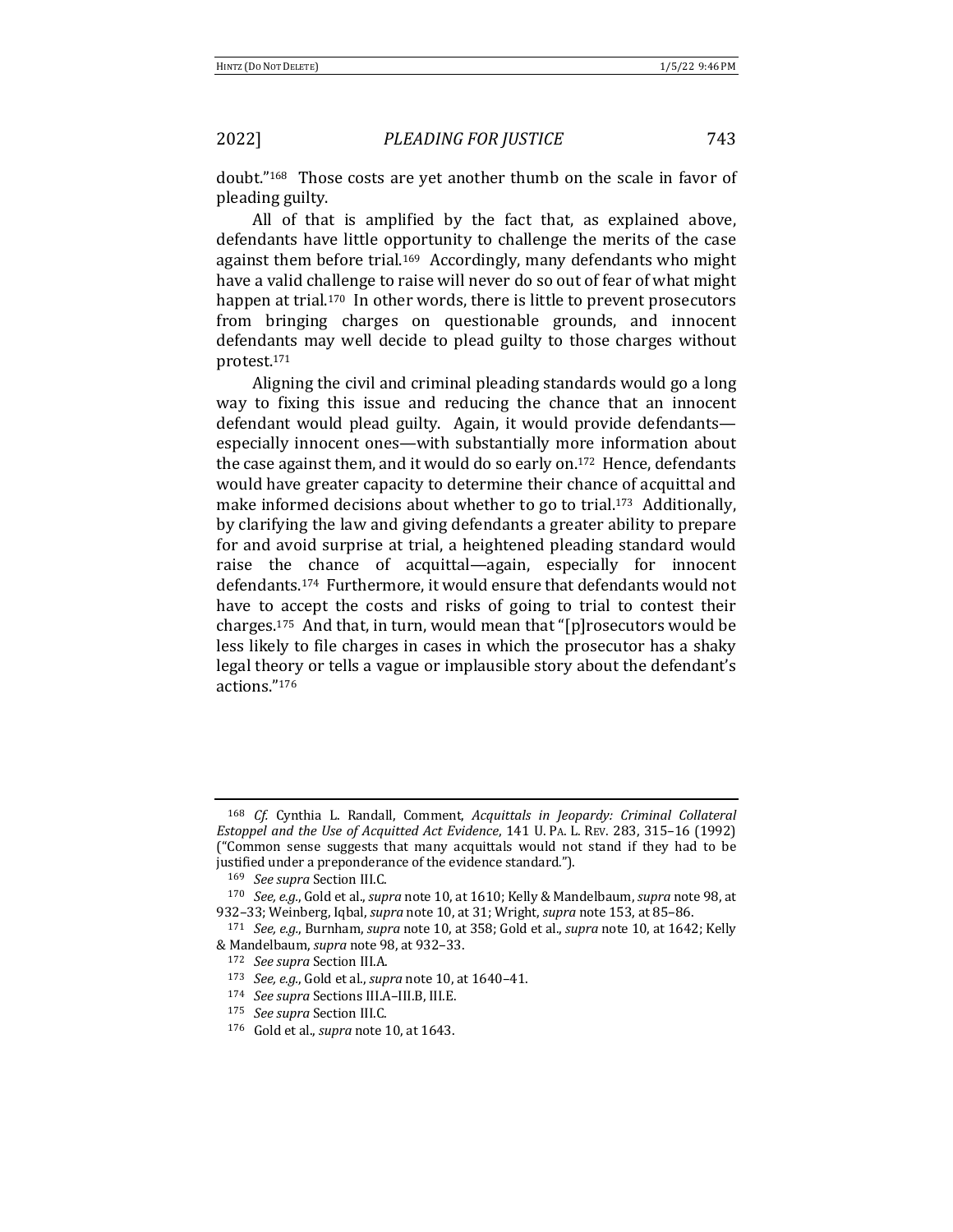### G. *Alignment Would Clarify the Scope of Criminal Cases*

Aligning the civil and criminal pleading standards would also be valuable because it would clarify the scope of the charges and the case, which is often uncertain under existing law, and thereby ensure that defendants receive meaningful double jeopardy protections.

"The Double Jeopardy Clause 'protects against a second prosecution for the same offense after acquittal" or conviction, as well as "against multiple punishments for the same offense."<sup>177</sup> In assessing whether the Clause has been violated, the primary sources courts consider are the indictment and the record of the relevant proceeding.178

Between those two sources, the indictment should be the most helpful. Indeed, one of the key purposes of an indictment is to protect against double jeopardy.<sup>179</sup> More practically, however, an indictment is a single document that lays out the substance of the case and the government's allegations, organized by charge. And its contents must accurately reflect the case and offenses at issue because, if they did not, that would constitute a constructive amendment or variance.<sup>180</sup>

But, as we have seen, indictments can be incredibly vague and provide little detail about the charges and the acts encompassed by them.<sup>181</sup> Thus, the parties can be required to rely on the record, which contains a (potentially voluminous and poorly organized) hodgepodge of documents, transcripts, and other materials.<sup>182</sup> Furthermore, because records consists of a range of materials covering a variety of issues that have not been distilled into a single narrative description, they are necessarily more ambiguous than indictments and hence more amenable to interpretation.<sup>183</sup> Moreover, that ambiguity is amplified by the fact that our minimal indictment system restricts what counts as a constructive amendment or variance and thereby broadens the materials that might appear in a record.<sup>184</sup> And minimalistic indictments cannot effectively be used to shed light on the record

<sup>177</sup> Brown v. Ohio, 432 U.S. 161, 165 (1977) (citation omitted).

<sup>&</sup>lt;sup>178</sup> *See, e.g.*, Class v. United States, 138 S. Ct. 798, 804 (2018); United States v. Votrobek, 847 F.3d 1335, 1340 (11th Cir. 2017); United States v. Washington, 653 F.3d 1251, 1261 (10th Cir. 2011); United States v. Olmeda, 461 F.3d 271, 282 (2d Cir. 2006). 179 *See, e.g.*, Russell v. United States, 369 U.S. 749, 763-64 (1962); United States v.

Thomas, 367 F.3d 194, 197 n.1 (4th Cir. 2004).

<sup>180</sup> *See supra* Section III.E.

<sup>181</sup> *See supra* Part II.

<sup>&</sup>lt;sup>182</sup> *Cf.* Burnham, *supra* note 10, at 351 (explaining the difficulty of deciding appeals on complex records).

<sup>183</sup> *Cf.* id. (same).

<sup>184</sup> *See supra* Section III.E.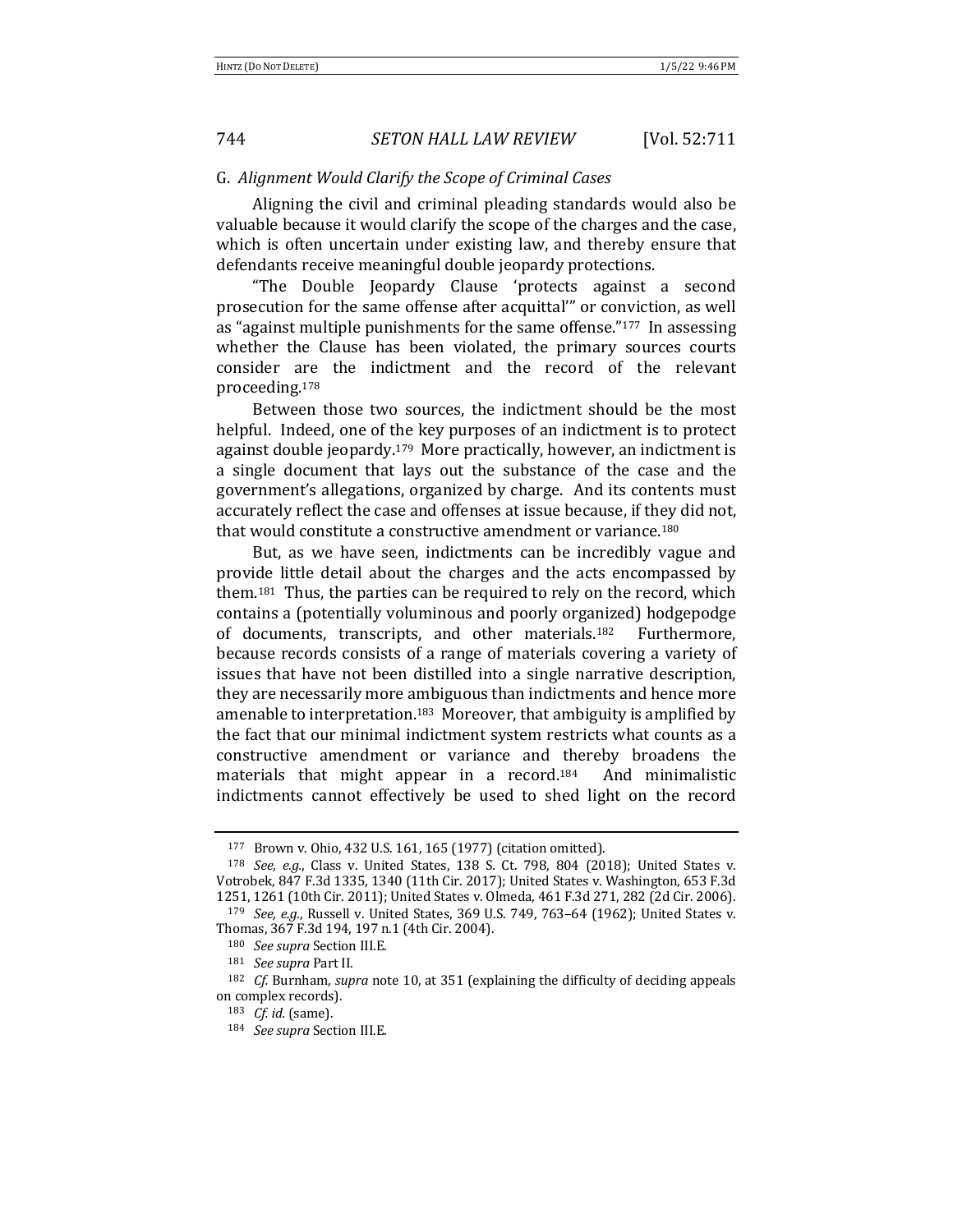documents and their proper interpretation. All of that makes the protections bestowed upon defendants by the Double Jeopardy Clause uncertain, and it makes invoking those protections a burdensome and time-consuming exercise.

Aligning the civil and criminal pleading standards would rectify that issue, however. First of all, it would make the indictment useful for resolving double jeopardy questions by ensuring that the document actually describes the particular facts of each crime charged. That, in turn, would mean that parties would rarely need to wade into the record. And in cases where examining the record became necessary, the record materials would likely be more limited because aligning the pleading standards would give teeth to constructive amendment and variance restrictions. Additionally, a more detailed indictment would offer greater insights into the proper meaning of the record and thereby help to clear up record ambiguity. In short, aligning the pleading standards would ensure that the scope of each case is clear and that defendants could meaningfully depend upon their double jeopardy rights.

# H. Alignment Would Help to Correct the Imbalance Between the *Protections Civil & Criminal Defendants Receive*

Finally, aligning the civil and criminal pleading standards would help to correct a seriously unfair and problematic imbalance between the protections defendants receive in civil and criminal cases.

It is widely accepted, as a general proposition, that criminal defendants should receive greater protections than civil ones.<sup>185</sup> That is so largely because, unlike civil cases, criminal cases always place the defendant's life or liberty at risk—meaning that the stakes are necessarily higher in criminal litigation.<sup>186</sup> But, under prevailing law,

<sup>185</sup> *See, e.g.*, State Farm Mut. Auto. Ins. Co. v. Campbell, 538 U.S. 408, 416-17 (2003); INS v. Lopez-Mendoza, 468 U.S. 1032, 1038 (1984); Fazaga v. FBI, 965 F.3d 1015, 1053 n.31 (9th Cir. 2020); *In re* Crim. Investigation of Doe, Criminal No. 08-10215-RGS, 2008 WL 3274429, at \*1 (D. Mass. Aug. 7, 2008); Patterson v. Warner, 371 F. Supp. 1362, 1365 (S.D. W. Va. 1972); Burnham, *supra* note 10, at 357-58; Robert F. Cochran, Jr., "How Do *You Plead, Guilty or Not Guilty?": Does the Plea Inquiry Violate the Defendant's Right to Silence?*, 26 CARDOZO L. REV. 1409, 1453 (2005); Gold et al., *supra* note 10, at 1610–11, 1644; David Kwok, *Is Vagueness Choking the White-Collar Statute?*, 53 GA. L. REV. 495, 511-12 (2019); Meyn, *supra* note 71, at 1132-33; Weinberg, *Applying* Twombly, *supra* note 10, at 51; Weinberg, Iqbal, *supra* note 10, at 31.

<sup>186</sup> *See, e.g., Patterson,* 371 F. Supp. at 1365; Burnham, *supra* note 10, at 357-58; Cochran, *supra* note 185, at 1453; Gold et al., *supra* note 10, at 1610-11, 1644; Meyn, *supra* note 71, at 1132-33; Weinberg, *Applying* Twombly, *supra* note 10, at 51; Weinberg, Iqbal, *supra* note 10, at 31.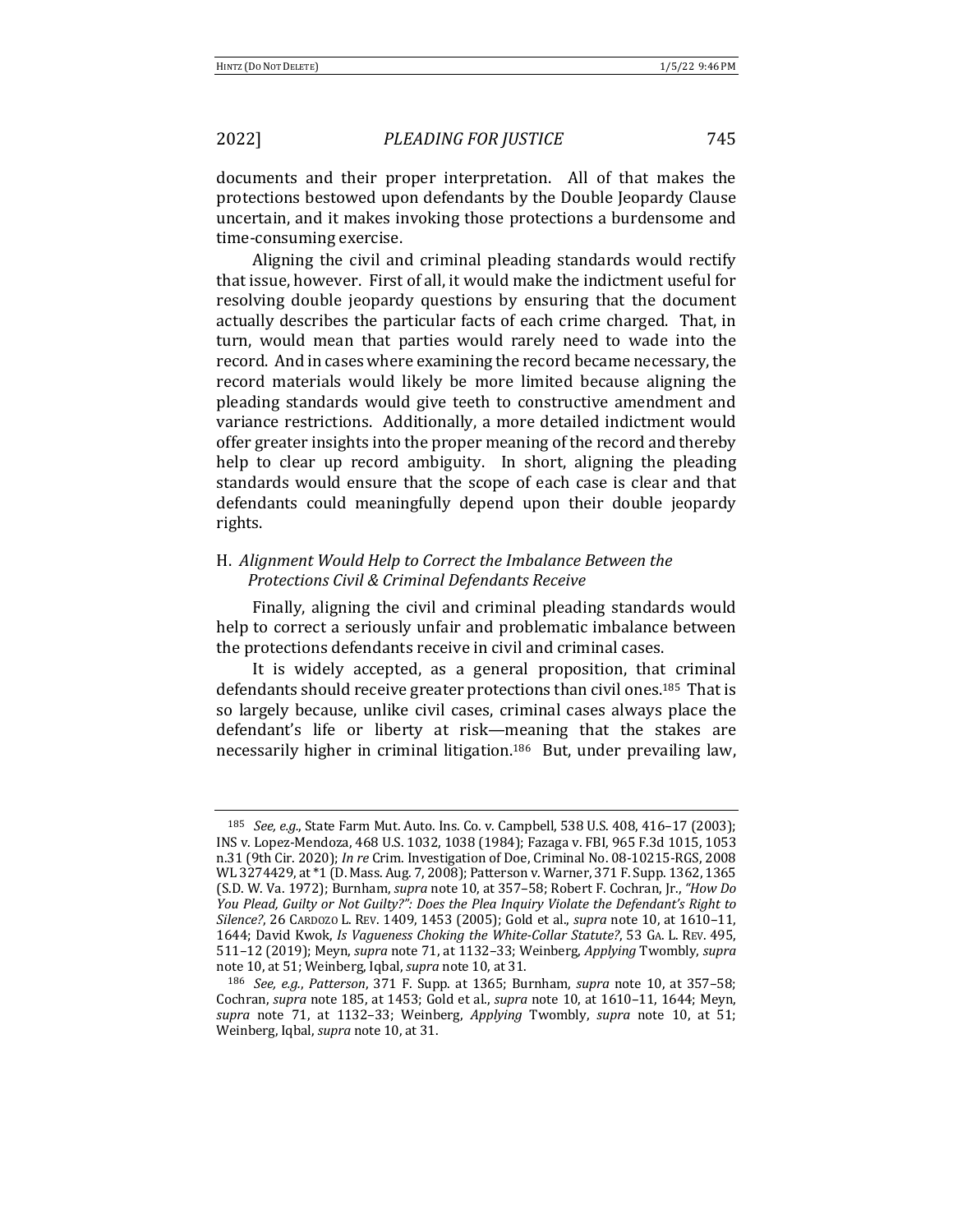civil defendants are much more protected on the points laid out above, given the higher civil pleading standard and other reasons.<sup>187</sup>

First, unlike criminal defendants, civil defendants possess robust mechanisms for ascertaining information about the case against them and are not at an informational disadvantage vis-à-vis their adversary.<sup>188</sup> For example, civil plaintiffs must include meaningful factual allegations in their pleadings rather than mere conclusory assertions. Thus, civil defendants automatically receive a clear description of the case against them in a single streamlined document right from the outset, litigation over the pleadings is informative about the claims at issue, and the role of evidence in the case is intuitive.<sup>189</sup> In addition, civil discovery is powerful.<sup>190</sup> In contrast to criminal discovery, civil discovery requires parties to "disclose the names and addresses of potential witnesses" and allows them to "broadly depose witnesses, request documents, pose interrogatories, and conduct physical examinations." $191$  Furthermore, civil defendants, unlike their criminal counterparts, can move for summary judgment, which "requires the parties  $\dots$  to lay out an evidentiary record demonstrating that a trial is necessary" and "also to marshal the evidence into legal argument." $192$  Finally, unlike the government in a prosecution, $193$  civil plaintiffs are not expected to come into a case with near-exhaustive knowledge of the relevant facts and do not have access to government investigatory tools—which can dwarf those they do possess—meaning that they do not automatically come into the case with an informational head start.194

193 *See supra* Section III.B.

<sup>187</sup> *See, e.g.*, Gold et al., *supra* note 10, at 1610–11.

<sup>188</sup> *See, e.g., id.* at 1609–14; Meyn, *supra* note 71, at 1091–92; Meyn, *supra* note 10, at 46–47.

<sup>189</sup> *See, e.g.*, Gold et al., *supra* note 10, at 1632-33; *supra* Part II.

<sup>190</sup> *See, e.g.*, United States v. Sampson, 898 F.3d 270, 280 (2d Cir. 2018); Gold et al., supra note 10, at 1633-35; Meyn, *supra* note 71, at 1095-96, 1106-15; Meyn, *supra* note 73, at 1802-03; Weinberg, Iqbal, *supra* note 10, at 31-32.

<sup>&</sup>lt;sup>191</sup> Gold et al., *supra* note 10, at 1633–34 (footnotes omitted); *accord, e.g.*, Weinberg, Iqbal, *supra* note 10, at 31-32; *see supra* note 72 and accompanying text. The available interrogatories include "contention interrogatories," which "seek to clarify the basis for or scope of an adversary's legal claims." Starcher v. Corr. Med. Sys., Inc., 144 F.3d 418, 421 n.2 (6th Cir. 1998).

<sup>&</sup>lt;sup>192</sup> Gold et al., *supra* note 10, at 1635-36; see supra notes 66, 114-117 and accompanying text.

<sup>194</sup> *See, e.g.*, Schwake v. Ariz. Bd. of Regents, 967 F.3d 940, 949 (9th Cir. 2020); Ash v. Anderson Merchrs., LLC, 799 F.3d 957, 961 (8th Cir. 2015); Pruell v. Caritas Christi, 678 F.3d 10, 15 (1st Cir. 2012); Burnham, *supra* note 10, at 360-61; Gold et al., *supra* note 10, at 1644; Meyn, *supra* note 71, at 1095–96, 1123–26; Weinberg, *Applying* Twombly, *supra* note 10, at 51; Weinberg, Iqbal, *supra* note 10, at 31; *see also* Johns v. Eastman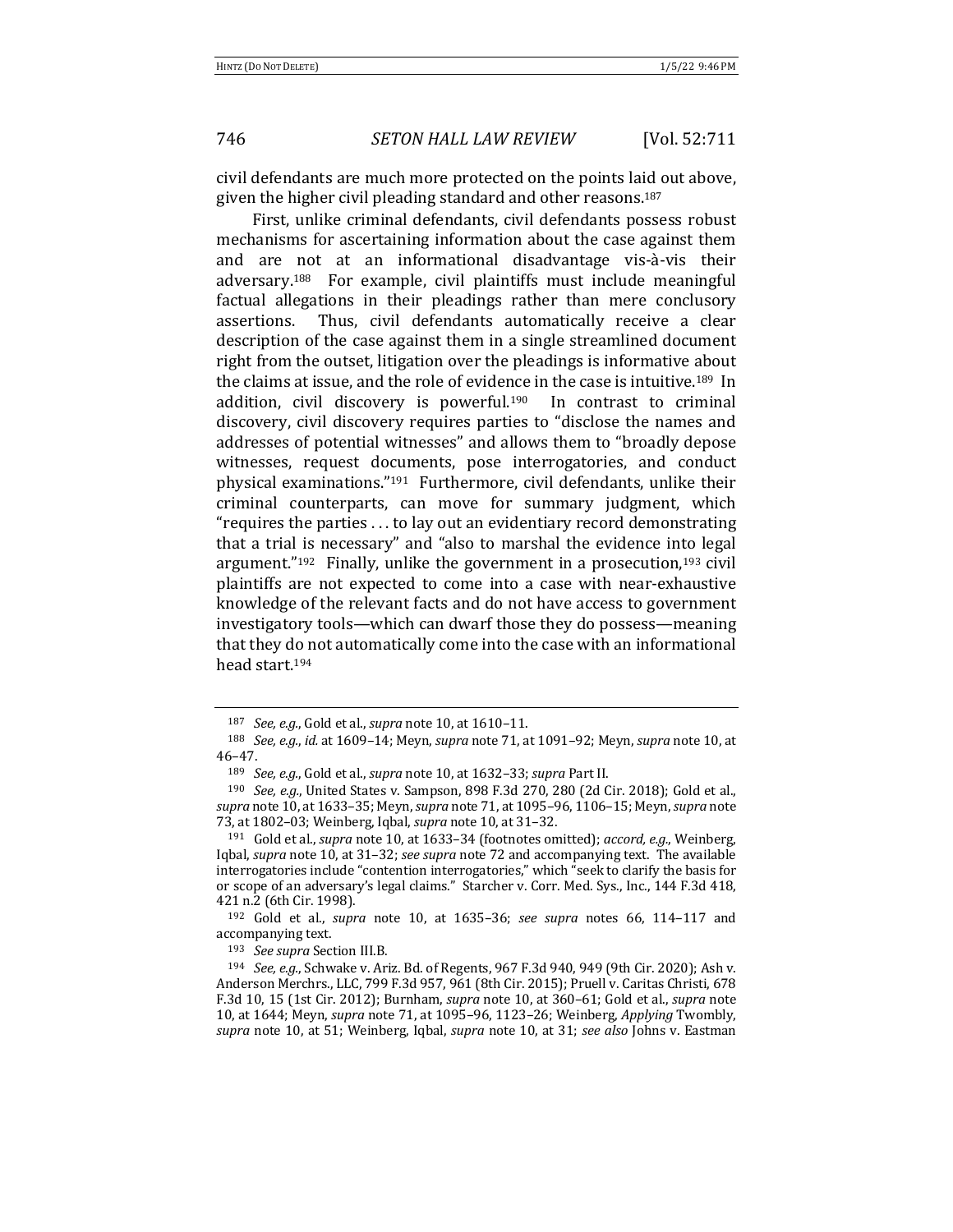Civil defendants are in a more favorable informational position, moreover, even though criminal defendants have at least as much, if not a much greater, need for information and informational parity—even beyond the higher stakes involved in criminal cases. First of all, unlike civil defendants,<sup>195</sup> criminal defendants are always presumed innocent, meaning that they "should be presumed ignorant of the facts on which the charges are based." $196$  In addition, civil defendants are not likely to be restricted in developing their case by pretrial detention.<sup>197</sup> Further, despite the powerful non-pleading-stage mechanisms civil defendants possess for learning about the case against them, the Supreme Court in *Twombly* emphasized that a more stringent civil pleading standard was necessary because, inter alia, "[w]ithout some factual allegation in the complaint, it is hard to see how a claimant could satisfy the requirement of providing not only 'fair notice' of the nature of the claim, but also 'grounds' on which the claim rests," and "conclusory allegations" provide a defendant with "little idea where to begin."<sup>198</sup> That reasoning would seem at least equally applicable to criminal cases, particularly given that—unlike in civil cases—the Constitution commands that "[i]n all criminal prosecutions, the accused shall enjoy the right...to be informed of the nature and cause of the accusation." $199$  Lastly, the law is more accepting of erroneous judgments against civil defendants than against criminal ones.<sup>200</sup> But the lack of information and informational

Chem. Co., 248 F. Supp. 3d 765, 771 (S.D. W. Va. 2017) (explaining that even under Federal Rule of Civil Procedure  $9(b)$ , which sets the pleading standard for issues like fraud and is more stringent than Rule  $8(a)$ , "a plaintiff is not required to 'know every detail before he or she could plead" (citation omitted)).

<sup>&</sup>lt;sup>195</sup> *See, e.g.*, Claiborne v. Blauser, 934 F.3d 885, 895 (9th Cir. 2019); United States v. Ruedlinger, 976 F. Supp. 976, 1005 (D. Kan. 1997); J. Harvie Wilkinson III, The *Presumption of Civil Innocence*, 104 VA. L. REV. 589, 589, 611–12 (2018).

<sup>196</sup> LEIPOLD, *supra* note 12, § 130; *accord* Fontana v. United States, 262 F. 283, 286 (8th  $Cir. 1919$  ("When one is indicted for a serious offense, the presumption is that he is innocent thereof, and consequently that he is ignorant of the facts on which the pleader founds his charges, and it is a fundamental rule that the sufficiency of an indictment must be tested on the presumption that the defendant is innocent of it and has no knowledge of the facts charged against him in the pleading.").

<sup>197</sup> *See, e.g.*, Meyn, *supra* note 10, at 53-54, 62-63.

<sup>198</sup> Bell Atl. Corp. v. Twombly, 550 U.S. 544, 555 n.3, 565 n.10 (2007).

<sup>199</sup> U.S. CONST. amend. VI; *see also* United States v. Hansen, 428 F. Supp. 3d 1200, 1202 (D. Utah 2019); Burnham, *supra* note 10, at 361–62; Weinberg, *Applying* Twombly, *supra* note 10, at 49.

<sup>&</sup>lt;sup>200</sup> *See, e.g., In re* Winship, 397 U.S. 358, 371–72 (1970) (Harlan, J., concurring) ("In a civil suit between two private parties for money damages, for example, we view it as no more serious in general for there to be an erroneous verdict in the defendant's favor than for there to be an erroneous verdict in the plaintiff's favor.... In a criminal case, on the other hand, we do not view the social disutility of convicting an innocent man as equivalent to the disutility of acquitting someone who is guilty.").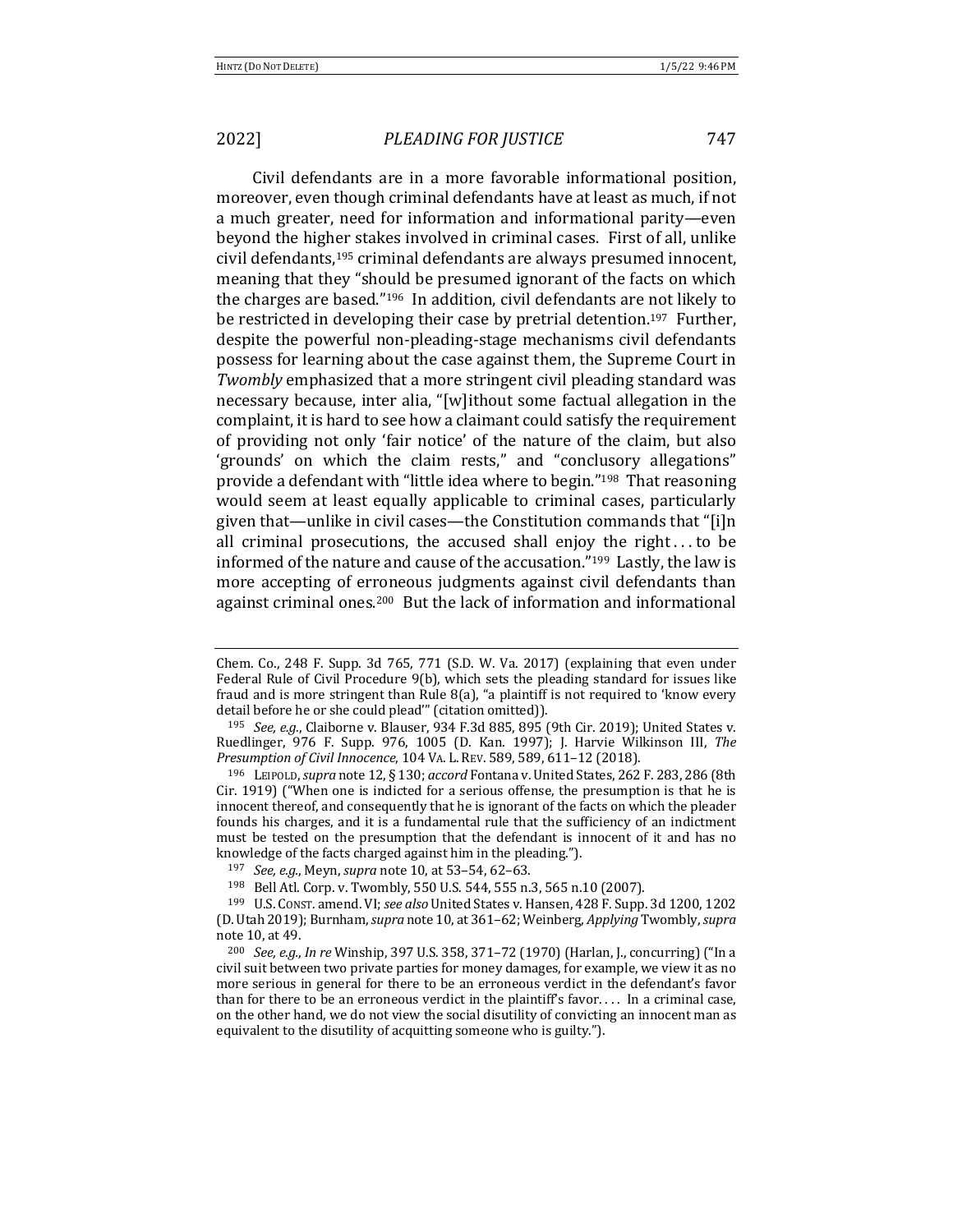748 *SETON HALL LAW REVIEW* [Vol. 52:711

parity in criminal cases makes erroneous criminal convictions more likely by hindering defendants in mounting a defense and by encouraging innocent defendants to plead guilty.<sup>201</sup>

Second, unlike criminal defendants, civil defendants have several opportunities to meaningfully contest the case against them before trial. For instance, given the *Twombly-Iqbal* pleading standard, motions to dismiss allow civil defendants to mount vigorous legal challenges at the very outset.<sup>202</sup> Further, civil defendants can move for summary judgment after a motion to dismiss has failed to terminate a legally or factually insufficient case.<sup>203</sup>

Again, that is true even though—beyond the stakes involved criminal defendants have at least as much need to challenge the case against them before trial as civil ones. In the civil setting, allegations of fraud must meet an even more stringent pleading standard than that imposed by *Twombly* and *Igbal* "because of the potential stigmatic injury that comes with alleging fraud and the concomitant desire to ensure that such fraught allegations are not lightly leveled,"<sup>204</sup> and to "compel[] the plaintiff to provide enough detail to enable the defendant to riposte swiftly and effectively if the claim is groundless." $205$  Yet the stigmatic cloud of a criminal accusation casts a considerably darker shadow than a mere civil fraud claim.<sup>206</sup> Furthermore, criminal defendants may be detained before trial, unlike most civil defendants,<sup>207</sup> so permitting early challenges in criminal cases is critical to prevent unwarranted confinement. Finally, the Supreme Court imposed the *Twombly-Iqbal* civil pleading standard in part to avoid undue pressure on defendants to settle weak cases due to the burdens of litigation and discovery.<sup>208</sup>

207 *See, e.g., id.* at 53, 62–63.

<sup>&</sup>lt;sup>201</sup> *See supra* Sections III.A-III.B, III.F.

<sup>&</sup>lt;sup>202</sup> *See, e.g.*, Burnham, *supra* note 10, at 355-58; Gold et al., *supra* note 10, at 1632-33; Meyn, *supra* note 10, at 55-56; *supra* Part II, Section III.C. A civil defendant can also move for judgment on the pleadings, see FED. R. CIV. P. 12(c), although that is largely equivalent to the motion to dismiss, *see, e.g.*, Ruppe v. Knox Cnty. Bd. of Educ., 993 F. Supp. 2d 807, 809 (E.D. Tenn. 2014).

<sup>&</sup>lt;sup>203</sup> *See, e.g.*, United States v. Sampson, 898 F.3d 270, 279 (2d Cir. 2018); Burnham, *supra* note 10, at 349; Gold et al., *supra* note 10, at 1635-36; Weinberg, Applying Twombly, *supra* note 10, at 52.

<sup>&</sup>lt;sup>204</sup> Cincinnati Life Ins. Co. v. Beyrer, 722 F.3d 939, 948 (7th Cir. 2013) (citation omitted).

<sup>&</sup>lt;sup>205</sup> United States ex rel. Presser v. Acacia Mental Health Clinic, LLC, 836 F.3d 770, 776 (7th Cir. 2016) (citations omitted).

<sup>&</sup>lt;sup>206</sup> Of course, criminal proceedings can involve allegations of fraud too. See Meyn, supra note 10, at 56. As it stands, however, even those allegations are subject only to Rule  $7(c)$ 's minimal requirements. See id.

<sup>&</sup>lt;sup>208</sup> *See, e.g.*, Bell Atl. Corp. v. Twombly, 550 U.S. 544, 557–58 (2007); Weinberg, Applying Twombly, *supra* note 10, at 51; Weinberg, Iqbal, *supra* note 10, at 31.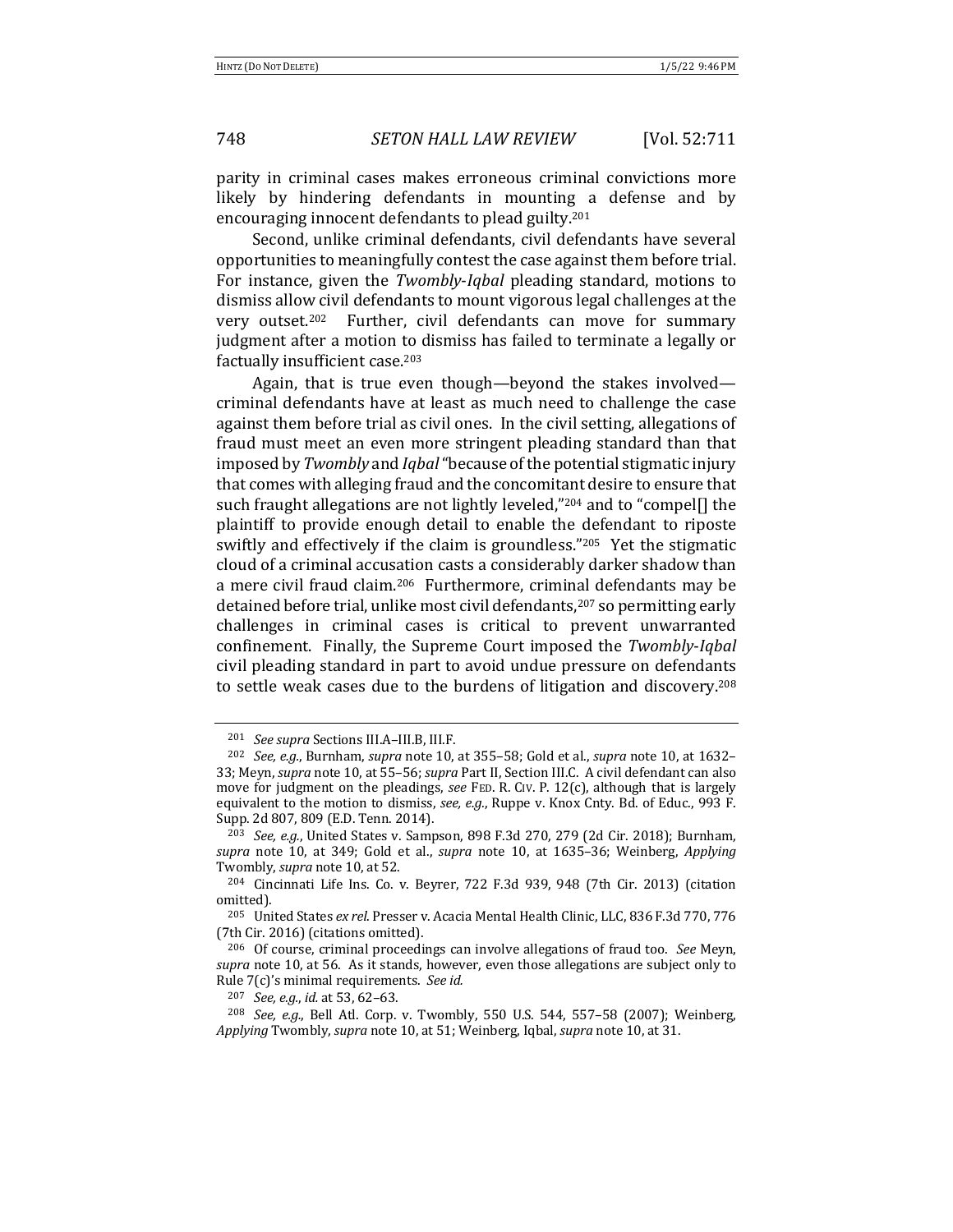But as suggested above and explained more shortly, there is at least as much pressure to "settle" weak criminal cases.<sup>209</sup>

Third, civil defendants are better protected against lack of legal clarity and overly aggressive, wrong, or capricious positions than criminal defendants. As explained above, given the minimal criminal pleading standard, criminal defendants have little protection in that regard.<sup>210</sup> The higher pleading standard and multiple opportunities to raise dispositive merits challenges in civil cases, however, necessarily allow courts to issue clarifying opinions on the  $law<sub>111</sub>$  eliminate unwarranted legal positions, and require plaintiffs to "commit to a relatively specific set of factual allegations at the outset and then attempt to prove it." $^{212}$  That is so, moreover, even though greater legal clarity is generally required in the criminal context,<sup>213</sup> and a lack of such clarity, or unjustified or fickle prosecutorial positions, could easily lead to unwarranted convictions—which, as just noted, are more problematic than erroneous civil judgments.<sup>214</sup>

Fourth, civil defendants are much better protected from erroneous settlements than criminal defendants. As explained above, civil defendants have access to substantial case information, are not at an informational disadvantage, and have multiple opportunities to challenge the case against them—unlike criminal defendants.<sup>215</sup> And although the costs of civil litigation and trial can be significant and therefore encourage settlement, the costs and risks of going to trial for a criminal defendant are necessarily greater. Not only must they bear

<sup>&</sup>lt;sup>209</sup> *See supra* Section III.F; *infra* notes 215-216 and accompanying text.

<sup>210</sup> *See supra* Sections III.D–III.E.

<sup>&</sup>lt;sup>211</sup> *See, e.g.*, Burnham, *supra* note 10, at 348-49; Gold et al., *supra* note 10, at 1613, 1642-43; Kallen, *supra* note 42, at 285. There are also no restrictions on appeals by the complaining party in civil cases. See Uzair Kayani, *Law Done Backwards: The Tightening* of Civil and Loosening of Criminal Protections, 42 NovA L. REV. 179, 200 (2018).

 $212$  Burnham, *supra* note 10, at 355–59, 361; *see, e.g.*, Gold et al., *supra* note 10, at 1642-43; Kelly & Mandelbaum, *supra* note 98, at 933; Weinberg, Igbal, *supra* note 10, at 32; Williams, *supra* note 151, at 339.

<sup>&</sup>lt;sup>213</sup> *Cf., e.g.*, Oberwetter v. Hilliard, 639 F.3d 545, 549 (D.C. Cir. 2011) ("In the criminal context, courts have traditionally required greater clarity in draftsmanship than in civil contexts, commensurate with the bedrock principle that in a free country citizens who are potentially subject to criminal sanctions should have clear notice of the behavior that may cause sanctions to be visited upon them." (citation omitted)); United States v. Murray, 928 F.2d 1242, 1246 (1st Cir. 1991) ("We are mindful of the constraints placed on the interpretation and application of criminal statutes, and we recognize that '[i]n the criminal context, courts have traditionally required greater clarity in draftsmanship than in civil contexts. . . . ' Furthermore, to avoid the imposition of penalties not intended by Congress, the courts have applied the doctrine of lenity when there is serious doubt as to the reach of a criminal statute." (alteration in original) (citation omitted)).

<sup>&</sup>lt;sup>214</sup> *See supra* note 200 and accompanying text.

<sup>&</sup>lt;sup>215</sup> *See supra* notes 188-194, 202-203 and accompanying text.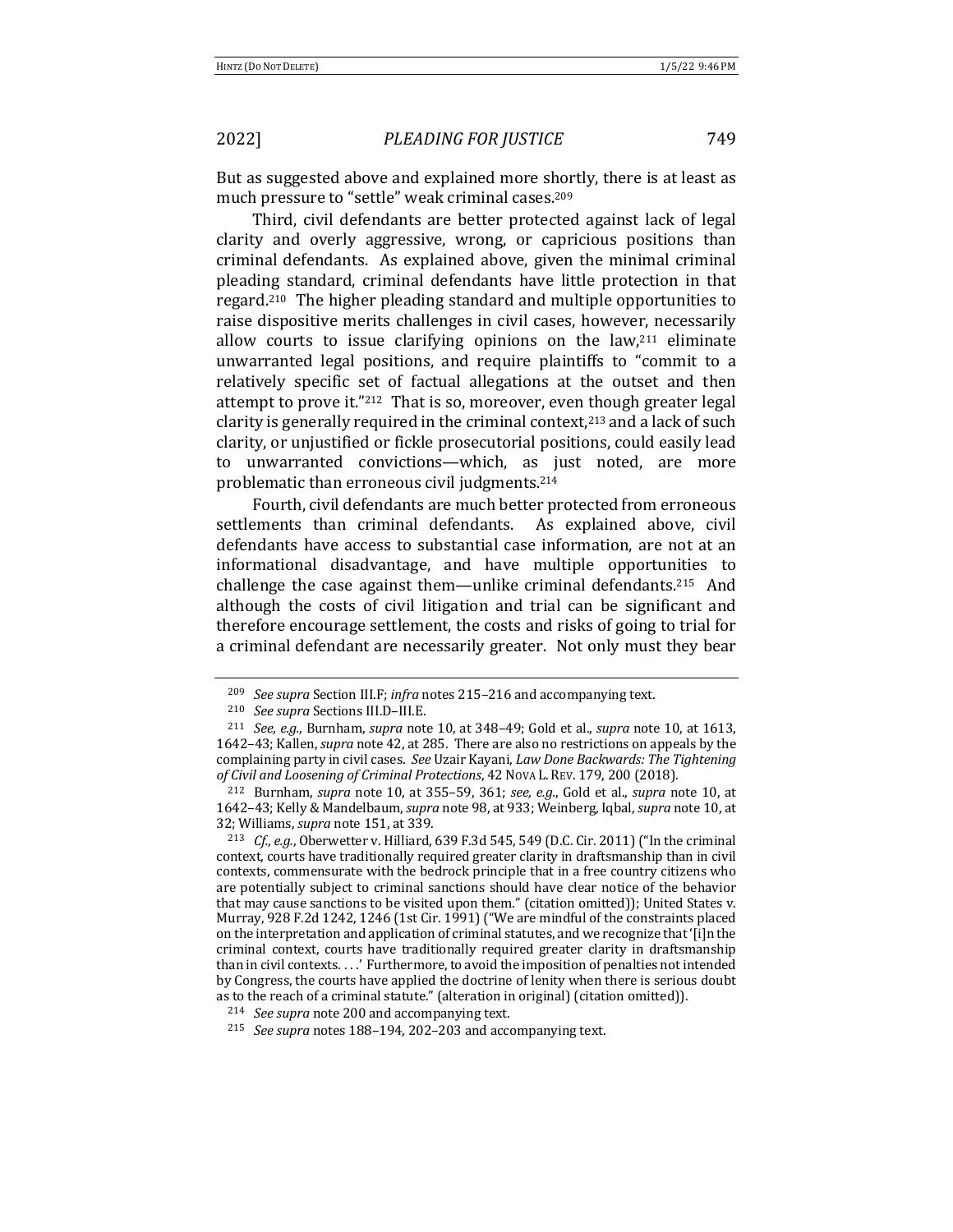the standard financial and other burdens of litigation, but also: they are risking enhancement of criminal penalties; they may be detained; and prosecutors can amplify criminal sentences more readily than plaintiffs can amplify civil judgments.<sup>216</sup>

Yet again, however, protections against erroneous settlements are much more necessary in criminal litigation. Civil settlements are different in kind than criminal settlements, even aside from the obvious difference in magnitude between civil remedies and criminal punishment. Civil settlements often do not involve admissions of, and are generally not viewed as establishing, wrongdoing or liability.<sup>217</sup> Yet criminal settlements typically *do* involve the admission of guilt and conclusively establish criminal liability.<sup>218</sup> Hence, the very idea of an "erroneous" civil settlement is questionable because settlements often adjudicate nothing about the merits of a claim and can simply reflect an economic calculation; $219$  but a guilty plea can certainly be factually incorrect. Moreover, by requiring an admission of guilt and of participation in behavior that society deems so reprehensible as to be criminal, criminal settlements demand much more of defendants than civil settlements.

Fifth, civil defendants can more easily clarify the scope of the proceedings than criminal defendants. For example, under Civil Rule  $15(b)(2)$ , "A party may move—at any time, even after judgment—to amend the pleadings to conform them to the evidence and to raise an unpleaded issue." $220$  But there is no similar Criminal Rule. $221$  And of

<sup>220</sup> FED. R. CIV. P. 15(b)(2).

<sup>&</sup>lt;sup>216</sup> *See, e.g.*, Gold et al., *supra* note 10, at 1609–10, 1616–24, 1629–30; Meyn, *supra* note 10, at 53-54, 62-63; *supra* Section III.F.

<sup>&</sup>lt;sup>217</sup> *See, e.g.*, FED. R. EVID. 408(a) & advisory committee's notes; Benjamin v. Brachman, 246 F. App'x 905, 926 (6th Cir. 2007); Reynolds v. Roberts, 202 F.3d 1303, 1315 (11th Cir. 2000); Budget Cinema, Inc., v. Watertower Assocs., 81 F.3d 729, 731–32 (7th Cir. 1996); Carro v. Barra, Case No. 16-10479, 2018 WL 11357929, at \*4, 8 (E.D. Mich. Apr. 3, 2018); Miller v. City of Harvey, No. 13 C 9257, 2015 WL 5144476, at \*4 (N.D. Ill. Aug. 31, 2015); Morris v. City of New York, No. 12-CV-3959, 2013 WL 5781672, at \*11 (E.D.N.Y. Oct. 28, 2013); Patrick Collins, Inc. v. John Does 1-9, No. 12-CV-3161, 2012 WL 4321718, at \*5 (C.D. Ill. Sept. 18, 2012); *In re Austrian & German Bank Holocaust Litig.*, 80 F. Supp. 2d 164, 180 (S.D.N.Y. 2000); David M. Uhlmann, *The Pendulum Swings: Reconsidering Corporate Criminal Prosecution,* 49 U.C. DAVIS L. REV. 1235, 1257 (2016).

<sup>&</sup>lt;sup>218</sup> *See, e.g.*, FED. R. EVID. 410 & advisory committee's notes; Brady v. United States, 397 U.S. 742, 748 (1970); United States v. Miselis, 972 F.3d 518, 526 (4th Cir. 2020); United States v. Zhou, 838 F.3d 1007, 1013 (9th Cir. 2016); Uhlmann, *supra* note 217, at 1257.

<sup>&</sup>lt;sup>219</sup> *See, e.g., Budget Cinema,* 81 F.3d at 732 ("[A] settlement offer, rather than being evidence of the objective reasonableness of a lawsuit, is as here frequently an economic decision about the comparative costs of proceeding with litigation.").

 $221$  *See, e.g.*, FED. R. CRIM. P. 7(e) ("Unless an additional or different offense is charged or a substantial right of the defendant is prejudiced, the court may permit an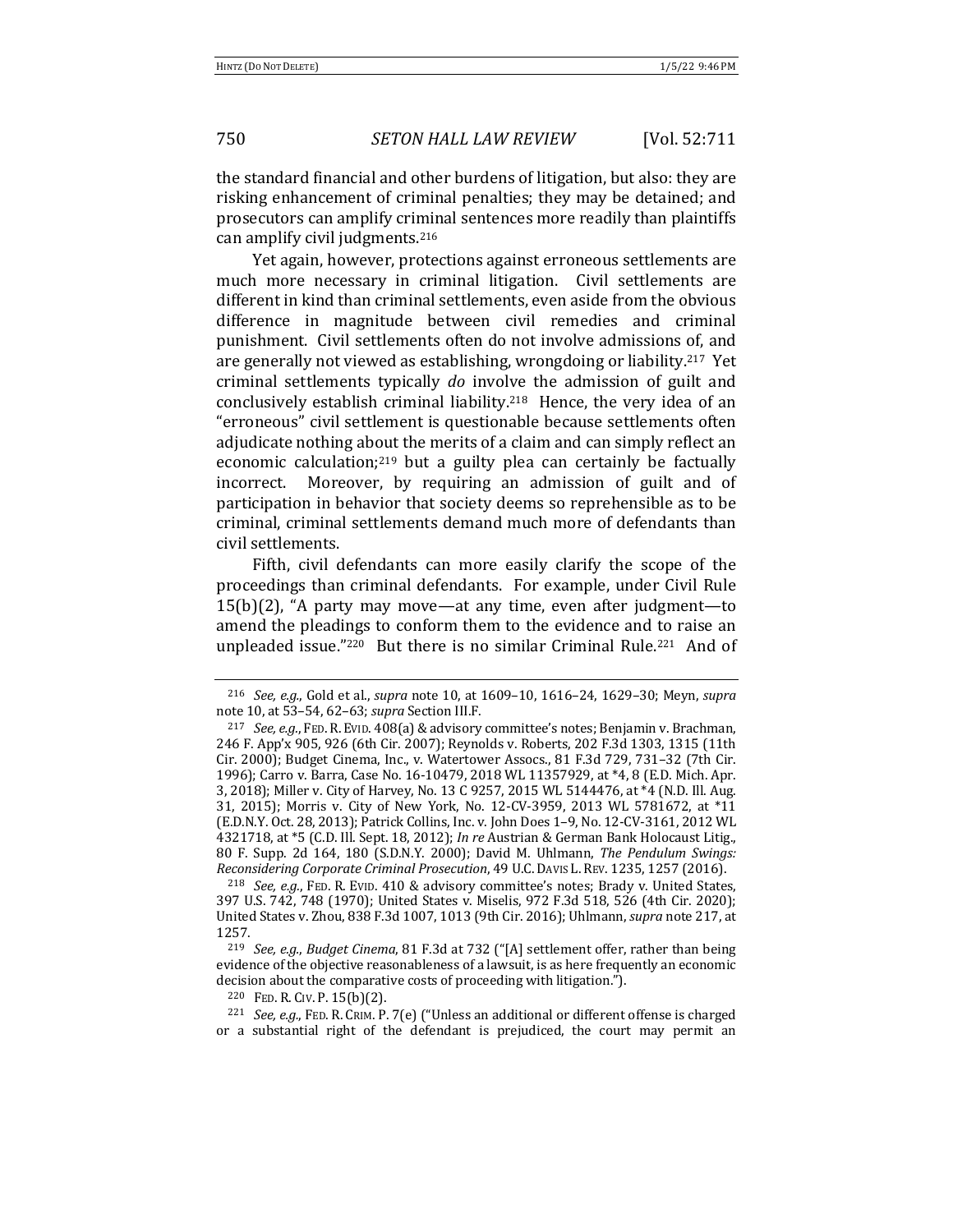course, the higher civil pleading standard itself ensures that civil pleadings will often be more informative about the scope of the case than criminal ones. Yet again, however, criminal defendants have a much greater need for clarity. In civil cases, clarity regarding the scope of the case is necessary primarily for preclusion purposes; in criminal cases, clarity is necessary to vindicate the constitutional protection against double jeopardy.

In short, civil defendants receive far greater protections than criminal ones on a host of fronts. Moreover, they do so even though criminal defendants have as much or an even greater need for those protections, and notwithstanding the general view that criminal cases require greater safeguards. That, in turn, raises serious fairness questions. Indeed, as one court pointedly observed, "The 'proverbial visitor from Mars' might well conclude from th[e] dichotomy [between the civil and criminal pleading standards] that our justice system has a greater concern with protecting the interests of civil defendants than criminal defendants." $222$  And other courts have raised similar points. $223$ 

Raising the criminal pleading standard to at least align with the civil standard, however, would help to address these issues. Again, it would provide criminal defendants with better information about the case against them, lead to more informational parity between the parties, provide defendants with an opportunity to challenge the government's position before trial, increase clarity in the criminal law, impede overly aggressive, wrong, or capricious positions, reduce the likelihood of erroneous guilty pleas, and clarify the scope of the proceedings.<sup>224</sup> Thus, although there may still be ways in which civil defendants remain more protected, altering the pleading standard would make a major impact.

information to be amended at any time *before the verdict or finding*." (emphasis added)); *cf.* United States v. Sutton, 157 F.2d 661, 665 (5th Cir. 1946) ("The appellant has been convicted, but of what no one can say with certainty.... If it were permissible to amend the pleadings in criminal prosecutions after verdict, as may be done in civil cases, we might be able to patch up this information so as to state an offense; but there is no such rule in criminal procedure, and none is likely to be so long as the Sixth Amendment stands." (footnote omitted)).

 $222$  United States v. Novak, Case No. 13 CR 312, 2014 WL 2937062, at  $*3$  (N.D. Ill. June 30, 2014) (citation omitted).

<sup>&</sup>lt;sup>223</sup> *See, e.g.*, United States v. Hansen, 428 F. Supp. 3d 1200, 1201–03 (D. Utah 2019); United States v. Bibbs, No. 15 CR 578, 2016 WL 4701441, at \*3 (N.D. Ill. Sept. 8, 2016).

<sup>224</sup> *See supra* Sections III.A–III.G.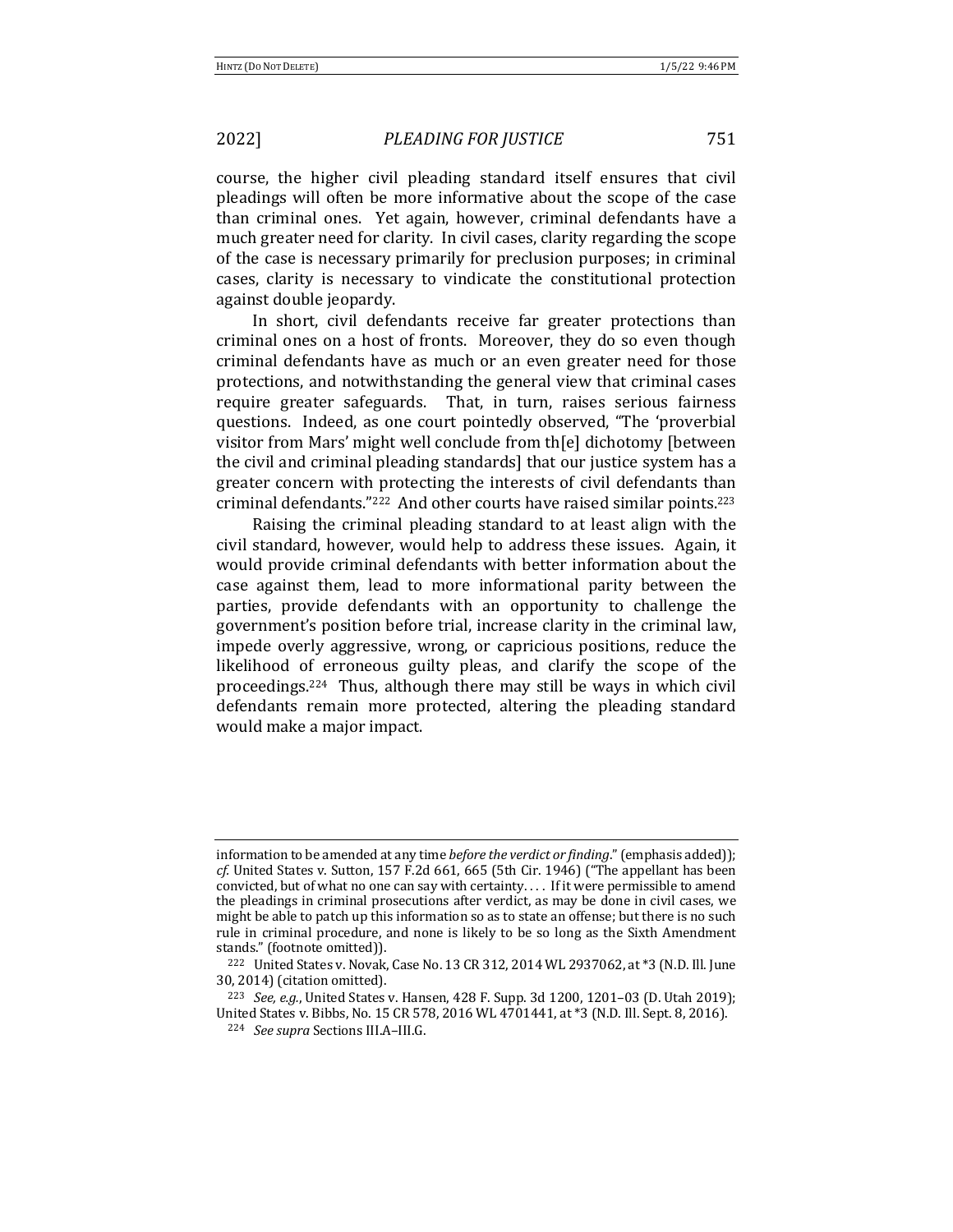### IV. WHY POTENTIAL OBJECTIONS ARE UNAVAILING

Of course, benefits are not the only factor to consider in assessing the normative and policy value of a change to the criminal pleading standard. Rather, the benefits must be weighed against any valid concerns or drawbacks. But those are negligible in this case. Although there are conceivable objections to aligning the civil and criminal pleading standards—for instance, that alignment would: (A) make criminal litigation more burdensome;  $(B)$  be improper because criminal pleadings cannot be easily amended; (C) require prosecutors to reveal sensitive information; (D) let guilty defendants go free; or  $(E)$  be unnecessary to protect criminal defendants—none of those objections ultimately holds water.

### A. *Alignment Would Increase the Burdens of Criminal Litigation*

The first potential objection to raising the criminal pleading standard to at least align with the civil pleading standard is that doing so would make criminal litigation more burdensome. In fact, in its rejection of the 2016 proposal to change the criminal pleading standard, the Advisory Committee on Criminal Rules raised this very argument, asserting that "the proposal would invite in criminal cases the kind of costly, repetitive, and lengthy pretrial motions practice that now occurs in some kinds of civil cases, including big financial cases, antitrust cases, and securities class actions."<sup>225</sup> That objection, however, is overblown.

First of all, an increased pleading standard would not significantly encumber the government. Although it would require prosecutors to draft more detailed pleadings and respond to more motions to dismiss, that should not be unduly challenging or time consuming.<sup>226</sup> Those obligations would simply require the government to state the allegations on which the charges are based and argue for its theory of illegality, which the government should have at the ready given that it is expected and equipped to be largely prepared for trial at the time it files charges.<sup>227</sup> Also, prosecutors are salaried employees of the federal government.<sup>228</sup> Accordingly, asking that they expend some extra time and effort would not tax the government in the same way as private

<sup>225</sup> U.S. CTs., *supra* note 80, at 21; *accord* William Ortman, *Second-Best Criminal Justice*, 96 WASH. U. L. REV. 1061, 1100-01 (2019).

<sup>&</sup>lt;sup>226</sup> *See* Gold et al., *supra* note 10, at 1658.

<sup>&</sup>lt;sup>227</sup> *See* Burnham, *supra* note 10, at 360–61; *supra* notes 91–94 and accompanying text.

<sup>&</sup>lt;sup>228</sup> *See* Offs. of the U.S. Att'ys, *Administratively Determined Pay Plan Charts*, U.S. DEP'T OF JUST., https://www.justice.gov/usao/career-center/salary-information/administratively-determined-pay-plan-charts (last updated Jan. 11, 2021).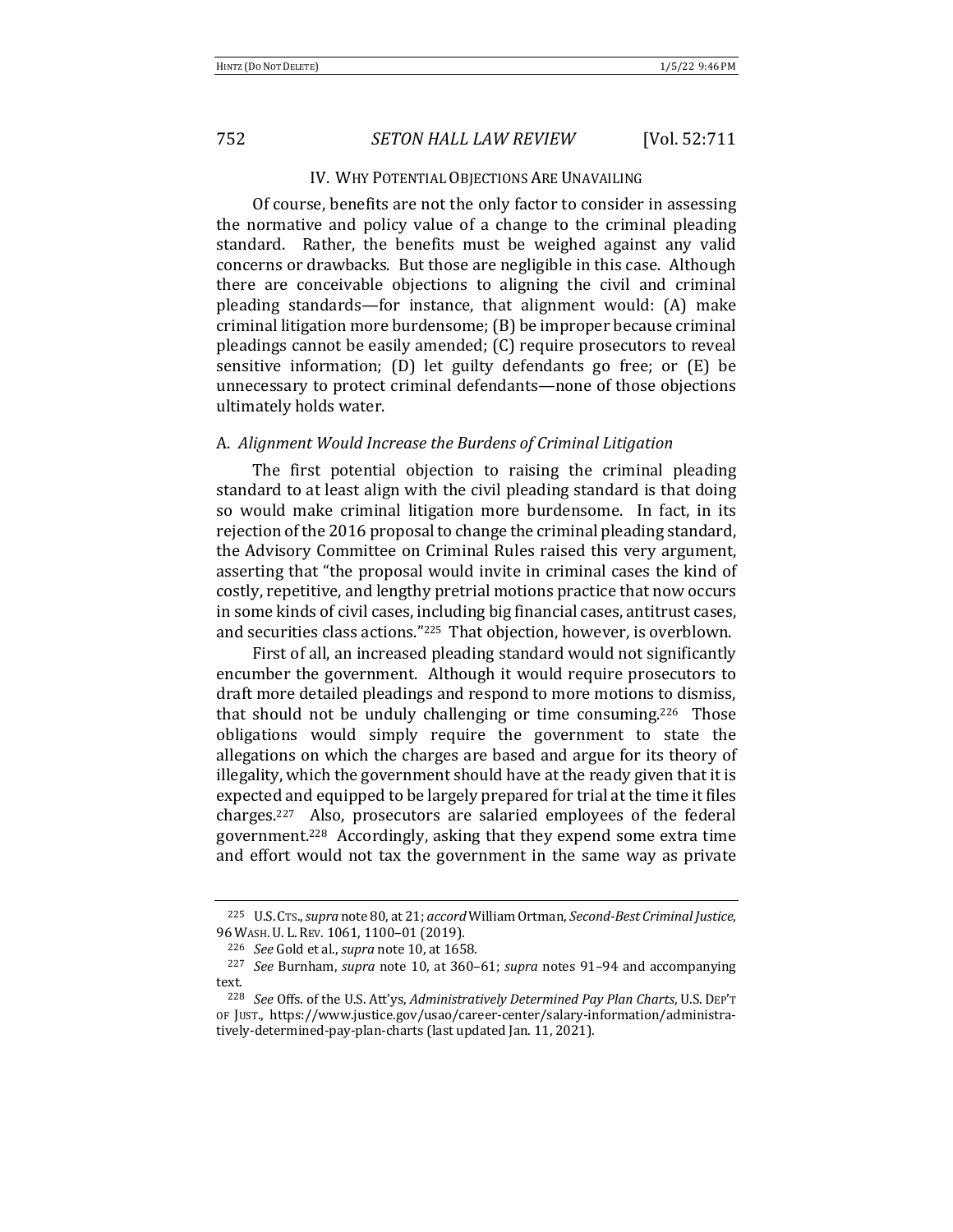parties, who often must pay lawyers by the hour.<sup>229</sup> Additionally, although prosecutors are usually racing against the clock imposed by the Speedy Trial Act—which demands that trial begin by the later of "seventy days from the filing date (and making public) of the information or indictment, or from the date the defendant has appeared before a judicial officer of the court in which such charge is pending" $230$ —the clock is paused for any "delay resulting from any pretrial motion, from the filing of the motion through the conclusion of the hearing on, or other prompt disposition of, such motion," $^{231}$  or any "delay reasonably attributable to any period, not to exceed thirty days, during which any proceeding concerning the defendant is actually under advisement by the court." $232$  Thus, responding to additional pretrial motions to dismiss would not take up the government's valuable and limited Speedy Trial Act time, and indeed the government could receive *extra* case-preparation time as a result.

Furthermore, a heightened pleading standard would not lead to excessive or overly burdensome litigation in many cases. Much of the time, the facts in criminal cases will be simple and easily expressed, and the government's theory of criminality will be banal.<sup>233</sup> In such cases, so long as the facts are stated, there would be little reason to raise a motion to dismiss and even less reason why the government could not quickly and decisively prevail.

Moreover, there are ways that a pleading standard change could decrease the burdens of litigation and increase efficiency. As I have explained, a defendant's first real opportunity to challenge the merits of the case against them is at trial.<sup>234</sup> Therefore, although many defendants plead guilty, the government must prepare for a full dress trial every time a defendant decides to mount even a narrow defense on the merits.<sup>235</sup> Raising the criminal pleading standard, then, would mean

<sup>&</sup>lt;sup>229</sup> See, e.g., John Bronsteen, Against Summary Judgment, 75 GEO. WASH. L. REV. 522, 533-34 (2007) ("Like surgery, litigation costs a lot because it can be done only by professional specialists who charge high fees. Parties pay lawyers hundreds of dollars per hour, so litigation costs depend primarily on how many hours the parties' lawyers must devote to the case." (footnote omitted)).

 $230$  18 U.S.C. § 3161(c)(1).

<sup>231</sup> *Id.* § 3161(h)(1)(D).

<sup>232</sup> *Id.* § 3161(h)(1)(H).

<sup>&</sup>lt;sup>233</sup> See Burnham, supra note 10, at 358 ("Most indictments will not involve novel applications of vague criminal statutes, such that this shift would not affect the bulk of indictments; there is not much gray about what constitutes bank robbery or drug possession.").

<sup>&</sup>lt;sup>234</sup> *See supra* Section III.C.

 $235$  *See, e.g.*, Burnham, *supra* note 10, at 358; Gold et al., *supra* note 10, at 1610, 1658; Tierney, *supra* note 115, at 1860–61; *see also supra* note 128.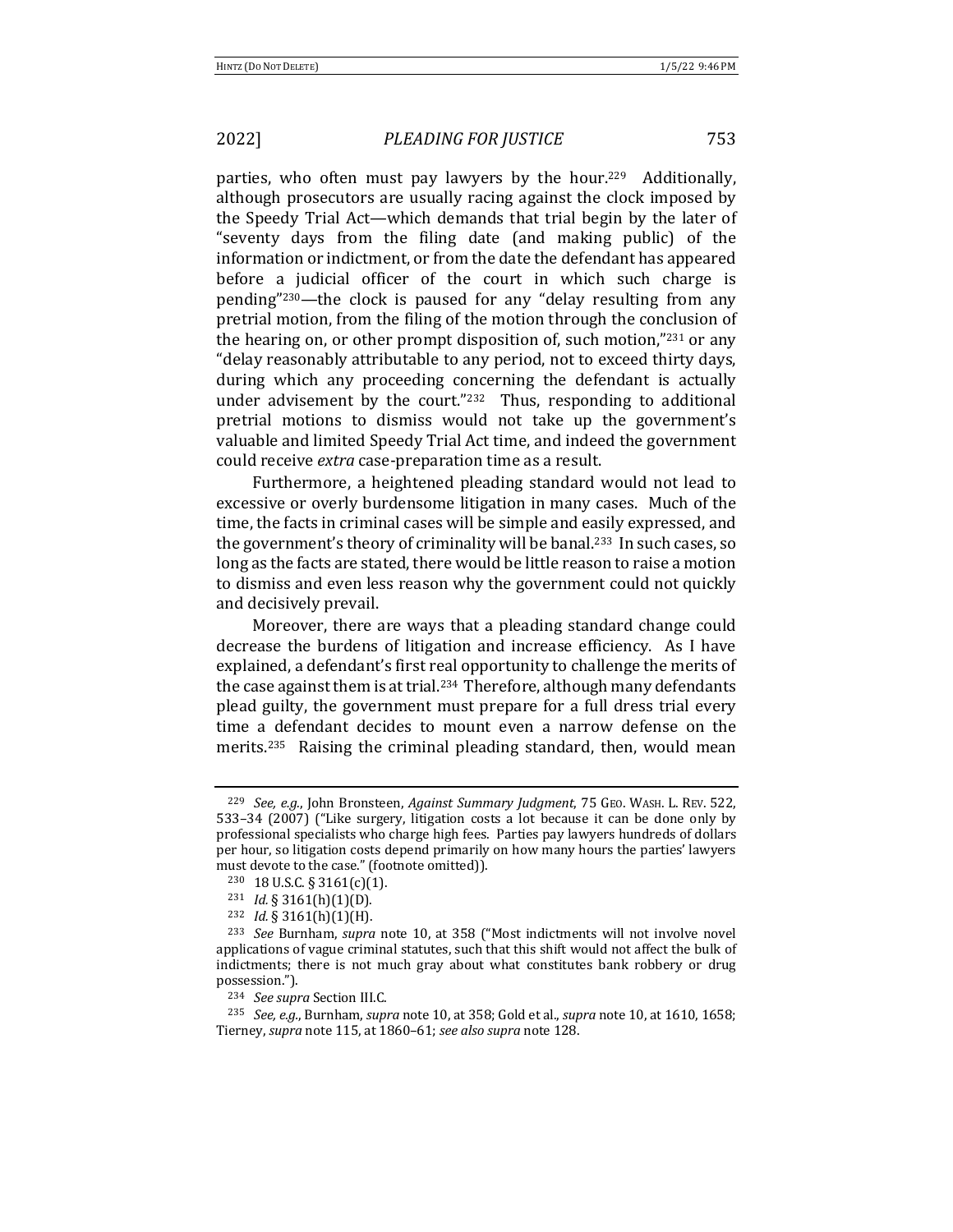that defendants who plan to contest their charges could do so without forcing the government to engage in burdensome trial preparation; defendants who win at the motion to dismiss stage may never go to trial, and those who lose might well concede their guilt without a trial.<sup>236</sup> In addition, defendants commonly enter plea discussions with little information, and although that often benefits prosecutors, it could potentially lead to protracted and disputed negotiations.<sup>237</sup> Raising the pleading standard to require meaningful information-sharing and to create a robust motion to dismiss stage would make all parties more informed about the likelihood of conviction and thereby potentially streamline plea negotiations.<sup>238</sup>

Of course, raising the pleading standard and thereby facilitating more pretrial litigation in criminal cases could burden the defendant. Filing a pretrial motion, as just noted, pauses the Speedy Trial Act clock, hence limiting that protection and prolonging the case. If the defendant were detained, moreover, a motion to dismiss would extend their pretrial incarceration. Additionally, the more litigation in a criminal case, the more expensive and resource-intensive it will be to defend.<sup>239</sup> But it is generally *the defendant's choice* to take on those burdens in exchange for the possibility of dismissal (or of learning information about the prosecution's case).<sup>240</sup> And given those burdens, defendants would likely be disinclined to file motions where a successful result is

<sup>&</sup>lt;sup>236</sup> *See, e.g.*, Gold et al., *supra* note 10, at 1632-33, 1643-44, 1658; Tierney, *supra* note 115, at 1860-61, 1864-65.

<sup>&</sup>lt;sup>237</sup> *See, e.g.*, Bibas, *supra* note  $164$ , at  $2495$ ; Gold et al., *supra* note 10, at  $1632-33$ , 1643–44.

<sup>&</sup>lt;sup>238</sup> *See, e.g.*, Bibas, *supra* note 164, at 2495; Gold et al., *supra* note 10, at 1632–33, 1643–44; Tierney, *supra* note 115, at 1864–65. Many of the points applicable to the government would pertain to courts as well. See supra notes 228-229, 233-236 and accompanying text; *see also Judicial Salary Plan Pay Rates*, U.S. CTS., https://www.uscourts.gov/careers/compensation/judiciary-salary-plan-pay-rates  $\int$  (last updated Jan. 4, 2021).

<sup>239</sup> *See, e.g.*, Bronsteen, *supra* note 229, at 533–35; Gold et al., *supra* note 10, at 1656– 57.

<sup>&</sup>lt;sup>240</sup> *Cf., e.g.*, United States v. Muresanu, 951 F.3d 833, 839 (7th Cir. 2020) ("[A]n objection to a defective indictment may be waived."); United States v. Sperrazza, 804 F.3d 1113, 1118-19 (11th Cir. 2015) (similar); see also FED. R. CRIM. P. 12(b)(3) advisory committee's note to 2014 amendment ("Rule  $12(b)(3)(B)$  has also been amended to remove language that allowed the court at any time while the case is pending to hear a claim that the 'indictment or information fails . . . to state an offense.' . . . The Supreme Court [has] abandoned any jurisdictional justification for the exception . . . ."). *But see* United States v. Leonard, 4 F.4th 1134, 1142 (11th Cir. 2021) (explaining that, in rare circumstances, an indictment defect can affect jurisdiction); United States v. Moore, 954 F.3d 1322, 1334, 1336 (11th Cir. 2020) (making a similar point and explaining that "a court can raise [jurisdiction] *sua sponte* at any time").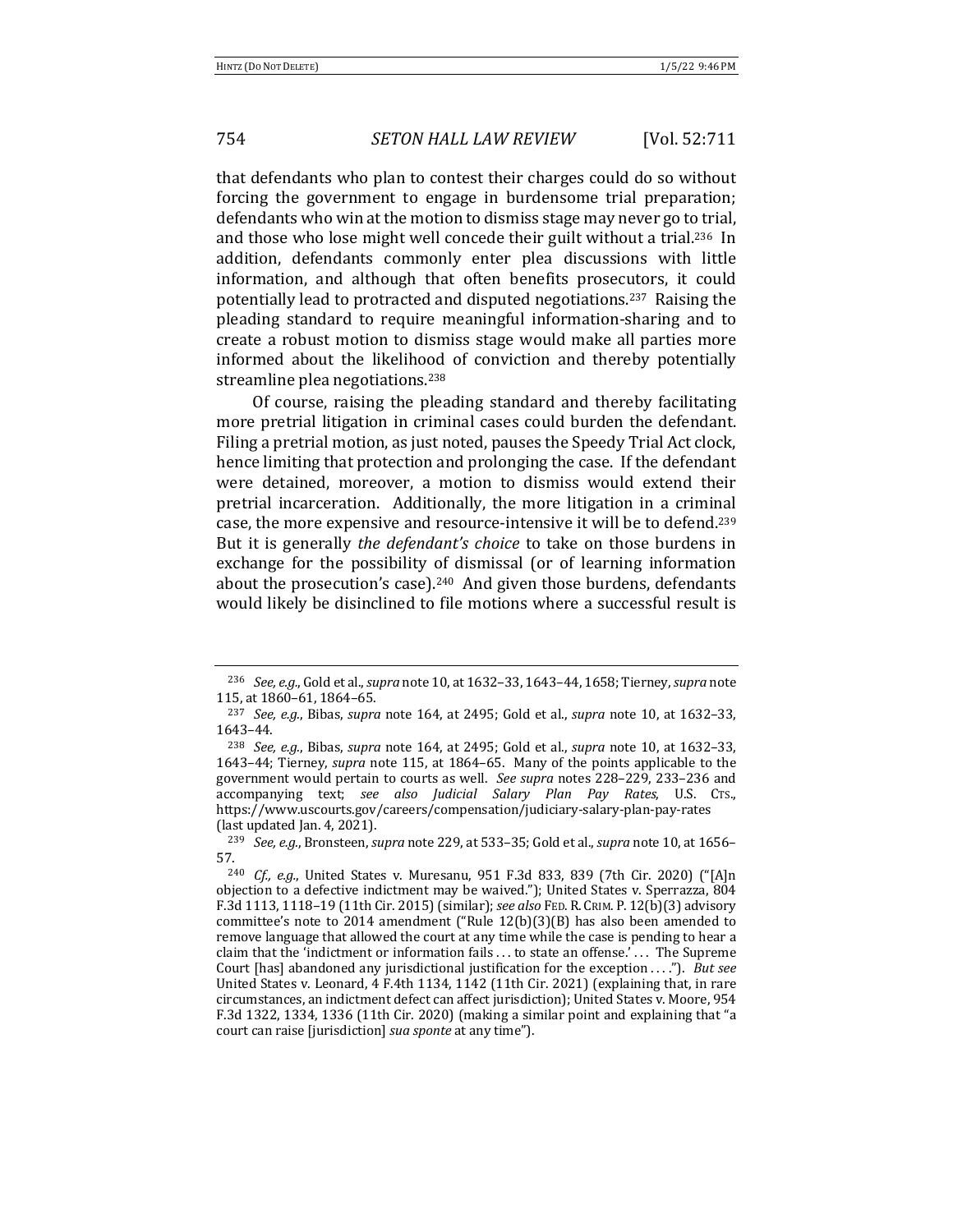improbable, meaning that the increase in litigation wrought by a heightened pleading standard would be limited.<sup>241</sup>

# B. Alignment Is Inappropriate Because Amending Criminal **Pleadings Is Difficult**

The second objection, which is related to the first, involves the ease of amending civil and criminal pleadings. In general, amending a civil complaint is easy. Under Civil Rule 15, pleadings can be amended once as a matter of course during a twenty-one-day window early in the case, and thereafter "with the opposing party's written consent or the court's leave," the latter of which should be "freely give[n]  $\dots$  when justice so requires."<sup>242</sup> But indictments generally cannot be amended unless they are resubmitted to the grand jury.<sup>243</sup> Thus, one could argue that a heightened pleading standard is acceptable in the civil context because amendment is not challenging, but such a standard is not feasible in the criminal context because amendment there is more difficult.

That objection, however, also falls short. First of all, government attorneys—by their own assertion—are highly competent,<sup>244</sup> and they should have little difficulty writing a sufficiently detailed indictment under a heightened pleading standard.<sup>245</sup> Consequently, a heightened pleading standard would more likely lead to litigation over the substance of the case—whether the defendant's conduct as alleged supports criminal liability—than to litigation over whether the government has included enough facts in the indictment. And where the defendant has not committed a crime, amending the indictment would often be a futile exercise.

Additionally, in cases where an amendment could allow the government to maintain a prosecution, the burden of losing a motion to dismiss would not be excessive—even if resubmission to the grand jury would be somewhat more onerous than simply amending a civil complaint. Resubmission would not affect any Speedy Trial Act

 $241$  For indigent defendants, the choice to engage in additional litigation would not impose financial costs. *See, e.g.*, Gold et al., *supra* note 10, at 1656–57. But their appointed attorneys, who may well be "overworked and underfunded" and are motivated to be efficient in "spending time and resources on representing them," are likely to make careful judgments about which motions are worthwhile to file. *Id.* 

<sup>242</sup> FED. R. CIV. P. 15(a)(1)–(2).

<sup>&</sup>lt;sup>243</sup> *See* Russell v. United States, 369 U.S. 749, 770 (1962); see also United States v. Slough, 679 F. Supp. 2d 55, 58 (D.D.C. 2010).

<sup>&</sup>lt;sup>244</sup> *See, e.g.*, U.S. Att'y's Off. W.D.N.C., *Careers: Opportunities for Assistant United States* Attorneys, U.S. DEP'T OF JUST., https://www.justice.gov/usao-wdnc/careers (last updated Nov. 17, 2021) ("Assistant United States Attorneys are some of the best and the brightest lawyers in the nation.").

<sup>&</sup>lt;sup>245</sup> *See supra* notes 91-94 and accompanying text.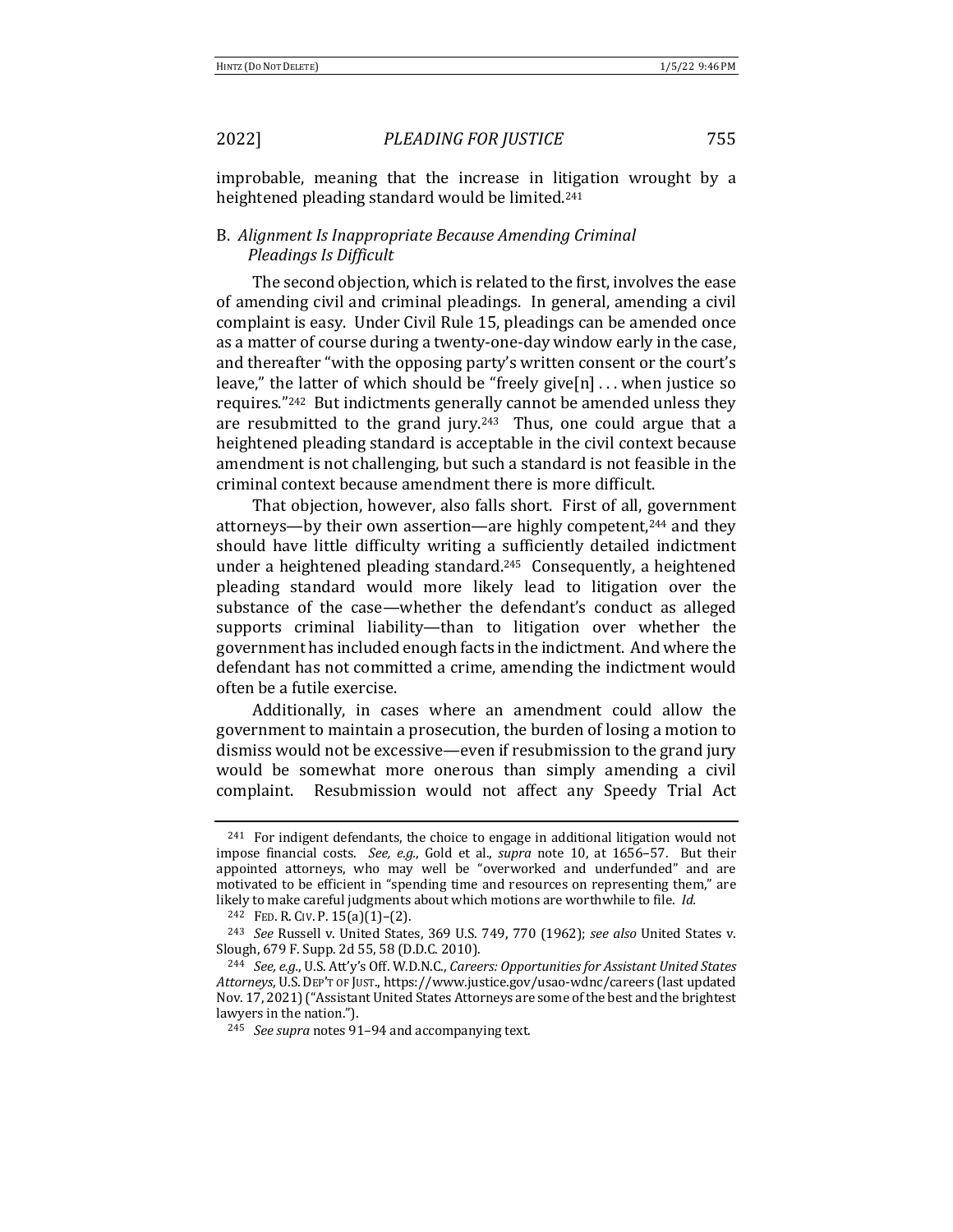deadlines because a dismissal at the defendant's behest restarts the clock.<sup>246</sup> Furthermore, in cases where the government has just failed to allege enough facts, resubmission would merely require submitting a more detailed description of what the grand jury already found and asking it to accept that description. In other cases, such as where the government must meet a new element or an existing element in a different way, resubmission would necessitate obtaining whatever evidence was missing and presenting that evidence under a correctly formulated indictment—but much would likely remain the same. And of course, the common refrain is that "an effective prosecutor could convince a grand jury to 'indict a ham sandwich. $1247$  Moreover, there would be no need for resubmission at all in the roughly 20 percent of felony cases that are charged by information rather than indictment.<sup>248</sup>

Thus, a higher criminal pleading standard would not impose a terrible burden on the government based on the difficulty of amending indictments. Raising the pleading standard would largely just facilitate litigation that would not lead to resubmission, and to the extent it did otherwise, the resulting consequences would be fairly minimal.

# C. *Alignment Would Require the Revelation of Sensitive Information*

A third objection is that raising the criminal pleading standard might require the government to reveal sensitive information. The Advisory Committee raised this argument too, with one member asserting, "The Department of Justice is reluctant to provide a high level of specificity in the charging documents that might reveal intelligence

<sup>&</sup>lt;sup>246</sup> *See, e.g.*, 18 U.S.C. § 3161(d)(1); United States v. Barraza-Lopez, 659 F.3d 1216, 1218-21 (9th Cir. 2011).

 $247$  United States v. Kubini, 19 F. Supp. 3d 579, 617 n.25 (W.D. Pa. 2014) (citation omitted); *accord, e.g.*, United States v. Navarro-Vargas, 408 F.3d 1184, 1195 (9th Cir. 2005) (en banc); see also Tyson v. Trigg, 50 F.3d 436, 441 (7th Cir. 1995) ("Instances in which grand juries refuse to return indictments at the request of the prosecutor are almost as rare as hen's teeth."). Therefore, even if, for example, the original grand jury's term ended before the dismissal of the indictment, *see* FED. R. CRIM. P. 6(g) (setting a grand jury term at eighteen months, with a possible six-month extension), it should usually not be too significant a hurdle for the prosecutor to present their case anew to a successor grand jury (especially since materials from one grand jury can be shared with successor grand juries, see id. R. 6(e)(3)(C)).

<sup>&</sup>lt;sup>248</sup> See FED. R. CRIM. P. 7(e); *FY* 2010 - 2018 Defendants Charged in Criminal Cases, BUREAU OF JUST. STAT., https://www.bjs.gov/fjsrc/var.cfm?ttype=trends&agency= AOUSC&db\_type=CrimCtCases&saf=IN.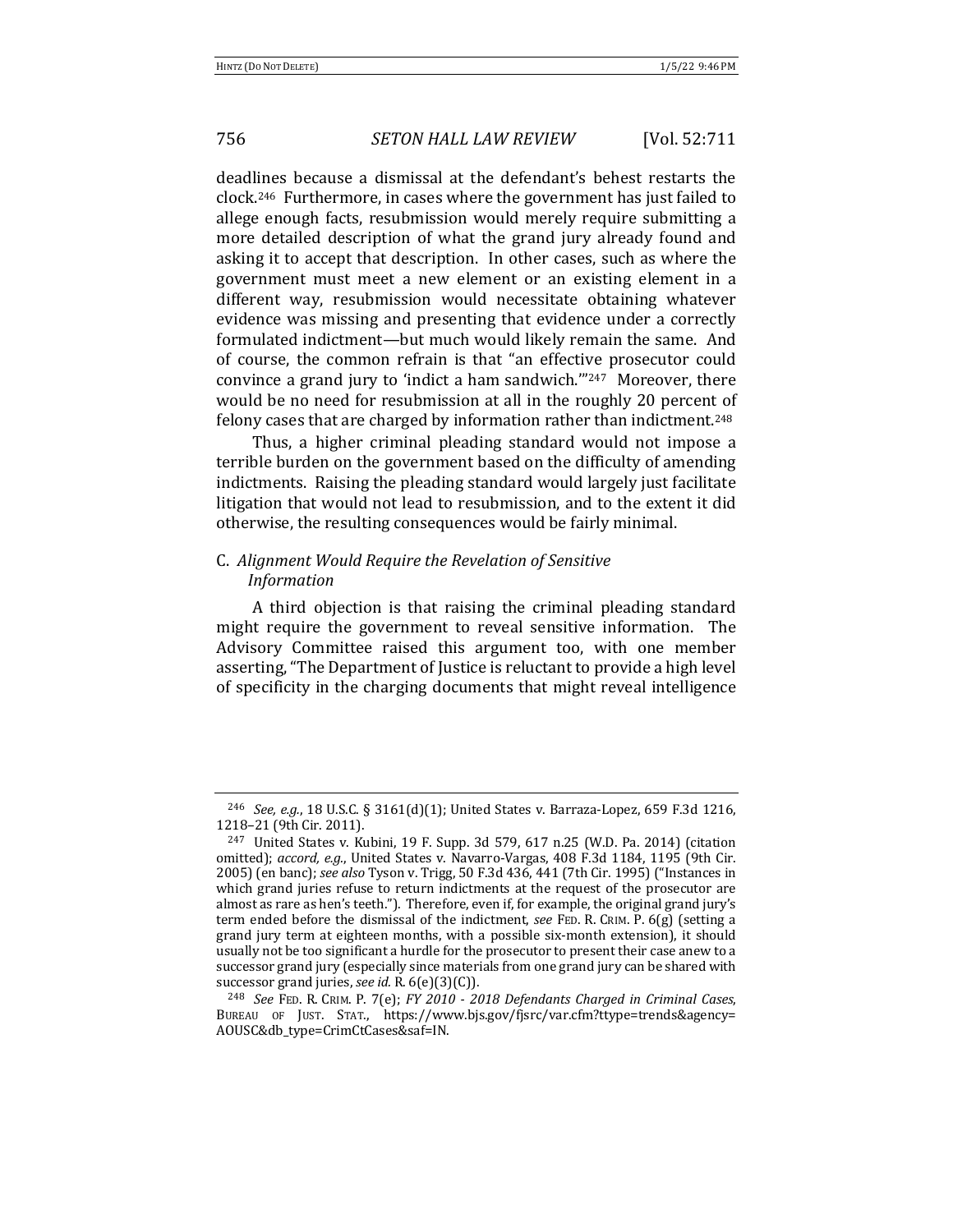means and methods."<sup>249</sup> And that argument could easily extend to other information, such as investigatory sources and witnesses.<sup>250</sup>

To be sure, too high a pleading standard, such as one that required naming witnesses, identifying sources, or revealing methods of obtaining evidence might warrant such concerns. But *Twombly* and *Iqbal* do not establish such a standard. Indeed, it is well-established that those decisions do not require plaintiffs to "plead evidence," as in describe how the factual allegations will be proved.<sup>251</sup> Rather, they only necessitate alleging *the facts as the complaining party asserts them to be.* As the Fourth Circuit has explained:

*Iqbal* and *Twombly* do not require a plaintiff to prove his case in the complaint. The requirement of nonconclusory factual detail at the pleading stage is tempered by the recognition that a plaintiff may only have so much information at his disposal at the outset. A "complaint need not 'make a case' against a defendant or '*forecast evidence* sufficient to *prove* an element' of the claim. It need only 'allege facts sufficient to state elements' of the claim."252

In short, no amplification of the criminal pleading system comparable to the *Twombly-Iqbal* standard would require the government to reveal how it developed its factual allegations.<sup>253</sup>

Furthermore, the level of detail *Twombly* and *Iqbal* anticipate is not so significant that those decisions (or something similar), applied to the criminal context, would often lead to indirectly revealing sensitive

<sup>249</sup> U.S. Crs., *supra* note 80, at 21.

<sup>&</sup>lt;sup>250</sup> *Cf.* Gold et al., *supra* note 10, at 1647–48 (discussing the concern that a defendant could use discovery tools "to tamper with witnesses and interfere with investigations"); Meyn, *supra* note 71, at 1127 (similar); Meyn, *supra* note 10, at 86 (noting potential "concerns about the release of highly sensitive information" in revamping criminal procedure); Morvillo et al., *supra* note 44, at 176 (observing the existence of "judicial attitudes that it is risky to give the defendant too much information").

 $251$  *See, e.g.*, Robertson v. Sea Pines Real Est. Cos., 679 F.3d 278, 291 (4th Cir. 2012); Peñalbert–Rosa v. Fortuño-Burset, 631 F.3d 592, 595 (1st Cir. 2011); *In re* Ins. Brokerage Antitrust Litig., 618 F.3d 300, 325 n.25 (3d Cir. 2010); Read v. Corning Inc., 371 F. Supp. 3d 87, 92 (W.D.N.Y. 2019); Brown v. Collections Bureau of Am., Ltd., 183 F. Supp. 3d 1004, 1006 (N.D. Cal. 2016).

<sup>&</sup>lt;sup>252</sup> *Robertson*, 679 F.3d at 291 (citation omitted).

 $253$  Indeed, it is worth noting that, even under the stricter "code pleading" system that Civil Rule 8(a) repudiated, pleading evidence was unnecessary. See, e.g., CHARLES E. CLARK, CLARK ON CODE PLEADING 225 (2d ed. 1947); JOHN NORTON POMEROY, CODE REMEDIES: REMEDIES AND REMEDIAL RIGHTS BY THE CIVIL ACTION ACCORDING TO THE REFORMED AMERICAN PROCEDURE - A TREATISE ADAPTED TO USE IN ALL THE STATES AND TERRITORIES WHERE THAT SYSTEM PREVAILS § 420 (5th ed. 1929); Edward A. Hartnett, *Taming* Twombly, *Even After* Iqbal, 158 U. PA. L. REV. 473, 486 (2010); Hintz, *supra* note 1, at 647-48, 668, 676; Fleming James, Jr., *The Objective and Function of the Complaint: Common Law—Codes— Federal Rules*, 14 VAND. L. REV. 899, 912 (1961).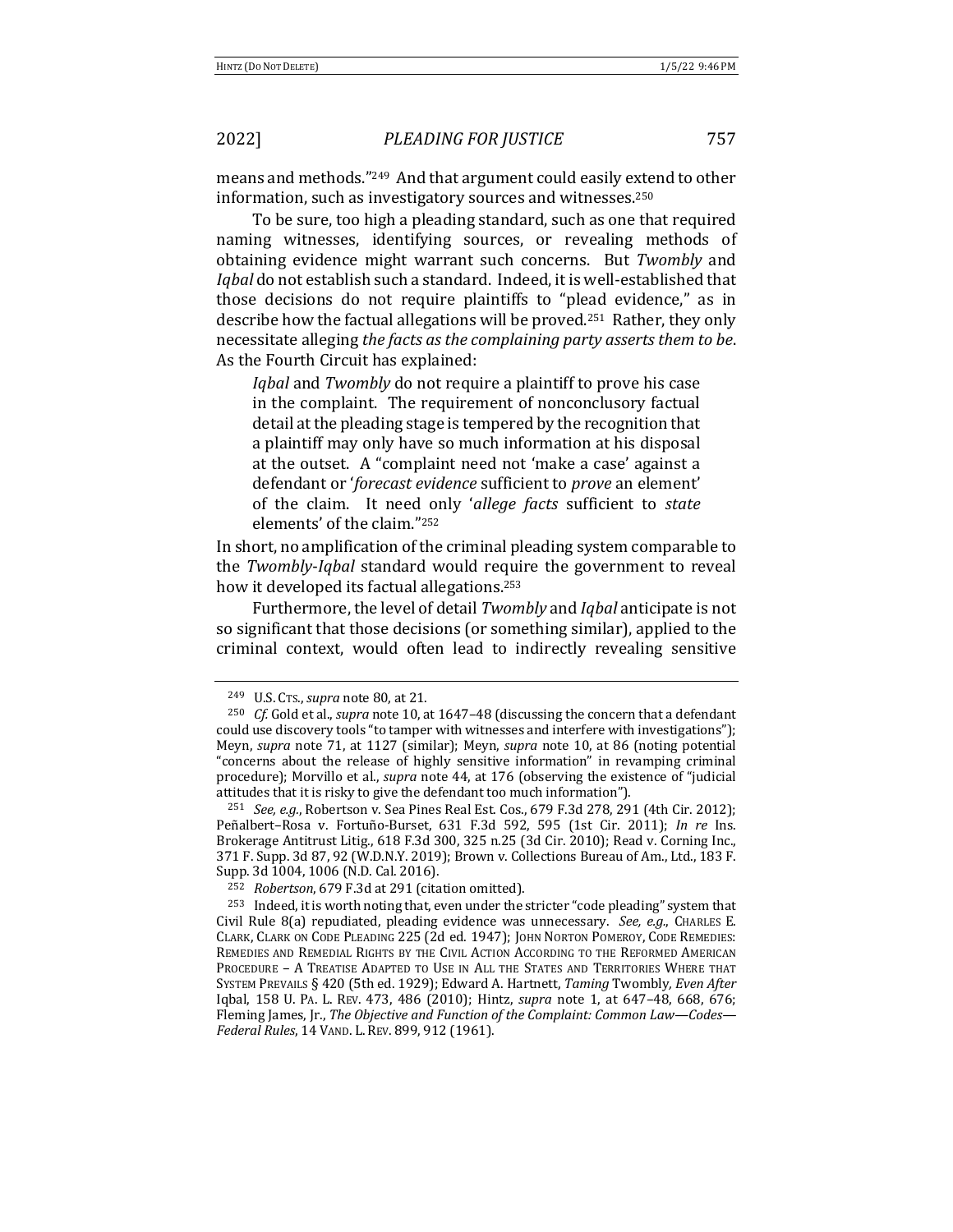information about witnesses, investigative methods, or the like. The Supreme Court has expressly said that *Twombly* and *Iqbal* "do[] not require 'detailed factual allegations."<sup>254</sup> And courts regularly assert that those decisions do not demand especially much.<sup>255</sup> Rather, they only require complaints to "answer the basic questions: who, did what, to whom (or with whom), where, and when"—without relying on "formulaic recitations and 'conclusory statement[s]"—to such a degree that the claim is "plausible."<sup>256</sup> In other words, all raising the pleading standard would do is require narrative detail about the alleged crime rather than purely conclusory statements, and government attorneys could certainly provide that without giving away too much.<sup>257</sup>

Finally, there are mechanisms available to the government for avoiding the harms of revealing sensitive information. First of all, Criminal Rule  $6(e)(4)$  gives district courts broad discretion to seal an indictment "until the defendant is in custody or has been released pending trial," when doing so "is in the public interest or serves a legitimate law-enforcement purpose."<sup>258</sup> Further, threatening or intimidating witnesses is itself a federal crime.<sup>259</sup> Moreover, defendants who are not detained pretrial are always released subject to the

<sup>258</sup> United States v. Ellis, 622 F.3d 784, 792 & n.3 (7th Cir. 2010) (quoting FED. R. CRIM.  $P. 6(e)(4)$ .

 $254$  Ashcroft v. Iqbal, 556 U.S. 662, 678 (2009) (citation omitted).

<sup>&</sup>lt;sup>255</sup> *See, e.g.*, Agredano v. State Farm Lloyds, 975 F.3d 504, 506 (5th Cir. 2020); Rodríguez-Reyes v. Molina-Rodríguez, 711 F.3d 49, 56 (1st Cir. 2013).

<sup>&</sup>lt;sup>256</sup> United Brotherhood of Carpenters & Joiners of Am. v. Bldg. & Constr. Trades Dep't, 770 F.3d 834, 842 (9th Cir. 2014) (alteration in original) (citations omitted); *accord* Johnson v. Am. Towers, LLC, 781 F.3d 693, 709 (4th Cir. 2015) (citation omitted). In fact, *Twombly* and *Iqbal* may not even require that much. See United States ex rel. Presser v. Acacia Mental Health Clinic, LLC, 836 F.3d 770, 776 (7th Cir. 2016) ("Under Rule 8, a plaintiff only needs to 'give enough details about the subject-matter of the case to present a story that holds together.' Alternatively, under Rule 9(b), a plaintiff 'alleging fraud or mistake ... must state with particularity the circumstances constituting fraud or mistake.' A plaintiff ordinarily must describe the 'who, what, when, where, and how' of the fraud—'the first paragraph of any newspaper story.'" (citations omitted)).

<sup>&</sup>lt;sup>257</sup> Some decisions have suggested that conclusory allegations would not be insufficient if the method of discovery of the asserted facts were alleged. *See, e.g.*, Marenco v. Mercy Hous., Case No. 18-cv-03599-LB, 2018 WL 4008405, at \*3 (N.D. Cal. July 27, 2018), *adopted*, 2018 WL 4005385, at \*1 (Aug. 20, 2018); Fields v. Tex. Dep't of State Health Servs., CIVIL ACTION NO. 4:16-CV-607-ALM-CAN, 2017 WL 9287010, at \*4 (E.D. Tex. Sept. 13, 2017), *adopted*, 2017 WL 4684003, at \*9 (Oct. 9, 2017); Cranford v. Ahlin, No. 1:11-cv-01199-GBC, 2012 WL 3912762, at \*3 (E.D. Cal. Sept. 7, 2012). To the extent these decisions suggest that Rule 8(a) *requires* revealing a factual assertion's method of discovery, they are out of alignment with the prevailing standards set forth above. And to the extent they simply indicate that revealing the method of discovery is *one* way of making allegations less speculative or conclusory, such a rule, in the criminal context, would not require the government to reveal sensitive information.

<sup>&</sup>lt;sup>259</sup> *See* 18 U.S.C. § 1512; Meyn, *supra* note 71, at 1127.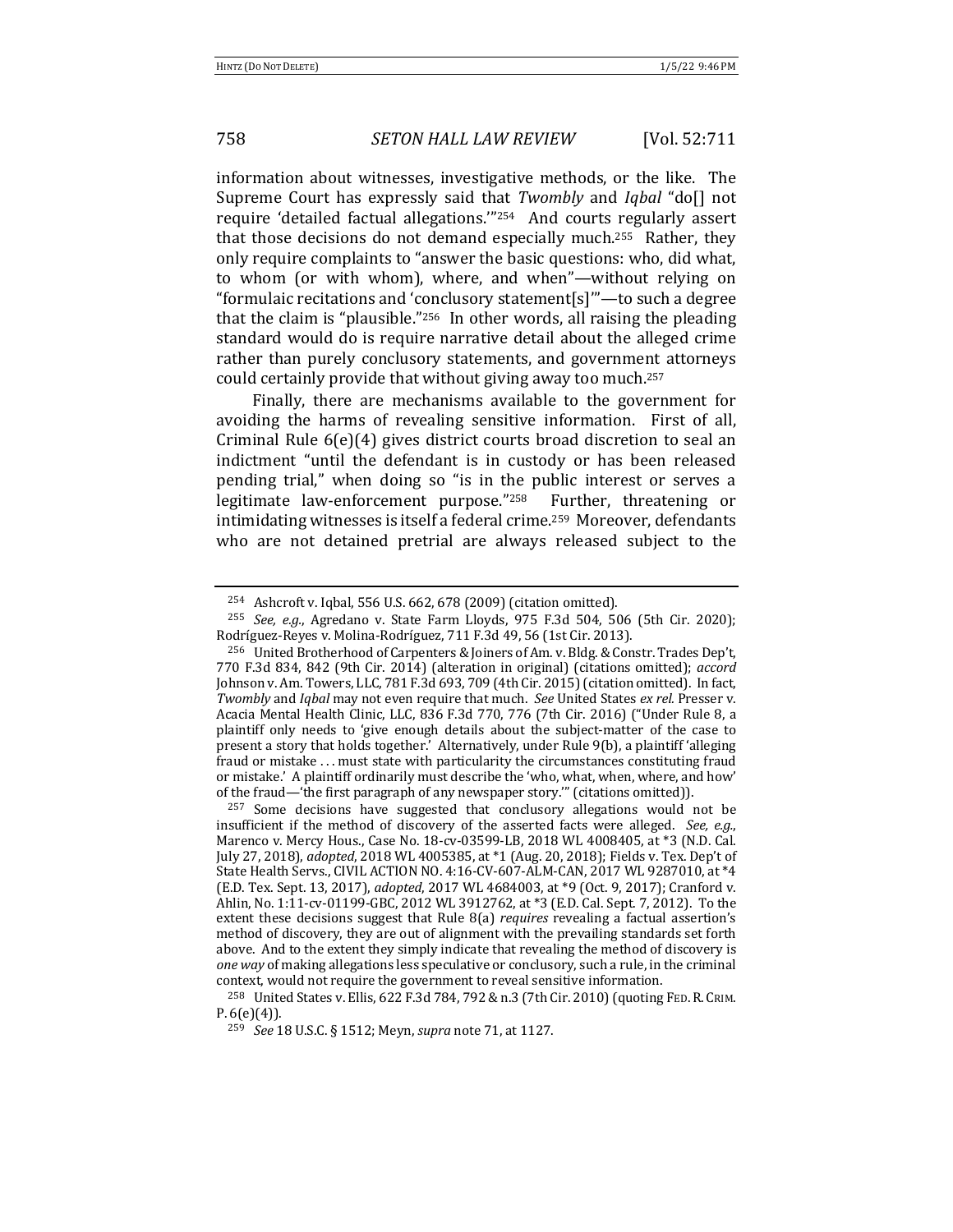condition that they "not commit a Federal, State, or local crime during the period of release," and they may be released subject to the condition that they "avoid all contact with an alleged victim of the crime and with a potential witness who may testify concerning the offense."260 Those conditions, in turn, are punishable by "a revocation of release, an order of detention, and a prosecution for contempt of court," and in addition, crimes committed while on release themselves receive a significant sentencing enhancement.<sup>261</sup> Additionally, one of the key factors courts must consider in deciding whether (and under what conditions) to release a defendant pending trial is "the nature and seriousness of the danger to any person or the community that would be posed by the person's release,"<sup>262</sup> and threatening or intimidating witnesses counsels significantly in favor of detention.<sup>263</sup> And pretrial detention, of course, reduces defendants' ability to intimidate witnesses by physically restricting their movement and limiting their "ability to communicate" with the outside world."<sup>264</sup> Also, witnesses may be directly protected by a range of mechanisms, from protective orders to the Witness Security Program.<sup>265</sup> Lastly, the government can seek to limit public access to the charging document if the limitation is narrowly tailored to serve a compelling government interest.<sup>266</sup> Protecting secret information or witnesses may well fall into that category.<sup>267</sup>

<sup>265</sup> *See, e.g.*, 18 U.S.C. § 1514(b); U.S. DEP'T OF JUST., JUSTICE MANUAL § 9-21.000 (2020), https://www.justice.gov/jm/jm-9-21000-witness-security#9-21.0101; Gold et al., *supra* note 10, at 1648; Meyn, *supra* note 71, at 1127.

<sup>266</sup> *See, e.g.*, United States v. Konrad, Criminal Action No. 11-15, 2011 WL 1549494, at \*5 (E.D. Pa. Apr. 19, 2011).

 $260$  18 U.S.C. § 3142(b)–(c).

<sup>&</sup>lt;sup>261</sup> *Id.* §§ 3142, 3147-48(a).

<sup>262</sup> *Id.* § 3142(g)(4).

<sup>&</sup>lt;sup>263</sup> *See, e.g.*, United States v. Leon, 766 F.2d 77, 81-82 (2d Cir. 1985); United States v. Perez-Valentin, No. CRIM. 04-133(SEC), 2004 WL 725361, at \*1 (D.P.R. Mar. 26, 2004). <sup>264</sup> Meyn, *supra* note 71, at 1127.

<sup>&</sup>lt;sup>267</sup> *See, e.g.*, Snepp v. United States, 444 U.S. 507, 509 n.3 (1980); United States v. Index Newspapers LLC, 766 F.3d 1072, 1090 (9th Cir. 2014); United States v. Moussaoui, 65 F. App'x 881, 887 (4th Cir. 2003); United States v. Cousins, 858 F. Supp. 2d 614, 618 (E.D. Va. 2012); United States v. Medunjanin, 10 CR 19 1 (RJD), 2012 WL 13186383, at  $*1$  n.2 (E.D.N.Y. Feb. 22, 2012); United States v. Suppressed, Nos. 4:08MJ1195 TIA, 4:08MJ1196 TIA, 4:08MJ1197 TIA, 4:08MJ1204 TIA, 2010 WL 4962885, at \*4-5 (E.D. Mo. Oct. 22, 2010), *adopted*, 2010 WL 4962876, at \*3-4 (Dec. 1, 2010); United States v. Ketner, 566 F. Supp. 2d 568, 586 (W.D. Tex. 2008); Mary Jo White, Symposium, *Secrecy* and the Criminal Justice System, 9 J.L. & PoL'Y 15, 18 (2000).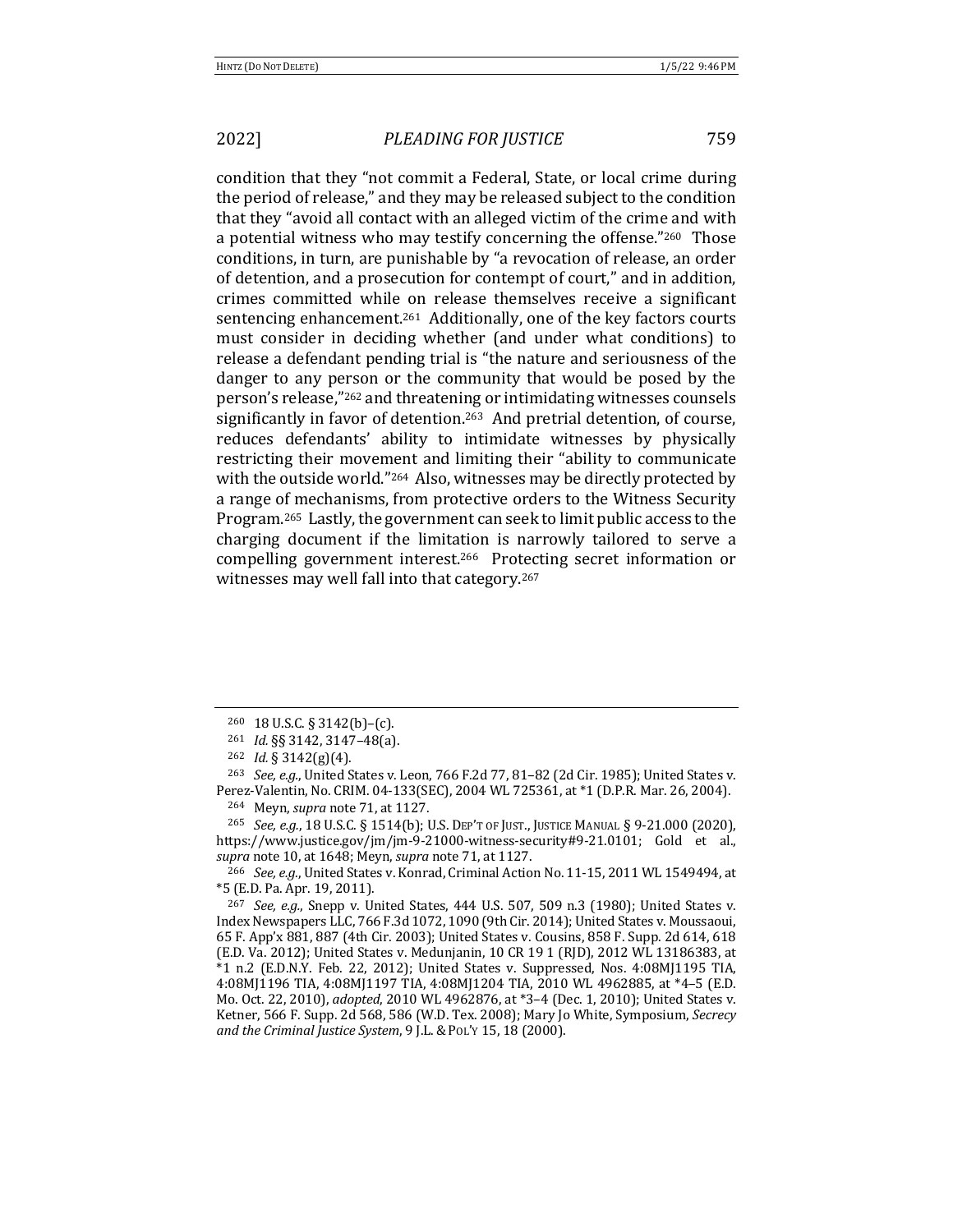### D. *Alignment Would Let the Guilty Go Free*

A fourth potential objection—largely drawn from concerns related to heightened pleading requirements in civil cases—is that raising the pleading standard could lead to the dismissal of meritorious cases and therefore let factually guilty defendants go free.<sup>268</sup> Indeed, one might contend that not only would a higher pleading standard make proceeding to trial more difficult, but also it could give more teeth to constructive amendment and variance challenges.<sup>269</sup> Yet this objection too is unpersuasive.

Much of the criticism on this point on the civil side involves the concern that plaintiffs do not possess enough information to meet the *Twombly-Iqbal* pleading standard until they engage in discovery, which they cannot do until *after meeting that standard*.<sup>270</sup> That is not a problem for prosecutors, however, who have substantial pre-pleading investigatory powers and should be close to trial-ready at the pleading stage.271

Others fault *Twombly* and *Iqbal* in civil cases because they give judges too little guidance and too much discretion.<sup>272</sup> But that also is less of a concern in the criminal context. Discretion should only matter when the factual allegations are at the margin of the pleading standard, but government attorneys should have little difficulty going beyond the margin. And questions about the prosecution's legal theory leave no room for discretion.<sup>273</sup>

Further, although a heightened pleading standard would increase the "bite" of constructive amendment and variance challenges, that would not allow the guilty to go free. To start, it should not be hard for

<sup>&</sup>lt;sup>268</sup> *Cf., e.g.*, Anne E. Ralph, Not the Same Old Story: Using Narrative Theory to Understand and Overcome the Plausibility Pleading Standard, 26 YALE J.L. & HUMANS. 1, 21 (2014) (describing plaintiff access-to-justice critiques of heightened pleading in civil cases); Percy, *supra* note 86, at 233 (same).

<sup>&</sup>lt;sup>269</sup> See supra Section III.E.

<sup>&</sup>lt;sup>270</sup> *See, e.g.*, Jonah B. Gelbach, *Material Facts in the Debate over* Twombly *and* Iqbal, 68 STAN. L. REV. 369, 372 (2016); Gold et al., *supra* note 10, at 1644; Weinberg, *Applying* Twombly, *supra* note 10, at 51; Weinberg, Iqbal, *supra* note 10, at 30-31.

 $271$  *See, e.g.*, United States v. Hansen, 428 F. Supp. 3d 1200, 1202 (D. Utah 2019); Burnham, *supra* note 10, at 360–61; Gold et al., *supra* note 10, at 1644; Meyn, *supra* note 10, at 56; Weinberg, *Applying* Twombly, *supra* note 10, at 51; Weinberg, Iqbal, *supra* note 10, at 30-31; *supra* notes 91-94 and accompanying text.

<sup>&</sup>lt;sup>272</sup> *See, e.g.*, Raymond H. Brescia, *The* Iqbal *Effect: The Impact of New Pleading* Standards in Employment and Housing Discrimination Litigation, 100 Ky. L.J. 235, 256– 57 (2011–12).

<sup>&</sup>lt;sup>273</sup> *Cf., e.g.*, Highmark Inc. v. Allcare Health Mgmt. Sys., Inc., 572 U.S. 559, 563 (2014) ("Traditionally, decisions on 'questions of law' are 'reviewable *de novo*.'" (citation omitted)).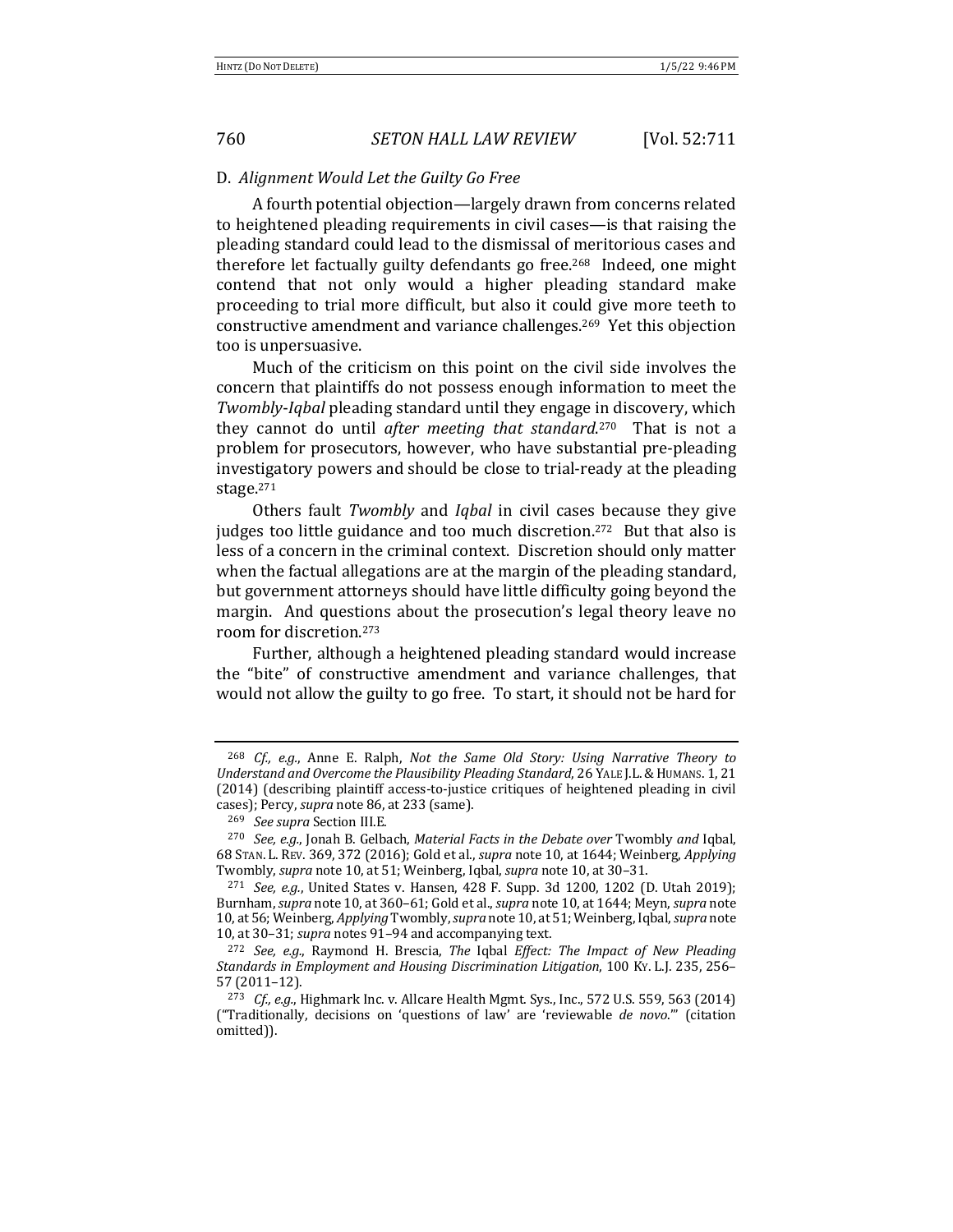prosecutors to comply with the constructive amendment and variance rules under such a pleading standard. The boundaries of the case would be narrower, but those boundaries would also be clearer—and established by the government itself based on the indictment it drafted and the evidence it presented to the grand jury. Thus, prosecutors should be fully capable of navigating those boundaries at trial. Additionally, and in any event, a successful challenge on constructive amendment or variance grounds generally does not bar retrial.<sup>274</sup> Hence, such a challenge would not prevent bringing the guilty to justice.

Finally, there is one significant way in which raising the pleading standard would reduce the likelihood that guilty defendants would go free. Currently, the first real chance for a defendant to contest the case against them is at trial.<sup>275</sup> If, at that stage, the jury or court concludes that the prosecution's evidence does not support criminal liability, then the government would lose, either by way of jury verdict or motion for a judgment of acquittal.<sup>276</sup> In such a circumstance, the government is generally not permitted to prosecute the defendant again for the charged offense or even appeal the adverse decision (if there is no guilty verdict that can be reinstated), $277$  even if the decision is erroneous and even if the government *could have proved its case* under the jury or court's understanding of the law. Moreover, re-prosecution is also prohibited if the defendant successfully appeals a conviction on sufficiency of the evidence grounds.<sup>278</sup>

As mentioned above, however, a decision that the charging document is defective does not bar re-prosecution, and the government can appeal such a decision.<sup>279</sup> Accordingly, if the court believes that the government's facts, as alleged, are insufficient to support a conviction, the court could dismiss the indictment well before trial, and the government could either reindict in line with the court's understanding of the law or clarify the law by seeking an appeal. Because the prosecution would then be proceeding with a more defined understanding of what must be proved, a finding of evidentiary

<sup>&</sup>lt;sup>274</sup> *See, e.g.*, United States v. Miller, 891 F.3d 1220, 1238 (10th Cir. 2018); United States v. Szpyt, 785 F.3d 31, 36 (1st Cir. 2015).

<sup>275</sup> *See supra* Section III.C.

<sup>276</sup> *See* FED. R. CRIM. P. 29.

<sup>&</sup>lt;sup>277</sup> *See, e.g.*, United States v. Stanton, 501 F.3d 1093, 1098 (9th Cir. 2007); United States v. Shelley, 405 F.3d 1195, 1199-1200 (11th Cir. 2005); United States v. Alvarez, 351 F.3d 126, 129–30 (4th Cir. 2003); Burnham, *supra* note 10, at 349–50; Tierney, *supra* note 115, at 1842, 1862-63.

<sup>&</sup>lt;sup>278</sup> *See, e.g.*, United States v. Bobo, 419 F.3d 1264, 1268 (11th Cir. 2005).

<sup>&</sup>lt;sup>279</sup> *See supra* note 134 and accompanying text.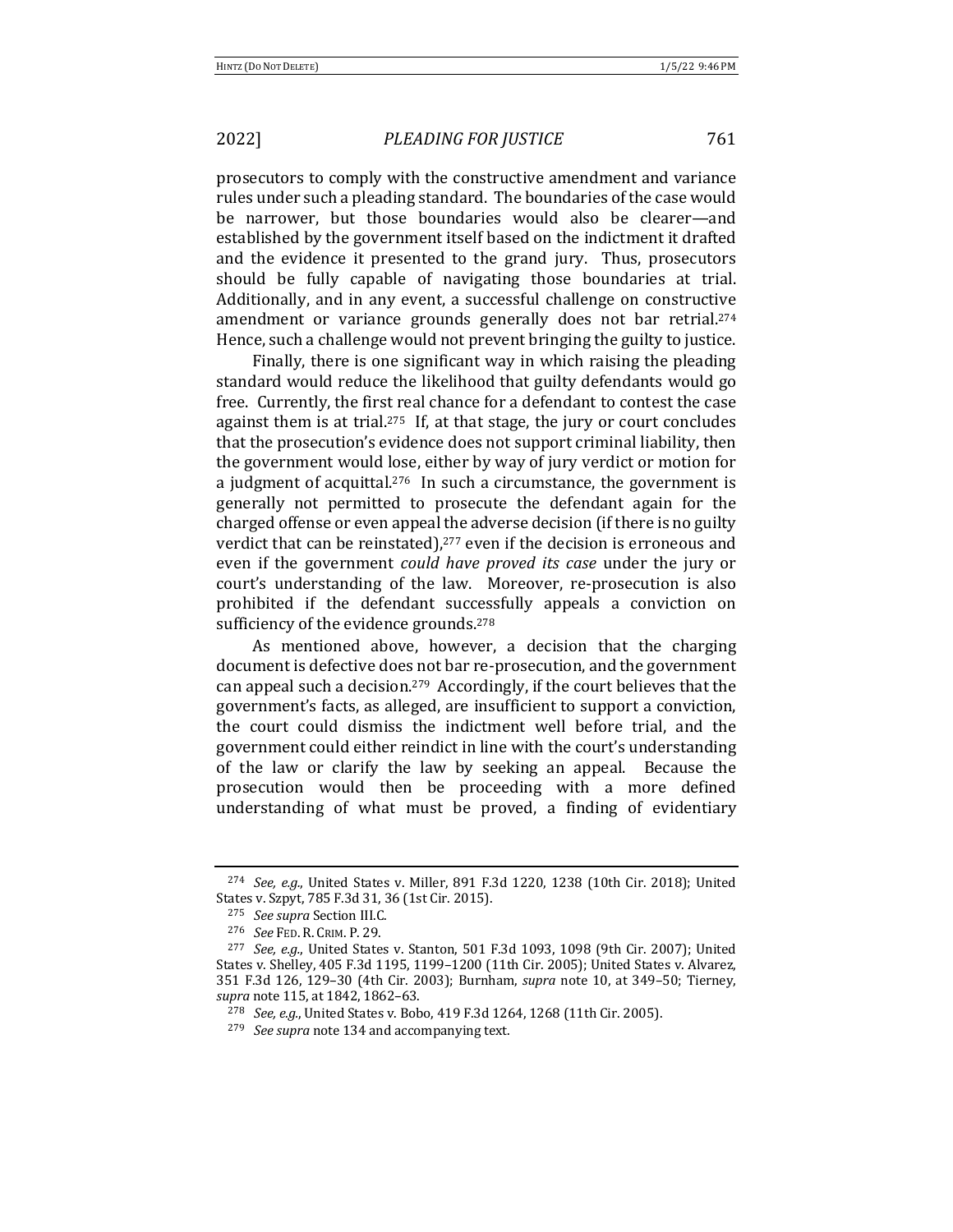insufficiency despite factual guilt would be less likely, and the probability of conviction would increase.<sup>280</sup>

### E. *Alignment Is Unnecessary*

A final objection to raising the criminal pleading standard—albeit one that questions the *benefits* of such a change instead of raising an affirmative *concern*—is that doing so is unnecessary in light of all the other protections criminal defendants possess.<sup>281</sup> After all, the *Twombly*-*Iqbal* pleading standard reflects the need to protect defendants from the burdens of civil discovery, but "the filing of a criminal indictment . . . does not provide the government with the broad discovery powers granted by the federal civil rules," and "the limited discovery rights granted by the federal criminal rules belong primarily to the defendant, not to the government."<sup>282</sup> Further, unlike civil defendants, criminal defendants are protected by the grand jury<sup>283</sup> and the reasonable doubt standard, $284$  and "if a defendant has serious apprehension about his ability to prepare a defense in light of the charges against him, he can seek a bill of particulars."<sup>285</sup>

That objection, however, is as unavailing as the others. Although civil discovery is much more onerous than criminal discovery, which generally involves limited disclosures to the defendant, the foregoing discussion makes clear that there are *other reasons* to impose a heightened pleading standard in the criminal context apart from avoiding the burdens of discovery. Moreover, neither the grand jury, nor the reasonable doubt standard, nor the bill of particulars is sufficient to obviate the need for a heightened pleading standard. As explained above, the grand jury is not much of a protection.<sup>286</sup> In

<sup>&</sup>lt;sup>280</sup> *Cf., e.g.*, Tierney, *supra* note 115, at 1841-42, 1862-63.

<sup>&</sup>lt;sup>281</sup> *See, e.g.*, United States v. Vaughn, 722 F.3d 918, 926 (7th Cir. 2013); United States v. Bundy, Case No. 2:16-cr-00046-PAL-GMN, 2017 WL 387204, at \*6 (D. Nev. Jan. 11, 2017), *adopted*, 2018 WL 523352, at \*1 (Jan. 23, 2018); United States v. Coley, Case No. CR415-187, 2016 WL 743432, at \*3 (S.D. Ga. Feb. 23, 2016), *adopted*, 2016 WL 1032876, at  $*1$  (Mar. 14, 2016); United States v. Castillo Madrigal, 12-cr-62-bbc-04, 2013 WL 12099089, at \*2 (W.D. Wis. Jan. 28, 2013), *adopted*, 2013 WL 12099088, at \*1 (Feb. 21, 2013); *cf.* Meyn, *supra* note 71, at 1135–36 (discussing the concern that defendants already possess enough rights in the context of arguing for expanded defense discovery tools).

<sup>&</sup>lt;sup>282</sup> *Coley*, 2016 WL 743432, at \*3.

<sup>&</sup>lt;sup>283</sup> *See Bundy*, 2017 WL 387204, at \*6; *Coley*, 2016 WL 743432, at \*3; *Castillo Madrigal*, 2013 WL 12099089, at \*2.

<sup>&</sup>lt;sup>284</sup> *See Coley*, 2016 WL 743432, at \*3.

<sup>&</sup>lt;sup>285</sup> *Vaughn*, 722 F.3d at 926.

<sup>&</sup>lt;sup>286</sup> See supra notes 102-109 and accompanying text; see also Castillo Madrigal, 2013 WL 12099089, at \*2 ("True, cynics view federal grand juries as rubber stamps for the prosecution.").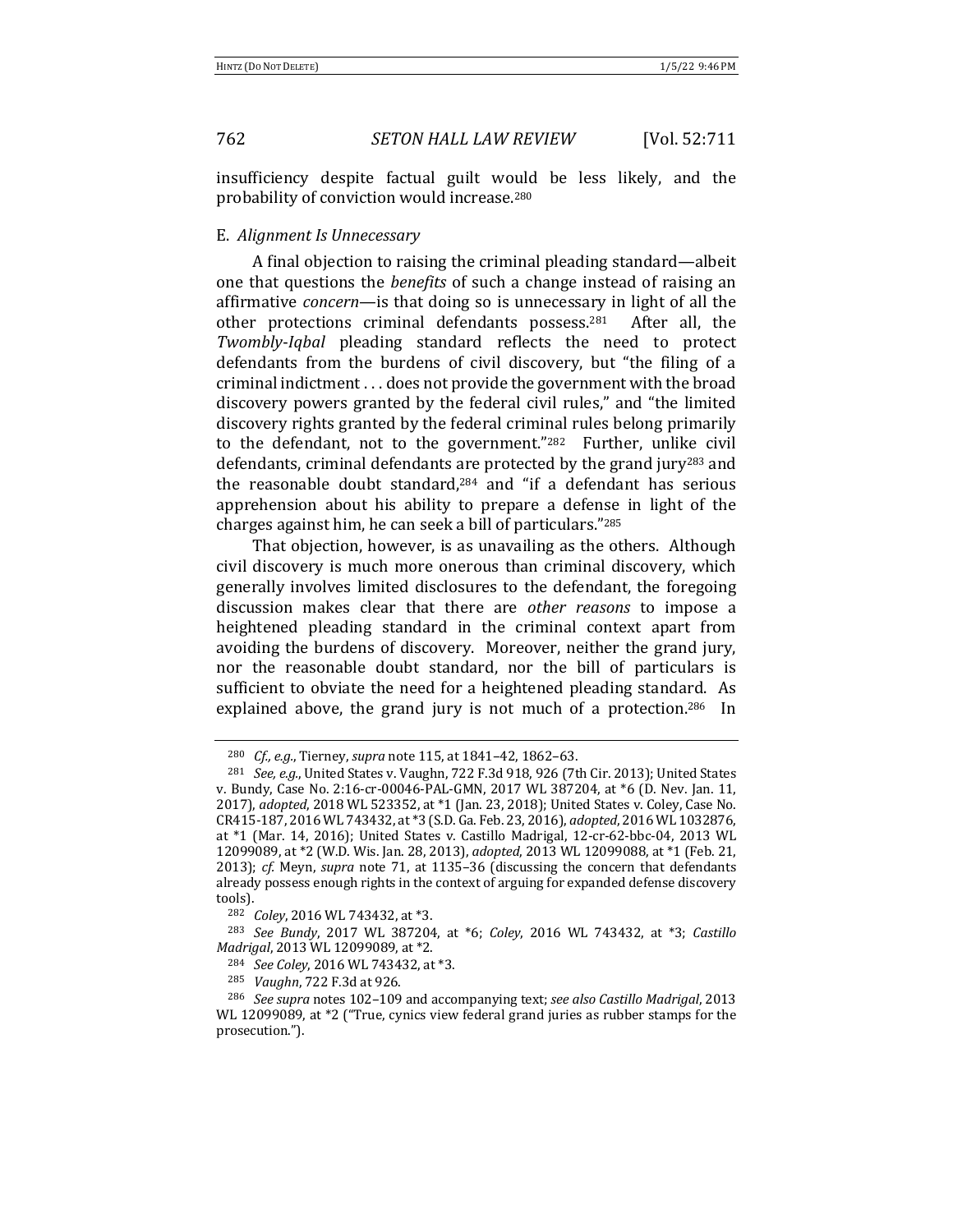addition, the reasonable doubt standard is only as useful as the opportunity to challenge the case at trial or any other trial right; it is primarily helpful just to those few defendants who decline to plead guilty and bear the costs and risks occasioned by that choice.<sup>287</sup> Finally, although a defendant can obtain a bill of particulars, that mechanism, as we have seen, is not especially impactful.<sup>288</sup> And civil defendants have access to a very similar mechanism—the motion for a more definite statement—yet also have the benefit of *Twombly* and *Iqbal*.<sup>289</sup>

Overall, raising the criminal pleading standard is far from unnecessary. The reasons for doing so may differ somewhat from the reasons for raising the civil pleading standard, but those reasons are no less potent. And criminal defendants are not so otherwise protected that raising the criminal pleading standard would be superfluous.

### V. IMPLICATIONS

The foregoing analysis demonstrates that policy and normative considerations counsel strongly in favor of raising the criminal pleading standard to at least align with the civil pleading standard. And while that conclusion is significant in its own right, several implications are important and worth noting.

First, this Article's conclusion confirms that the prevailing balance between our civil and criminal pleading standards is deeply misguided and should be rethought. As explained above, my previous research reveals that that balance is questionable as a matter of law, meaning that, if we are to retain it, it should at least be strongly supported by normative arguments. The fact that it is not so supported—and indeed, that the normative considerations cut in the other direction—make plain the error of our existing pleading regime and the powerful need for change.

Second, it demonstrates a need for change at a time when there is broad popular support for criminal justice reform. Past years have seen strong and bipartisan support for such reform, $290$  and the recent

<sup>&</sup>lt;sup>287</sup> *See* Gold et al., *supra* note 10, at 1611–12, 1621–22; *supra* notes 118–121 and accompanying text; *supra* Section III.F.

<sup>&</sup>lt;sup>288</sup> *See supra* notes 43–45 and accompanying text.

<sup>&</sup>lt;sup>289</sup> *See* Hintz, *supra* note 1, at 686-87.

<sup>&</sup>lt;sup>290</sup> *See, e.g.*, The Brookings-AEI WORKING GRP. ON CRIM. JUST. REFORM, A BETTER PATH FORWARD FOR CRIMINAL JUSTICE 4-5 (2021), https://www.brookings.edu/wp-content/ uploads/2021/04/Better-Path-Forward\_Brookings-AEI-report.pdf; Lauren M. Ouziel, *Democracy, Bureaucracy, and Criminal Justice Reform*, 61 B.C. L. REV. 523, 525–26, 551– 52 (2020); Courtney Black, Note, Mental-Health Courts: Expanding the Model in an Era of *Criminal Justice Reform, 63 WASH. U. J.L. & POL'Y 299, 301-02 (2020); Colleen Long &* Hannah Fingerhut, *AP-NORC Poll: Nearly All in US Back Criminal Justice Reform*,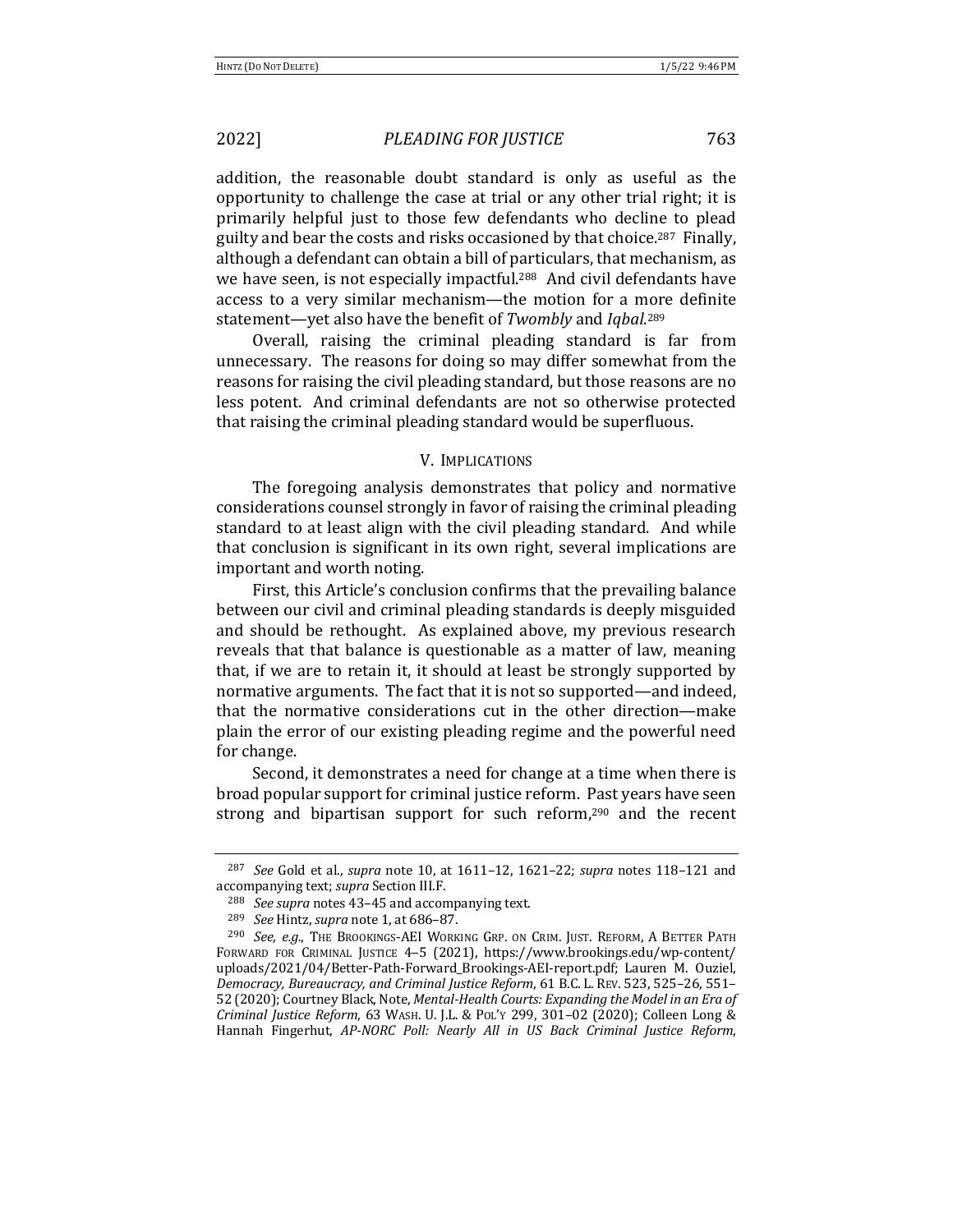heartbreaking and prominent killings of members of the Black community by law enforcement have justifiably amplified calls for change.<sup>291</sup> What is more, the public's interest in reform is not limited to particular changes, but rather extends broadly to many aspects of the justice system.<sup>292</sup> In addition, the Biden administration has adopted wide-ranging goals for criminal justice reform, $293$  and Congress has made bipartisan efforts to implement federal measures for improving the system.<sup>294</sup> Thus, if there is a time when amending the criminal

<sup>292</sup> *See, e.g.*, PEW RSCH. CTR., MAJORITY OF PUBLIC FAVORS GIVING CIVILIANS THE POWER TO SUE POLICE OFFICERS FOR MISCONDUCT 1-2, 4, 9-11, 15 (2020), https://www.pewresearch.org/ politics/2020/07/09/majority-of-public-favors-giving-civilians-the-power-to-suepolice-officers-for-misconduct/; Paul Heaton, *Enhanced Public Defense Improves Pretrial Outcomes and Reduces Racial Disparities*, 96 IND. L.J. 701, 706 (2021); Chris Jackson, As *Public Safety Tops the Agenda, Americans Want Both Order and Justice, IPSOS* (July 8, 2021), https://www.ipsos.com/en-us/news-polls/usa-today-crime-and-safety-2021; Dawn Milam & Sean McElwee, *Poll: Voters Support Broad Reforms to Scope of Police Work* and Accountability After Chauvin Verdict, THE APPEAL (Apr. 28, 2021), https:// theappeal.org/the-lab/polling-memos/voters-support-broad-reforms-to-scope-ofpolice-work-and-accountability-after-chauvin-verdict/; Press Release, Senate Comm. on Judiciary, Poll Shows Americans Overwhelmingly Support Prison, Sentencing Reforms (Aug. 23, 2018), https://www.judiciary.senate.gov/press/rep/releases/poll-

shows-americans-overwhelmingly-support-prison-sentencing-reforms. <sup>293</sup> *See, e.g., The Biden Plan for Strengthening America's Commitment to Justice,* JOEBIDEN.COM, https://joebiden.com/justice/ (last visited Dec. 13, 2021); Claudia Lauer, *Prosecutors Push Biden to Prioritize Criminal Justice Reform, Associated Press (Aug. 17,* 2021), https://apnews.com/article/joe-biden-health-coronavirus-pandemic-policereform-1b9023c795343c7b1c11b14263f0737d; Michael Crowley, *Biden's Budget Steps Up* Spending for Criminal Justice Reform, BRENNAN CTR. FOR JUST. (June 25, 2021), https:// www.brennancenter.org/our-work/analysis-opinion/bidens-budget-steps-spendingcriminal-justice-reform.

<sup>294</sup> *See, e.g.*, Marianne Levine, As Police Reform Talks Sputter, Bipartisan Criminal *Justice Bills Advance*, POLITICO (July 1, 2021, 4:30 AM), https://www.politico.com/news/ 2021/07/01/democrats-eager-replicate-trump-achievement-497276; Walter Pavlo, *New Bill Aims to Upgrade Camera Systems in Federal Prison for More Accountability*, FORBES (Oct. 21, 2021), https://www.forbes.com/sites/walterpavlo/2021/10/21/ federal-prisons-are-about-to-have-more-cameras/?sh=7cba1f07fe67; Press Release, Senate Comm. on Judiciary, Senate Judiciary Committee Advances Two Bipartisan Durbin, Grassley Criminal Justice Bills (June 10, 2021), https:// www.judiciary.senate.gov/press/dem/releases/senate-judiciary-committee-advancestwo-bipartisan-durbin-grassley-criminal-justice-bills; *Criminal Justice Reform*, ABA (Oct.

AssocIATED PRESS (June 23, 2020), https://apnews.com/article/police-us-news-ap-topnews-politics-kevin-richardson-ffaa4bc564afcf4a90b02f455d8fdf03.

<sup>&</sup>lt;sup>291</sup> *See, e.g.*, THE BROOKINGS-AEI WORKING GRP. ON CRIM. JUST. REFORM, *supra* note 290, at 5; Tal Axelrod, *Lawmakers Call for Action on First Anniversary of Breonna Taylor's Death*, THE HILL (Mar. 13, 2021, 2:05 PM), https://thehill.com/homenews/house/543074lawmakers-call-for-action-on-first-anniversary-of-breonna-taylors-death?rl=1; Mark Berman & Tom Jackman, *After a Summer of Protest, Americans Voted for Policing and Criminal Justice Changes*, WASH.POST (Nov. 14, 2020), https://www.washingtonpost.com /national/criminal-justice-election/2020/11/13/20186380-25d6-11eb-8672 c281c7a2c96e\_story.html.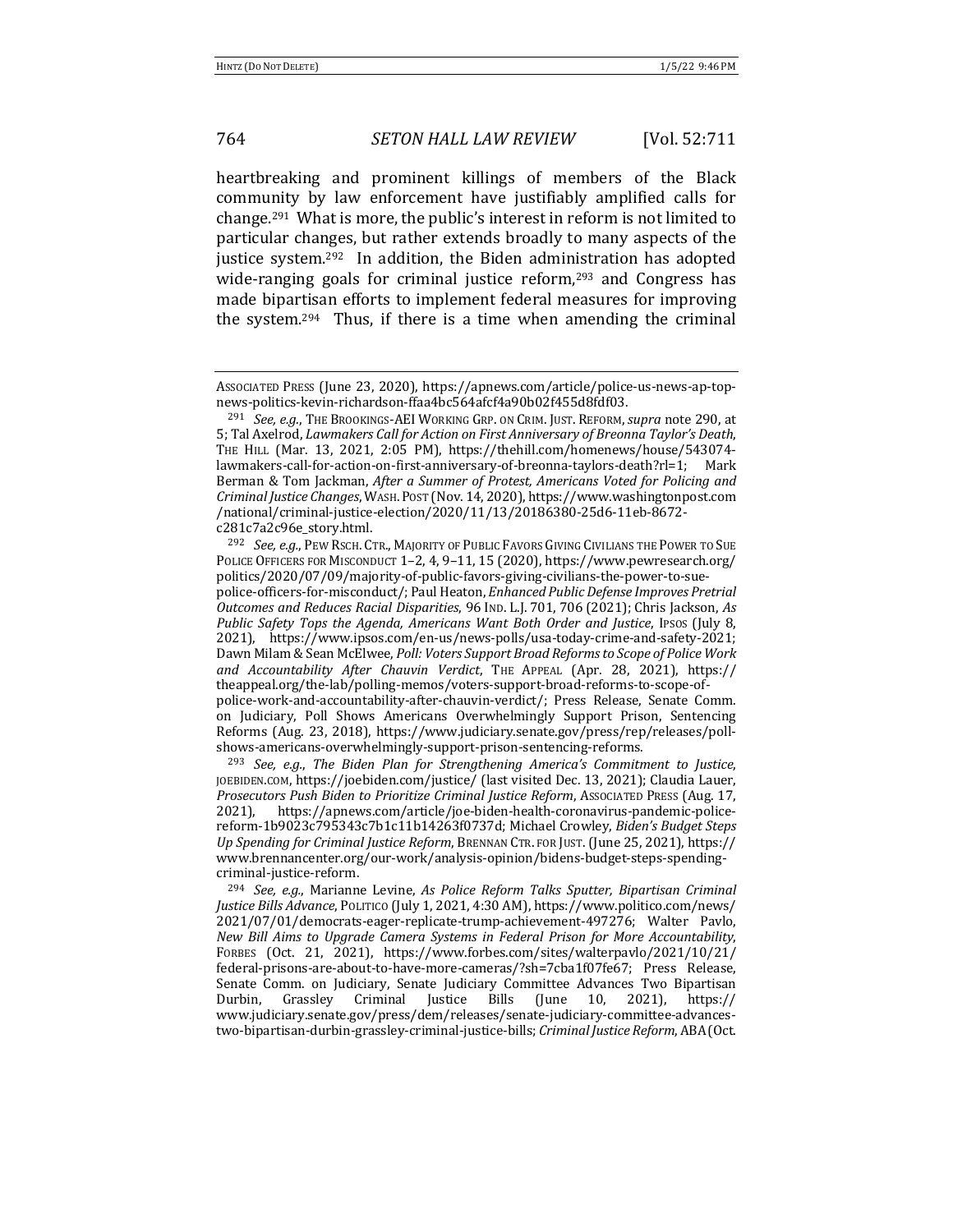pleading standard might receive public and political support, it is now, and this Article's conclusion could help to spark enthusiasm for such a change.

Third, this Article's conclusion may help to persuade the primary authorities in control of the Federal Rules of Procedure to effect reform—despite the entrenched nature of the current pleading regime. The Judicial Conference of the United States, which oversees the Advisory Committees on the Federal Rules and ultimately proposes Rule changes to the Supreme Court, necessarily considers policy arguments.<sup>295</sup> The Conference "is the national *policy-making* body for the federal courts," $296$  and it is supposed to consider changes to the Rules based on the policy-oriented factors of "promot[ing] simplicity in procedure, fairness in administration, the just determination of litigation, and the elimination of unjustifiable expense and delay." $297$ Indeed, in rejecting the 2016 proposal to amend the criminal pleading standard, the Advisory Committee on Criminal Rules expressly relied on policy arguments (albeit ones that have been refuted here).<sup>298</sup> Moreover, the federal courts, whether rightly or wrongly, actively invoke such arguments in interpreting, and even reinterpreting, the Federal Rules. In *Twombly*, for instance, the Supreme Court—despite acknowledging that altering the Federal Rules "can only be accomplished by the process of amending the Federal Rules, and not by judicial interpretation"<sup>299</sup>—relied heavily on practical considerations regarding the costs of discovery in amplifying Rule  $8(a)$ 's pleading requirements and reversing half a century of pleading precedent.<sup>300</sup> Thus, the conclusion that normative considerations offer compelling support for changing the pleading standard could (and should) convince the relevant authorities to take action. That is especially so given the

<sup>27, 2021),</sup> https://www.americanbar.org/advocacy/governmental\_legislative\_work/ publications/washingtonletter/october-2021-wl/cjreform-1021wl/.

<sup>295</sup> *See*  28 U.S.C. § 331; *How the Rulemaking Process Works*, U.S. CTS., https:// www.uscourts.gov/rules-policies/about-rulemaking-process/how-rulemaking-process-works (last visited Dec. 13, 2021).

<sup>&</sup>lt;sup>296</sup> *Governance & the Judicial Conference*, U.S. CTS., https://www.uscourts.gov/aboutfederal-courts/governance-judicial-conference (emphasis added) (last visited Dec. 13, 2021).

<sup>297</sup> 28 U.S.C. § 331.

<sup>298</sup> *See* U.S. CTS., *supra* note 80, at 19-21.

 $299$  Bell Atl. Corp. v. Twombly, 550 U.S. 544, 569 n.14 (2007) (citation omitted) (internal quotation marks omitted).

<sup>300</sup> *See, e.g., id.* at 559; Joseph A. Seiner, *Plausibility Beyond the Complaint*, 53 Wm. & MARY L. REV. 987, 1004 (2012); Weinberg, *Applying* Twombly, *supra* note 10, at 50; Weinberg, Iqbal, *supra* note 10, at 31.